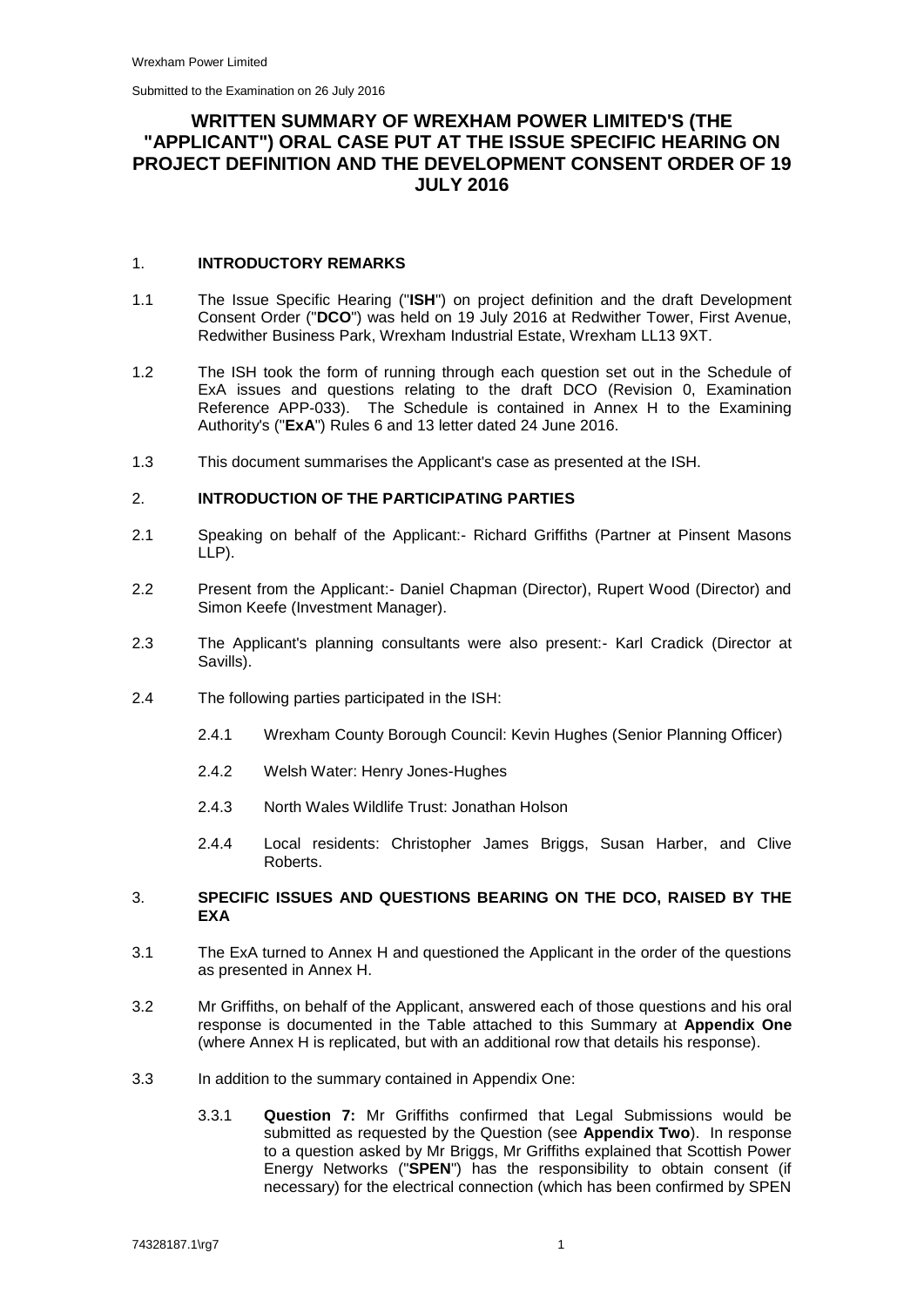as an underground connection between the Wrexham Energy Centre and the substation known as the "Legacy Substation").

- 3.3.2 **Question 8**: Mr Griffiths confirmed that Legal Submissions would be submitted as requested by the Question (see **Appendix Two**).
- 3.3.3 **Question 11**: Mr Hughes confirmed that the new Article proposed by the Applicant giving notice of the date final commissioning was acceptable subject to the wording providing adequate notice.
- 3.3.4 **Question 42**: Mr Briggs asked why the hedgerow opposite the recycling centre was missing. Mr Chapman (from the Applicant) stated that this land was not in the ownership of the Applicant and that the Applicant had not carried out any work to remove or reduce in size any hedgerow. Mr Hughes (representing the Council) informed the Examination that this land may be connected to a planning permission approving a biomass plant. Mr Hughes was asked by the ExA to provide confirmation. Mr Griffiths (on behalf of the Applicant) requested that Mr Briggs mark on the land plans the location of the hedgerow in question, which can then be compared with the land under consideration in this Examination.
- 3.3.5 **Question 44**: The ExA noted that an updated Book of Reference (Examination Library Reference OD-003) had been submitted pre-Examination and confirmed that he would be asking the Applicant for an explanation as to the nature of the changes and the extent of the Applicant's enquiries. Mr Griffiths (on behalf of the Applicant) highlighted that the Article the subject of Question 44 is a different point to carrying out diligent inquiry in respect of complying with section 44 of the Planning Act 2008. Regarding the changes to the Book of Reference, Mr Griffiths reassured the ExA that the changes to the Book of Reference largely relate to change of service address, change of company name and deletions of interests. A couple of new land interests have been identified, which is not unusual during an Examination process.
- 3.3.6 **Question 53**: In response to a question from Mr Roberts ensuring that the dual carriageway is utilised for construction traffic, Mr Griffiths (on behalf of the Applicant) referred Mr Roberts to the draft construction traffic management plan (Examination Library Reference APP-144), which contains the proposed construction traffic route (which utilises the dual carriageway). The final construction traffic management plan, which must be submitted before any work may commence (Requirement 9, Schedule 1 of the draft DCO), must be substantially in accordance with the draft construction traffic management plan, with the relevant planning authority being the approving body.

## 4. **OVERVIEW OF AGENDA**

- 4.1 Once the ExA had examined the issues and questions contained in his Annex H, the ExA returned to Items 2, 3, 4, 5, 7 and 8 of the Agenda to confirm that all points had been covered.
- 4.2 The following additional points were discussed:

#### 4.3 **Protective provisions**

Mr Griffiths, on behalf of the Applicant, provided the following update on protective provisions:

## <span id="page-1-0"></span>4.3.1 **National Grid Gas**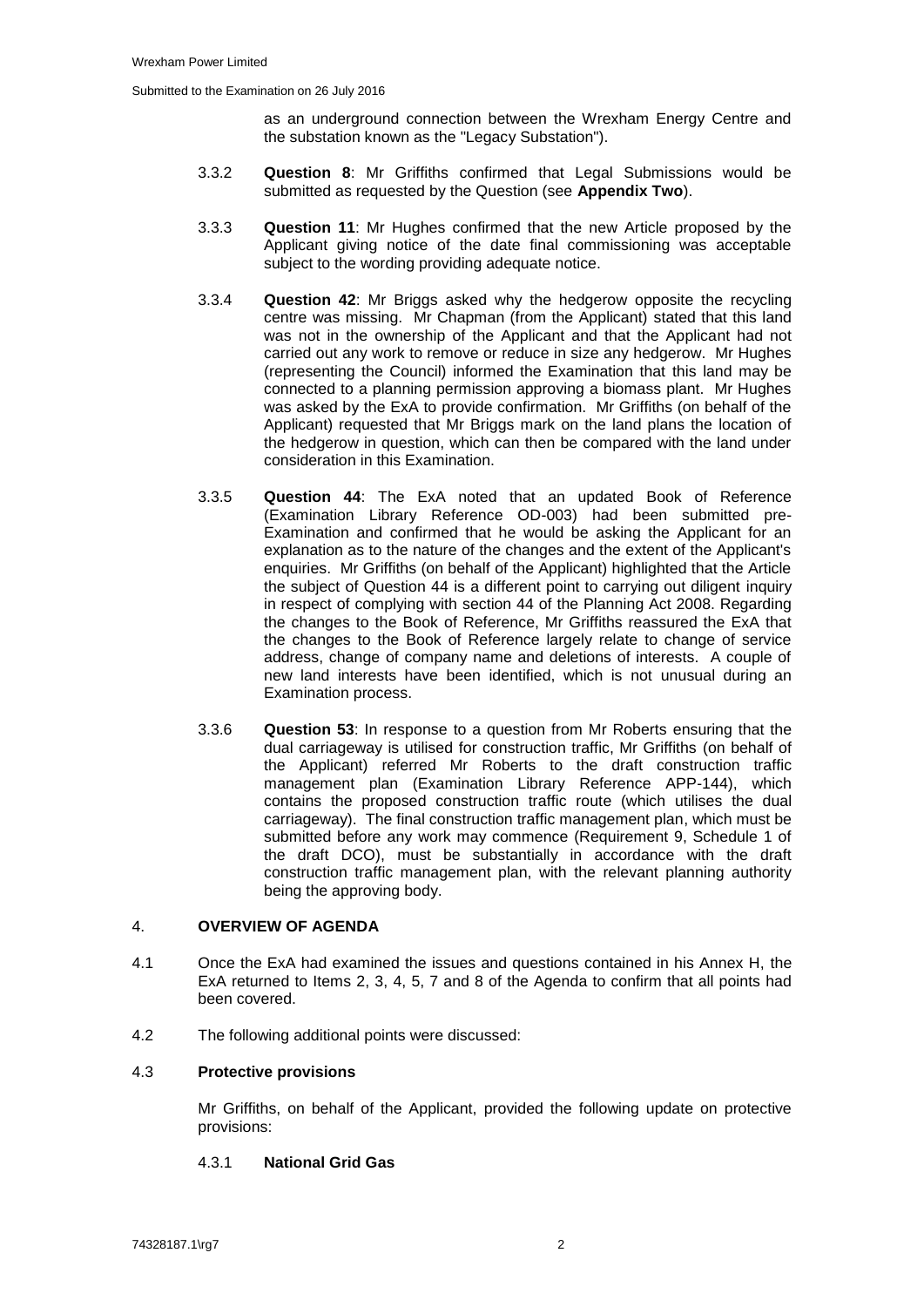(a) Progress – The Applicant is in discussions with National Grid Gas over the form of the protective provisions (Part 1 of Schedule 8 to the draft DCO) and need for a side agreement. These discussions are on-going, but the Applicant is hopeful that they will be complete before the end of the Examination and agreed Protective Provisions included in the draft Order.

## 4.3.2 **BT**

(a) Progress – The protective provisions included in the draft Order (Part 2 of Schedule 8) have been updated to reflect the procedure BT has requested on other projects where the Applicant has had to engage with them. The draft provisions have been issued to BT, and to date the Applicant is awaiting a response. The Applicant will continue to chase.

## 4.3.3 **Welsh Water**

(a) Progress – Welsh Water provided comments on the draft provisions, which have been incorporated into Part 3 of Schedule 8 to the draft DCO. The Applicant is waiting for final approval to these provisions.

## 4.3.4 **FibreSpeed**

(a) Progress – The draft provisions, Part 4 of Schedule 8 to the draft DCO, have been issued to FibreSpeed, but to date no comment. The Applicant will continue to chase.

## 4.3.5 **Dee Valley Water Plc**

(a) Progress - The draft provisions, Part 5 of Schedule 8 to the draft DCO, have been issued to Dee Valley Water Plc but to date no comment. The Applicant will continue to chase.

#### 4.3.6 **SP Energy Networks (SPEN)**

(a) Progress – The draft protective provisions, Part 5 of Schedule 8 to the draft DCO, have been issued to SPEN and they are currently reviewing them. The Applicant will continue to liaise with SPEN so that agreed provisions can be included.

## 4.3.7 **Wales and West Utilities**

(a) Progress – The Applicant is in discussions with Wales and West over the form of protective provisions they may require, and is hopeful that a positive conclusion will be reached before the end of the Examination.

#### 4.4 **Commercial agreements, planning obligations or side provisions**

- 4.4.1 Mr Griffiths, on behalf of the Applicant, confirmed to the ExA that:
	- (a) no planning obligation had been requested by the relevant planning authority (although it is noted that during the ISH Mr Hughes on behalf of the Council referred to the possibility that ecology management may need to be secured via planning obligation (or Requirement)); and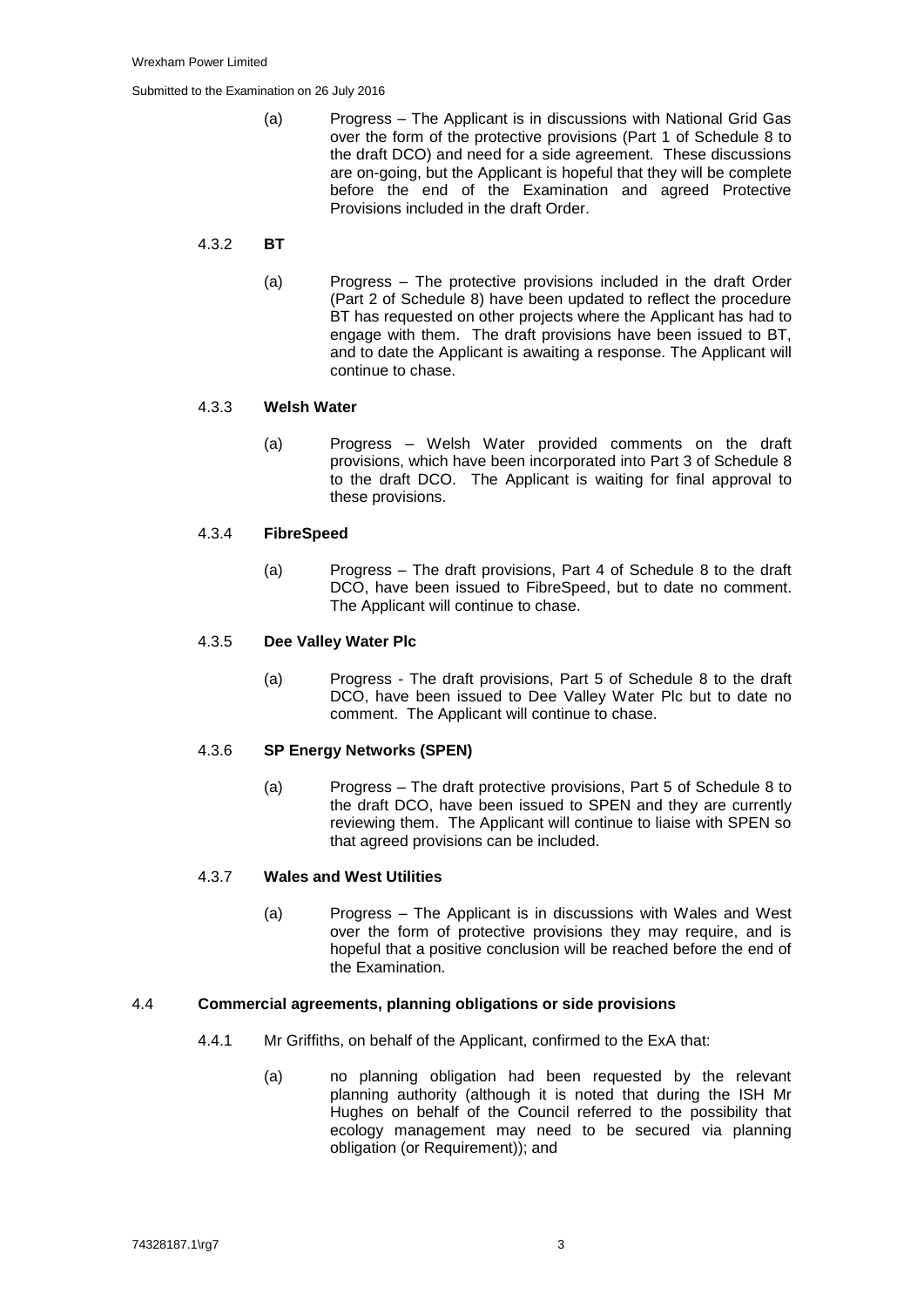- (b) currently only one side agreement had been requested National Grid Gas (see paragraph [4.3.1](#page-1-0) above).
- 4.4.2 During the ISH, Mr Jones-Hughes on behalf of Welsh Water, referred to the need for a discussion between the Applicant and Welsh Water over the adoption of certain works which Welsh Water has an interest in. It was confirmed that the Applicant was in discussions with Welsh Water and would update the Examination accordingly.

## 4.5 **Crown consent**

4.5.1 Mr Griffiths, on behalf of the Applicant, confirmed that the Crown disputed ownership of the interests identified in the Book of Reference (in that the Crown considers the registration to the Crown by the Land Registry a mistake). Whilst this "mistake" is being rectified (which only the Crown can pursue and not the Applicant), the Applicant has asked the Crown for consent under section 135 of the Planning Act 2008 in any event.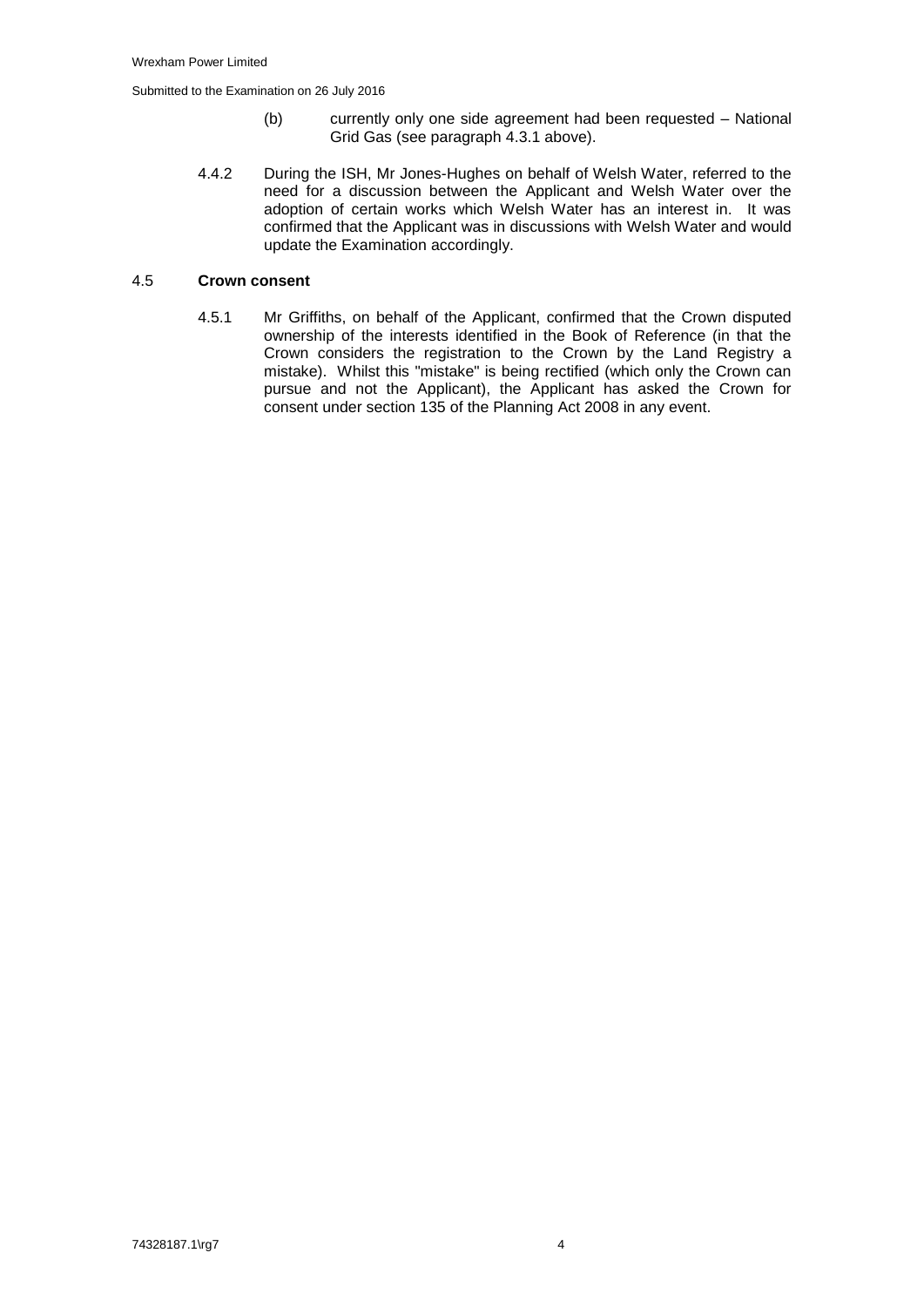#### **APPENDIX ONE**

#### **ANNEX H WITH THE APPLICANT'S ORAL RESPONSE TO EACH QUESTION**

**In its Rules 6 and 13 letter dated 24 June 2016, the Examining Authority (ExA) set out at Annex H a list of questions that it intended to explore at the Issue-Specific Hearing (ISH) on Project Definition and the draft Development Consent Order (DCO) that was held on 19 July 2016. Annex H is reproduced below, but with an additional row that details the Applicant's response which was orally submitted at the ISH on 19 July 2016. Accompanying this document is a revised draft DCO (Revision 1, Document Reference 3.1) which contains the changes set out below. A comparison version of the draft DCO also accompanies this document, which shows the changes made between Revision 0 and Revision 1.** 

**This document should be read as an explanation to the changes made to the draft Development Consent Order.** 

| $\mathbf Q$<br>No. | Part of DCO                                             |                    | <b>Relevant extract from DCO</b><br>(for ease of reference) | <b>Issue or question</b>                                                                                                                                                                                                                                                                                                                                                                                                                                                                                                                                                                                                                                                                                                                                                                                                                           |
|--------------------|---------------------------------------------------------|--------------------|-------------------------------------------------------------|----------------------------------------------------------------------------------------------------------------------------------------------------------------------------------------------------------------------------------------------------------------------------------------------------------------------------------------------------------------------------------------------------------------------------------------------------------------------------------------------------------------------------------------------------------------------------------------------------------------------------------------------------------------------------------------------------------------------------------------------------------------------------------------------------------------------------------------------------|
|                    | General:<br>Format<br><b>Tracking</b><br><b>Changes</b> | Order<br>and<br>of |                                                             | The applicant is asked to confirm that subsequent versions of<br>the DCO submitted after the application version will be:<br>supplied in both .pdf and Word formats, the latter showing<br>(a)<br>changes from the previous version in tracked changes, with Word<br>comments outlining the reason for the change; and<br>supported by a report validating that version of the DCO<br>(b)<br>obtained from the publishing section of the legislation.gov.uk<br>website?<br>Applicant comment: We will provide the ExA with a comparison version of any future iterations of the draft DCO (the new<br>version compared against the previous version) together with a cover note explaining the changes. Track changes and<br>word comments are not compatible with the SI Template. We will provide the validation report when we submit the final |
|                    |                                                         |                    | draft DCO.                                                  |                                                                                                                                                                                                                                                                                                                                                                                                                                                                                                                                                                                                                                                                                                                                                                                                                                                    |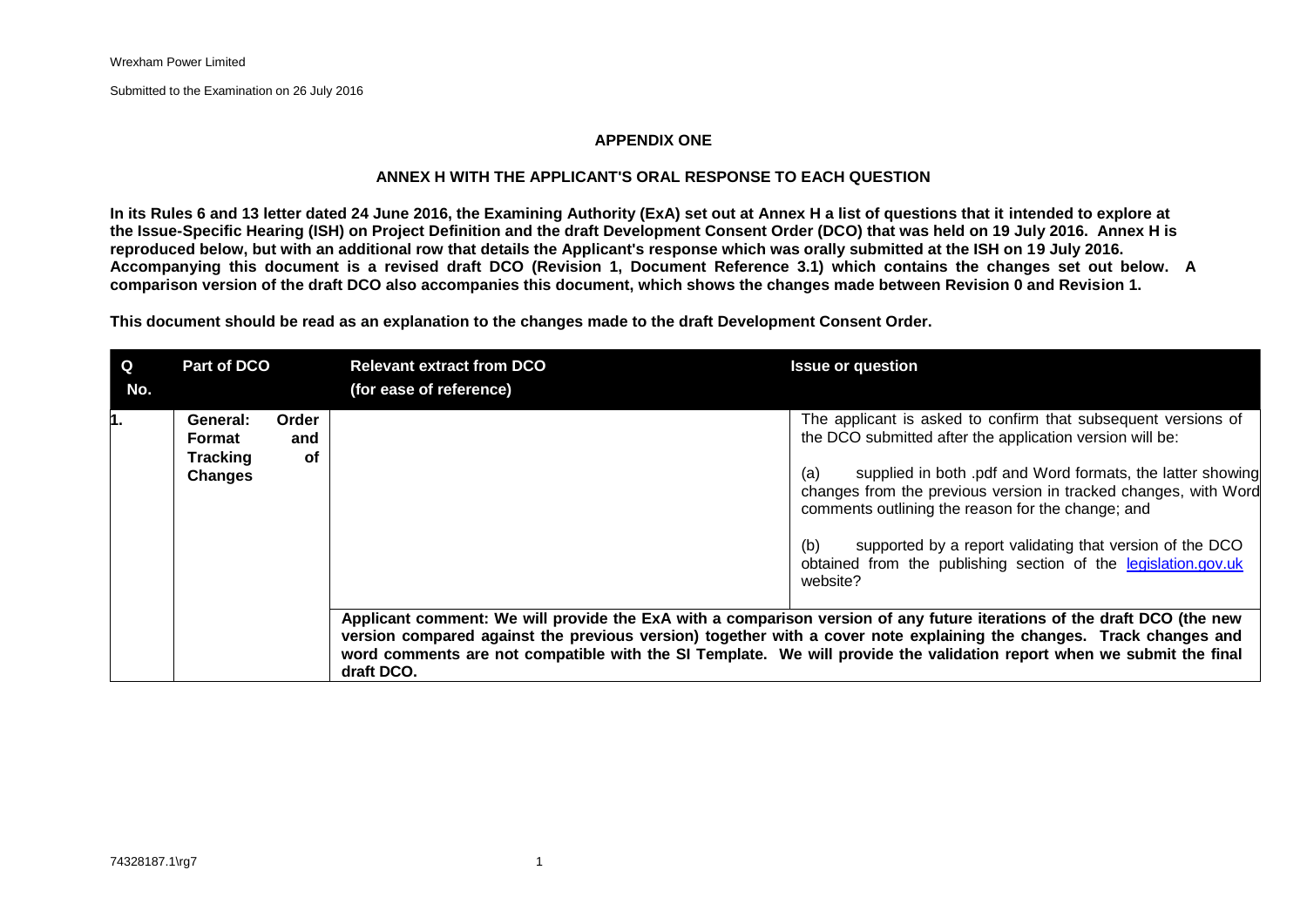| Q<br>No. | <b>Part of DCO</b>                                                   | <b>Relevant extract from DCO</b><br>(for ease of reference) | <b>Issue or question</b>                                                                                                                                                                                                                                                                                                                                                                                         |
|----------|----------------------------------------------------------------------|-------------------------------------------------------------|------------------------------------------------------------------------------------------------------------------------------------------------------------------------------------------------------------------------------------------------------------------------------------------------------------------------------------------------------------------------------------------------------------------|
| 2.       | General:<br>List of<br>Plans/<br>Documents to be<br><b>Certified</b> |                                                             | The applicant is asked to prepare and maintain a tabulated list of<br>all plans and other documents that will require to be certified by<br>the SoS under Art 37 (including all plan, drawing and revision or<br>document reference numbers), to be updated throughout the<br>examination process, and supplied to the Examining authority at<br>each relevant deadline and before the close of the examination. |
|          |                                                                      | <b>Applicant comment: Confirmed.</b>                        |                                                                                                                                                                                                                                                                                                                                                                                                                  |
| 3.       | <b>General: Drawing</b><br><b>Revision</b><br>and<br><b>Numbers</b>  |                                                             | The applicant is asked to ensure that all plans referred to in Art<br>2 and elsewhere are identified by Drawing and Revision<br>Numbers in subsequent versions of the draft DCO. Where<br>revisions are prepared, these should be reflected in the latest<br>version of the DCO.                                                                                                                                 |
|          |                                                                      | <b>Applicant comment: Confirmed.</b>                        |                                                                                                                                                                                                                                                                                                                                                                                                                  |
| 4.       | General:<br><b>Document</b><br><b>Numbers</b>                        |                                                             | The applicant is asked to ensure that all documents referred to<br>in Art 2 and elsewhere are identified by their correct document<br>numbers in subsequent versions of the draft DCO. Where<br>revisions are prepared and document numbers change, these<br>should be reflected in the latest version of the DCO.                                                                                               |
|          |                                                                      | <b>Applicant comment: Confirmed.</b>                        |                                                                                                                                                                                                                                                                                                                                                                                                                  |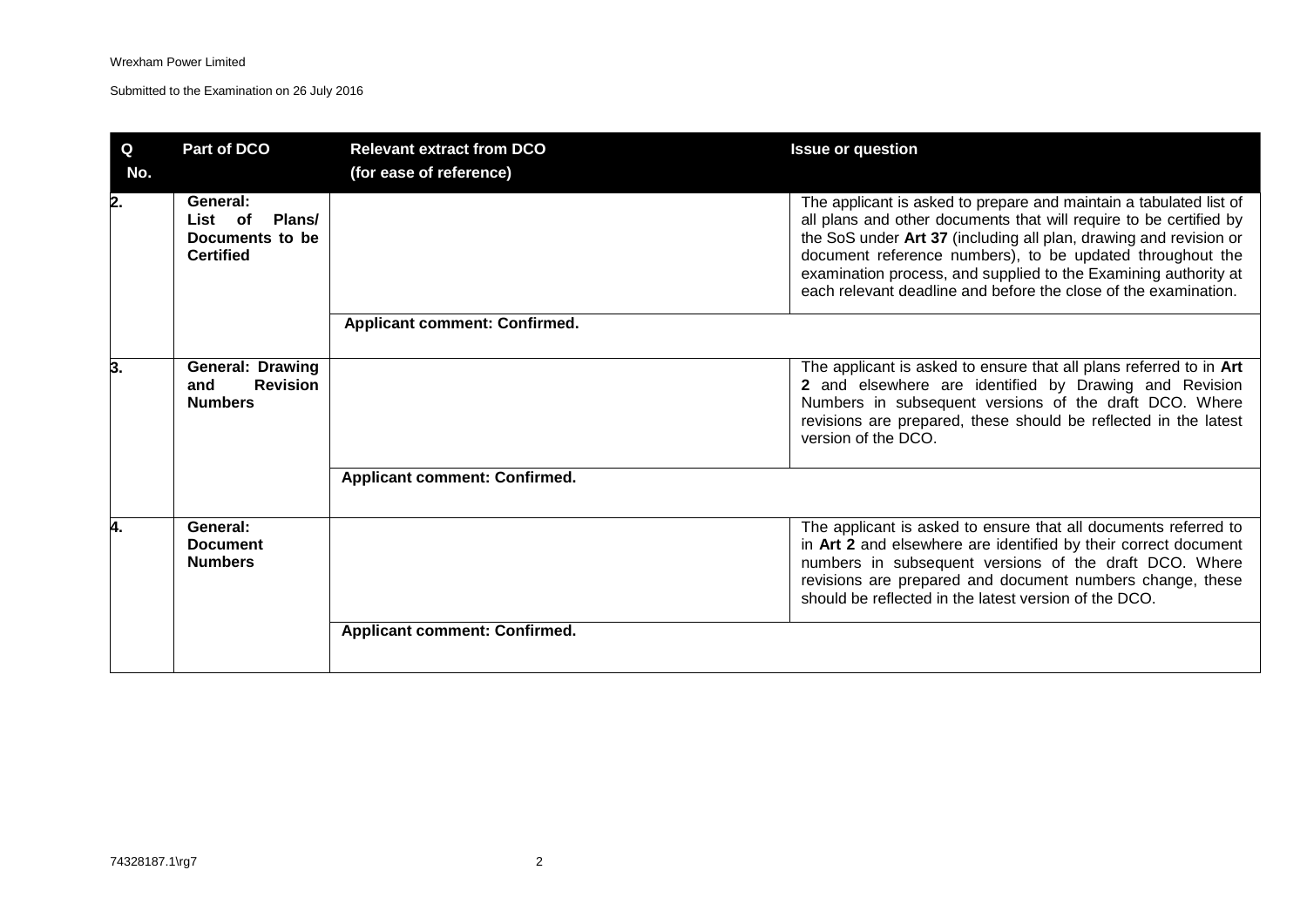| $\mathbf Q$<br>No. | Part of DCO                                                                     | <b>Relevant extract from DCO</b><br>(for ease of reference) | <b>Issue or question</b>                                                                                                                                                                                                                                                                                                                                                                                                                                                                                                                                                                                                                                                                                                                                                                                                                                                                                                                                                                                                                                                                                                                                                                                                                                                                                                                                                                                                                                                                                    |
|--------------------|---------------------------------------------------------------------------------|-------------------------------------------------------------|-------------------------------------------------------------------------------------------------------------------------------------------------------------------------------------------------------------------------------------------------------------------------------------------------------------------------------------------------------------------------------------------------------------------------------------------------------------------------------------------------------------------------------------------------------------------------------------------------------------------------------------------------------------------------------------------------------------------------------------------------------------------------------------------------------------------------------------------------------------------------------------------------------------------------------------------------------------------------------------------------------------------------------------------------------------------------------------------------------------------------------------------------------------------------------------------------------------------------------------------------------------------------------------------------------------------------------------------------------------------------------------------------------------------------------------------------------------------------------------------------------------|
| 5.                 | <b>General: drafting</b><br>approach to<br>compensation for<br><b>CA and TP</b> | due as prescribed under the Article.<br>effect.             | A number of articles make provision for "compensation to be<br>determined, in case of dispute, under Part 1 of the 1961 Act". It is<br>commonplace in DCOs and other Orders. However, Part 1 of<br>the 1961 Act only relates to compensation for compulsory<br>acquisition. In order for there to be certainty that it would apply in<br>other situations(e.g. the temporary use of land under Art 27, or the<br>felling of trees under Art 33), the applicant is asked if a modification<br>should be included as with the other compensation provisions in<br>Schedule 6? If not, why not?<br>Applicant comment: The reference to compensation being determined under Part 1 of the 1961 Act is specifically included<br>to give the Upper Tribunal (Lands Chamber) jurisdiction to determine the dispute that has arisen under the Order. The<br>Order makes it clear the circumstances that compensation must be paid – Articles 26, 27 and 32 (formally Articles 27, 28 and<br>33), for example, expressly provide that compensation is payable for any loss or damage arising from activities authorised<br>by the Articles. The Articles then refer to Part 1 of the 1961 Act to give the Upper Tribunal (Lands Chamber) jurisdiction to<br>determine any dispute that may arise to a person's entitlement to compensation or as to the amount of that compensation<br>No amendment is required to the wording of Schedule 6 of the draft DCO in relation to Part 1 of the 1961 Act for this to take |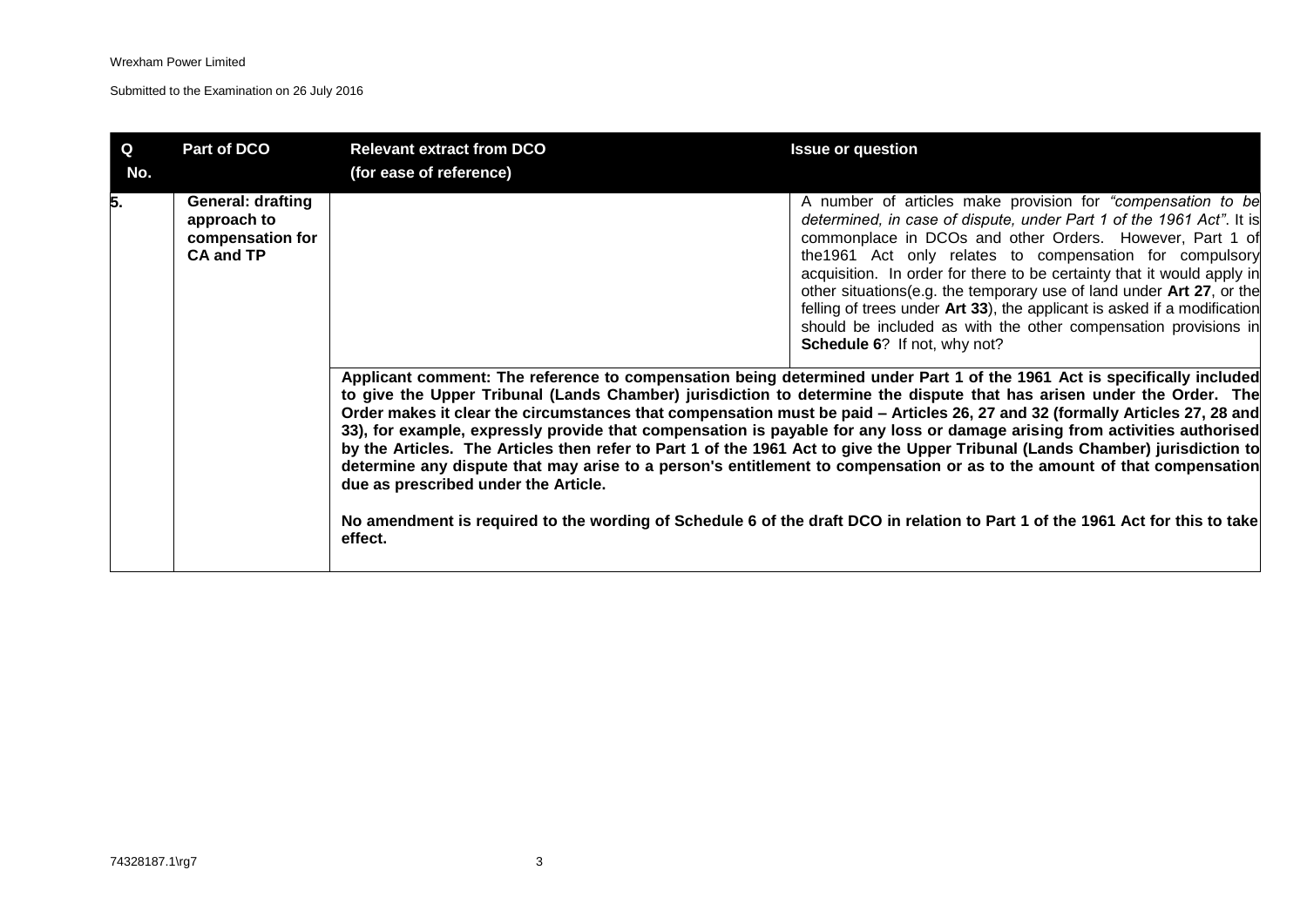| $\mathbf Q$<br>No. | Part of DCO                            | <b>Relevant extract from DCO</b><br>(for ease of reference) | <b>Issue or question</b>                                                                                                                                                                                                                                                                                                                                                                                  |
|--------------------|----------------------------------------|-------------------------------------------------------------|-----------------------------------------------------------------------------------------------------------------------------------------------------------------------------------------------------------------------------------------------------------------------------------------------------------------------------------------------------------------------------------------------------------|
| 6.                 | General:<br>'guillotine'<br>provisions |                                                             | Art 15 provides a 7 day period for the traffic authority to<br>respond to a notice of intention.                                                                                                                                                                                                                                                                                                          |
|                    |                                        |                                                             | Art 39 purports to confer deemed consent in defined<br>circumstances, if a consultee or respondent does not respond<br>within 8 weeks (a 'one-way guillotine' provision).                                                                                                                                                                                                                                 |
|                    |                                        |                                                             | Schedule 9 paragraph 1 purports to provide an approach<br>which confers either deemed consent or deemed refusal in<br>defined circumstances, depending on whether the application<br>relates to subject matters that give rise to any materially new<br>or materially different environmental effects in comparison<br>with the authorised development as approved (a 'two-way<br>guillotine' provision). |
|                    |                                        |                                                             | The applicant is asked to:                                                                                                                                                                                                                                                                                                                                                                                |
|                    |                                        |                                                             | explain why guillotine provisions are believed to be<br>a)<br>necessary and set out the objectives that it seeks to deliver<br>through these provisions;                                                                                                                                                                                                                                                  |
|                    |                                        |                                                             | provide a comparative analysis of these provisions with<br>b)<br>provisions in similar made Orders;                                                                                                                                                                                                                                                                                                       |
|                    |                                        |                                                             | explain the conditions in which the guillotine provisions<br>C)<br>would operate with regard to the following issues:                                                                                                                                                                                                                                                                                     |
|                    |                                        |                                                             | are there any circumstances in which a matter subject<br>to a one-way guillotine could give rise to any materially<br>new or materially different environmental effects in<br>comparison with the authorised development as<br>approved? If there are, should Art 39 contain a two-<br>way guillotine provision?                                                                                          |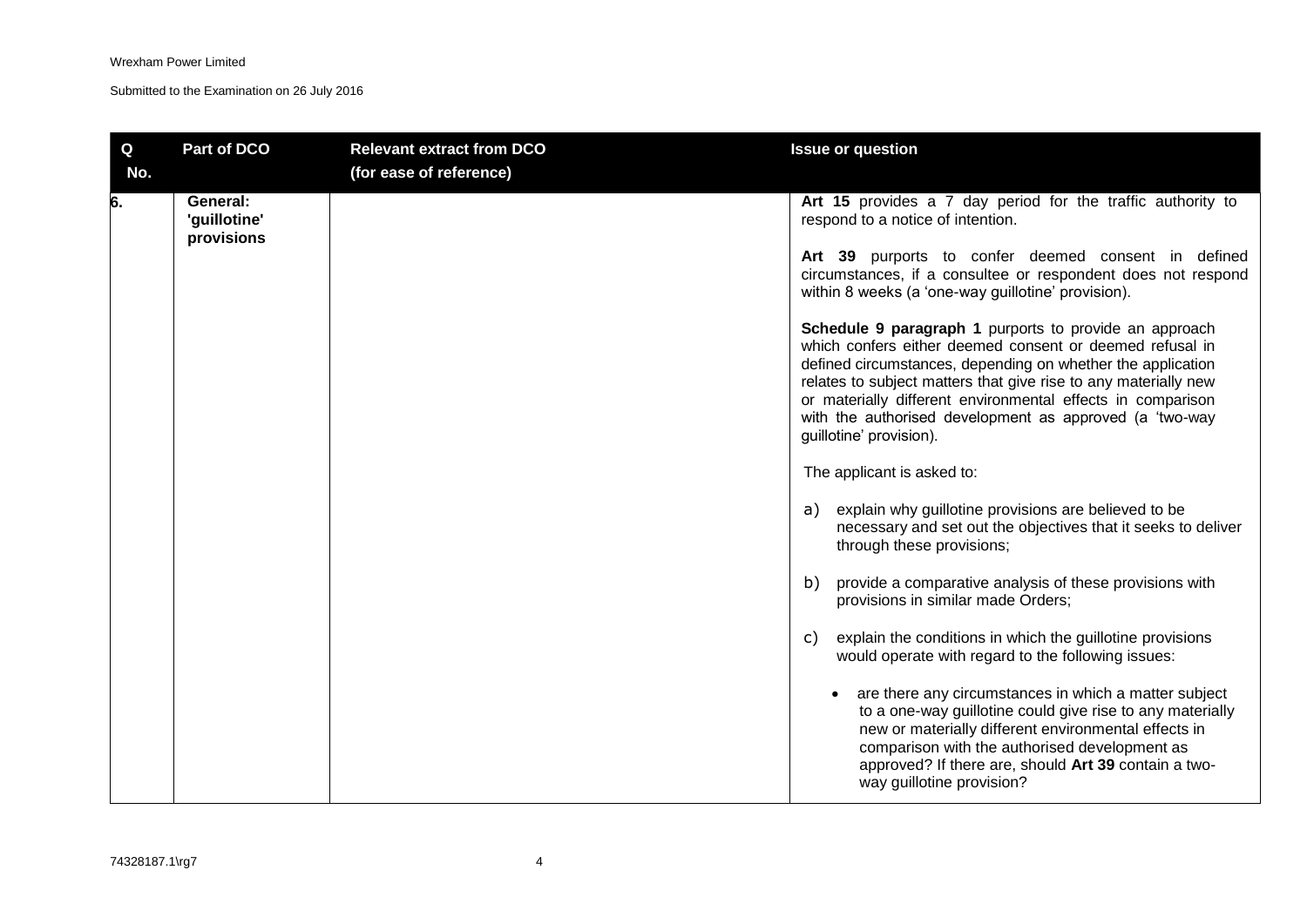| Q<br>No. | Part of DCO | <b>Relevant extract from DCO</b><br>(for ease of reference) | <b>Issue or question</b>                                                                                                                                                                                                                                                                                                                                                                                                                                                                                                                                                                                                                                                                                                                                                                                                                                                                                                                                                                                                                                                                                                                                                                                                                                                                              |
|----------|-------------|-------------------------------------------------------------|-------------------------------------------------------------------------------------------------------------------------------------------------------------------------------------------------------------------------------------------------------------------------------------------------------------------------------------------------------------------------------------------------------------------------------------------------------------------------------------------------------------------------------------------------------------------------------------------------------------------------------------------------------------------------------------------------------------------------------------------------------------------------------------------------------------------------------------------------------------------------------------------------------------------------------------------------------------------------------------------------------------------------------------------------------------------------------------------------------------------------------------------------------------------------------------------------------------------------------------------------------------------------------------------------------|
|          |             |                                                             | • In relation to the two-way guillotine provision, Schedule 9<br>paragraph 1 appears to provide that only the applicant can<br>judge whether an application is one to which a deemed<br>refusal would apply. Is there an argument that this<br>judgement is one that should be made by the deciding<br>body, not the applicant?<br>How would the operation of the guillotine provisions<br>interact with the arbitration provision under Art 40, or the<br>appeals provisions of Schedule 9 paragraph 3?<br>• Provide evidence that the guillotine has been discussed<br>with each relevant consultee or respondent, that they are<br>aware of it and have had the opportunity to comment on<br>their ability to comply with it.<br>• Consider if Art 39 and or Schedule 9 should provide that<br>all applications for consent made under them must be<br>accompanied by a statement, drawing the respondent's or<br>consultee's attention to the existence and effects of the<br>guillotine provision?<br>Consider whether the operation of the Art 39 and or<br>Schedule 9 guillotine provisions are sufficiently clear and<br>simple when taken together and also justified, relative to<br>the objective sought. Could they be simplified? Could<br>other provisions deliver equivalent outcomes? |
|          |             |                                                             |                                                                                                                                                                                                                                                                                                                                                                                                                                                                                                                                                                                                                                                                                                                                                                                                                                                                                                                                                                                                                                                                                                                                                                                                                                                                                                       |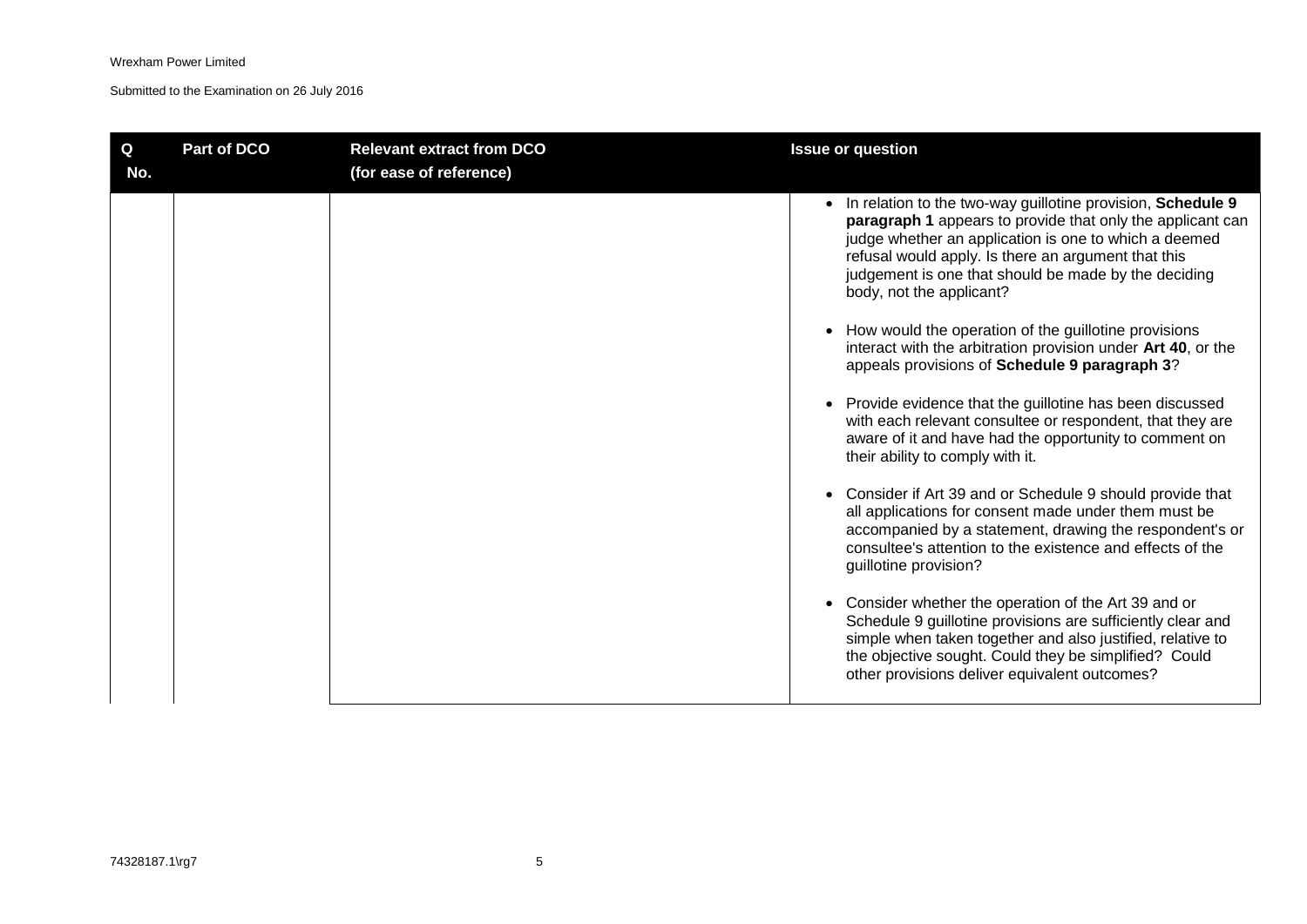| Q<br>No. | Part of DCO | <b>Relevant extract from DCO</b><br>(for ease of reference)                                       | <b>Issue or question</b>                                                                                                                                                                                                                                                                                                                                                                                                                                                                                                                                                                                                                                                                         |
|----------|-------------|---------------------------------------------------------------------------------------------------|--------------------------------------------------------------------------------------------------------------------------------------------------------------------------------------------------------------------------------------------------------------------------------------------------------------------------------------------------------------------------------------------------------------------------------------------------------------------------------------------------------------------------------------------------------------------------------------------------------------------------------------------------------------------------------------------------|
|          |             | <b>Applicant comment:</b>                                                                         |                                                                                                                                                                                                                                                                                                                                                                                                                                                                                                                                                                                                                                                                                                  |
|          |             | Ground.                                                                                           | (a) The relevant guillotine provisions are contained in the draft DCO in order to ensure that the implementation of the<br>development authorised by the DCO is not prejudiced or delayed as a result of undue delay on the part of a consenting<br>authority. It would not be acceptable for a nationally significant infrastructure project to be delayed by a consenting<br>authority not responding to a request. The Applicant is in the process of agreeing these provisions with the local authority,<br>which will be the main consenting authority in this case, with a view to recording the agreement in a Statement of Common                                                        |
|          |             | Connection Project) Development Consent Order, which also refers to its use in other made Orders. | (b) The provisions contained in Article 14 (formally Article 15) have precedence in the National Grid (Hinkley Point C                                                                                                                                                                                                                                                                                                                                                                                                                                                                                                                                                                           |
|          |             | 19 July 2016, contains the same provisions in Article 35 and Schedule 8).                         | The provisions contained in Article 38 (formally Article 39), and paragraph 1 of Schedule 9, have precedence in both the<br>Hirwaun Generating Station Order 2015 (Article 38 and Schedule 8) and Progress Power (Gas Fired Power Station) Order<br>2015 (Article 39 and Schedule 10). In addition, The Meaford Gas Fired Generating Station Order 2016, which was made on                                                                                                                                                                                                                                                                                                                       |
|          |             | (c)                                                                                               |                                                                                                                                                                                                                                                                                                                                                                                                                                                                                                                                                                                                                                                                                                  |
|          |             | $\bullet$<br>environmental impact as compared to that approved.                                   | Only the authorised development can be constructed, which must be in accordance with the Works Plans, Access<br>Rights of Way Plan and the parameters identified in Table 2 in Schedule 2 (Requirement 2). The Works Plans and<br>Access Rights of Way Plan cannot be amended, whilst the parameters can only be amended (through the relevant<br>planning authority and Schedule 9) if they are unlikely to give rise to any materially new or materially different<br>environmental effects. Therefore, the Applicant does not consider that there are any circumstances in which<br>reliance on the one-way guillotine provisions would give rise to a materially new or materially different |
|          |             | circumstances in paragraph 1(3) of Schedule 9 applied.                                            | In respect of the two-way guillotine provision, neither the Applicant nor the consenting body makes a judgment,<br>hence the deemed refusal. It would be a matter of fact if there were a deemed refusal based on whether the                                                                                                                                                                                                                                                                                                                                                                                                                                                                    |
|          |             |                                                                                                   |                                                                                                                                                                                                                                                                                                                                                                                                                                                                                                                                                                                                                                                                                                  |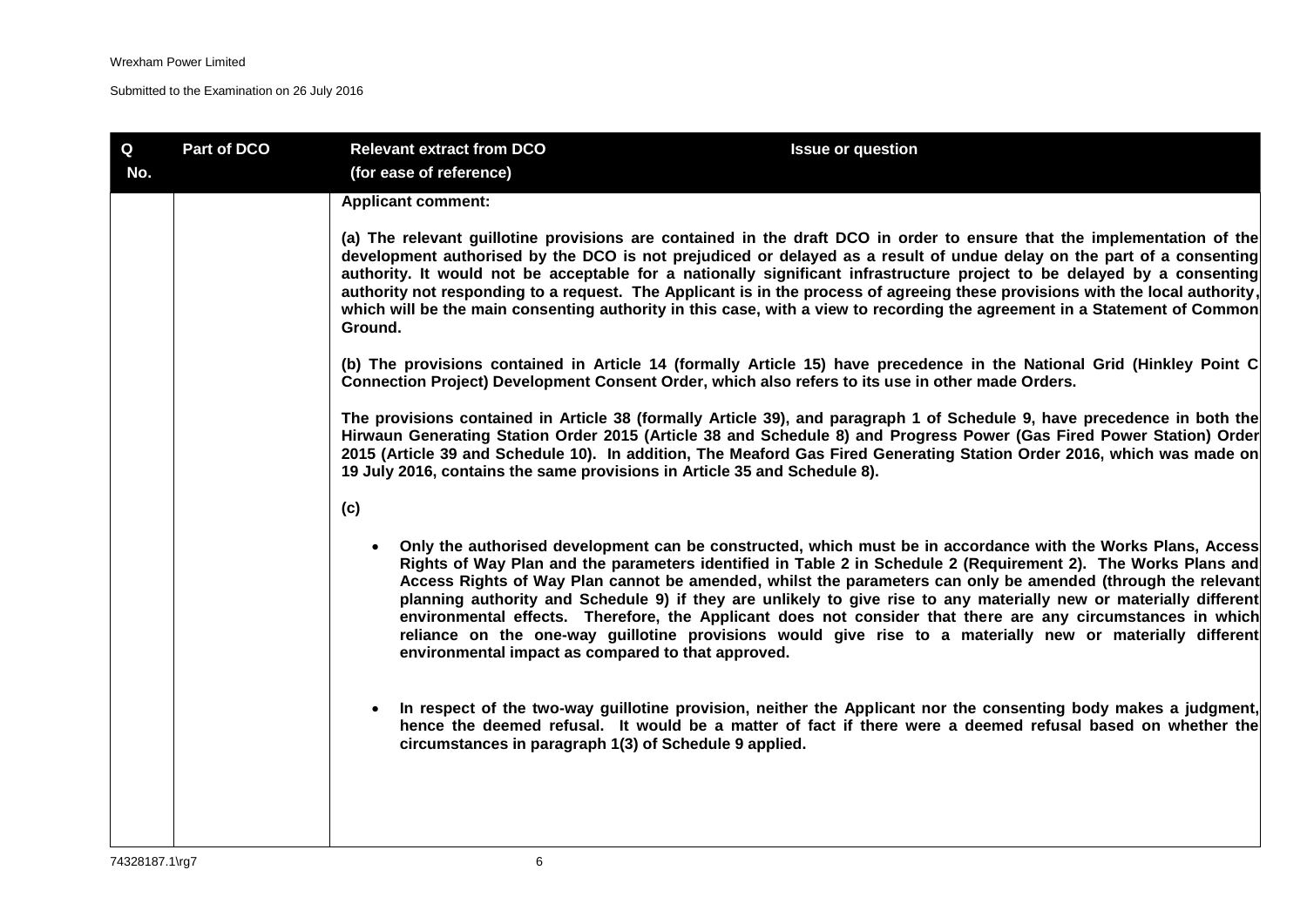| Q<br>No. | Part of DCO | <b>Relevant extract from DCO</b><br>(for ease of reference)                                                                                                                                                                                           | <b>Issue or question</b>                                                                                                                                                                                                                                                                                                                                                                                                                                                                                                                                                                                                                                                                                                                                                              |
|----------|-------------|-------------------------------------------------------------------------------------------------------------------------------------------------------------------------------------------------------------------------------------------------------|---------------------------------------------------------------------------------------------------------------------------------------------------------------------------------------------------------------------------------------------------------------------------------------------------------------------------------------------------------------------------------------------------------------------------------------------------------------------------------------------------------------------------------------------------------------------------------------------------------------------------------------------------------------------------------------------------------------------------------------------------------------------------------------|
|          |             |                                                                                                                                                                                                                                                       | The guillotine provisions identified would not apply to arbitration that is instituted pursuant to Article 39 (formally<br>Article 40) (Article 39 makes it clear that arbitration applies "unless otherwise provided for.") Of course, should a<br>consenting body disagree with the applicant's view that the guillotine has been invoked, then that would be a<br>"dispute" and the consenting body could take the dispute to arbitration. The appeal process would also apply to the<br>guillotine provisions - paragraph 3(1) of Schedule 9 makes it clear that a deemed refusal can be appealed.                                                                                                                                                                                |
|          |             |                                                                                                                                                                                                                                                       | The Applicant is currently agreeing a Statement of Common Ground with the relevant planning authority, which is<br>also the highway authority and street authority. The Statement of Common Ground covers the draft DCO. A<br>Statement of Common Ground is also being progressed with National Resources Wales and will cover the draft DCO<br>(relevant for Discharge of Water into any watercourse, or any public sewer or drain). Regarding the Protective<br>Provisions, the draft Order is sent to each undertaker for their review when negotiating the Protective Provisions.                                                                                                                                                                                                 |
|          |             | guillotine provisions. The following amendments are included in Revision 1 of the draft DCO:<br>to meet that timeframe as prescribed by sub-paragraph (3)."<br>$\bullet$<br>to meet that timeframe as prescribed by sub-paragraphs (1), (2) and (3)." | The Applicant would not object to including a statement in its application for consent to refer, where applicable, the<br>The following new sub-paragraph has been added to Article 38 (formally Article 39) - (5) "Where any<br>application is made as described in sub-paragraph (1), the undertaker must include a statement in such<br>application that refers to the timeframe for consideration of the application and the consequences of failure<br>The following new sub-paragraph (4) has been added to Schedule 9, paragraph 1 - (4) "Where any<br>application is made as described in sub-paragraph (1), the undertaker must include a statement in such<br>application that refers to the timeframe for consideration of the application and the consequences of failure |
|          |             |                                                                                                                                                                                                                                                       | It is considered that the provisions are clear and simple – as referred to above, they have been included in other<br>made DCOs. Justification for the guillotine provisions is expressed above, which has been accepted by the<br>Secretary of State on nationally significant infrastructure projects that are similar to the Wrexham Energy Centre.                                                                                                                                                                                                                                                                                                                                                                                                                                |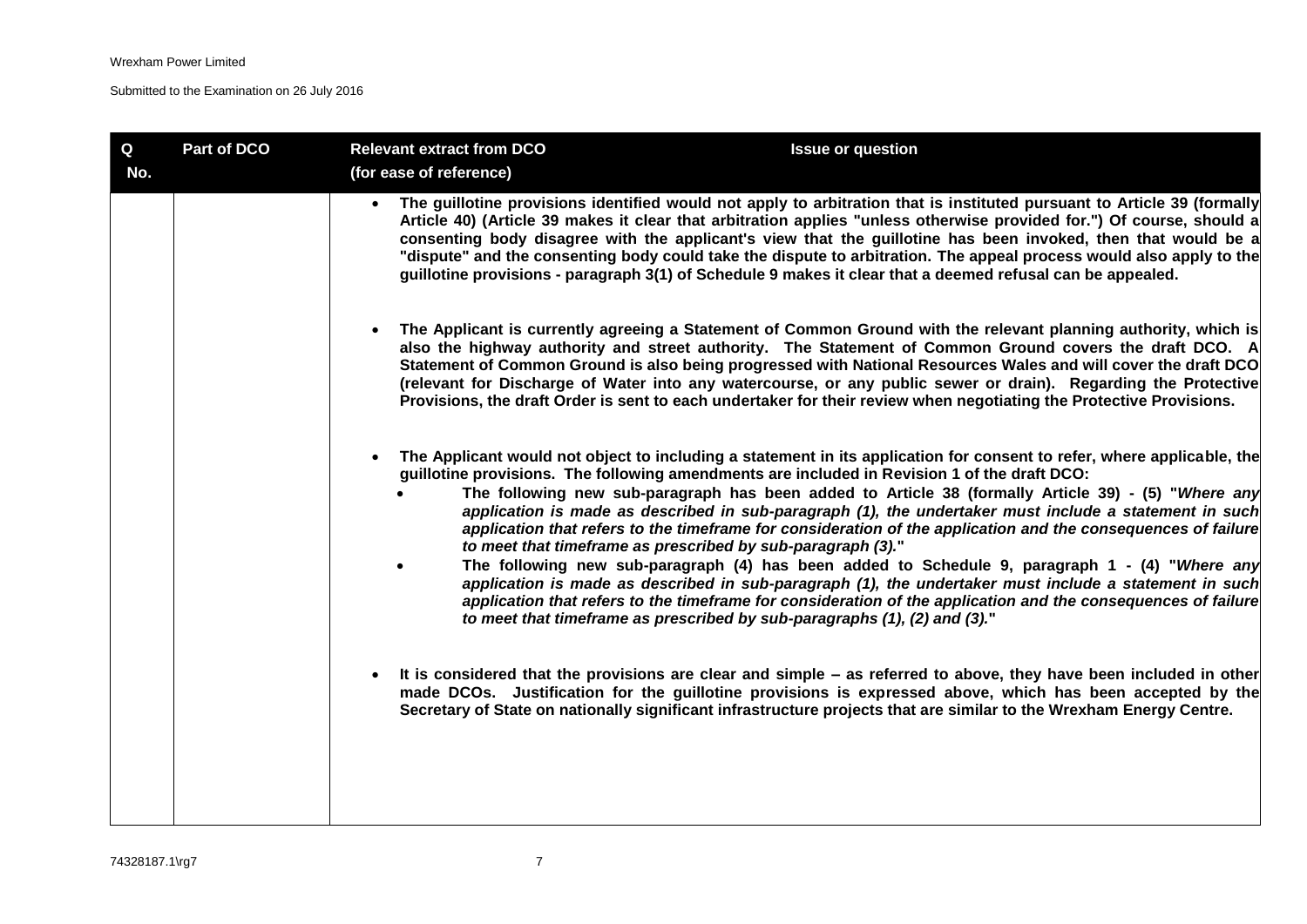| $\mathbf Q$<br>No. | Part of DCO                                                                                        | <b>Relevant extract from DCO</b><br>(for ease of reference) | <b>Issue or question</b>                                                                                                                                                                                                                                                                                                                                                           |
|--------------------|----------------------------------------------------------------------------------------------------|-------------------------------------------------------------|------------------------------------------------------------------------------------------------------------------------------------------------------------------------------------------------------------------------------------------------------------------------------------------------------------------------------------------------------------------------------------|
| 7.                 | <b>General: drafting</b><br>approach to<br>integral,<br>associated and<br>ancillary<br>development |                                                             | The applicant acknowledges in the draft DCO and EM the<br>position arising from PA2008 s115 that a DCO for development<br>in Wales may not provide for 'associated development'. An<br>application and hence a DCO in Wales can include provision<br>for the principal development and matters that are genuinely<br>integral to it, and for 'ancillary matters' (PA2008 s120(3)). |
|                    |                                                                                                    |                                                             | Paragraph 3.3 of the EM sets out the applicant's understanding<br>of what is in its view 'an integral part of the NSIP', either as the<br>principal development or as ancillary to it. It refers to paragraphs<br>4.9-13 of the ExA's report on the Clocaenog Forest Wind Farm<br>Order 2014 ('Clocaenog') as the basis for its approach.                                          |
|                    |                                                                                                    |                                                             | There is still some uncertainty about the boundaries between<br>the principal development and associated development, and<br>between the principal development or associated development<br>and ancillary matters. A number of applications have been<br>decided in Wales in addition to Clocaenog:                                                                                |
|                    |                                                                                                    |                                                             | Port Talbot Internal Power Generation Enhancement                                                                                                                                                                                                                                                                                                                                  |
|                    |                                                                                                    |                                                             | Swansea Tidal Lagoon                                                                                                                                                                                                                                                                                                                                                               |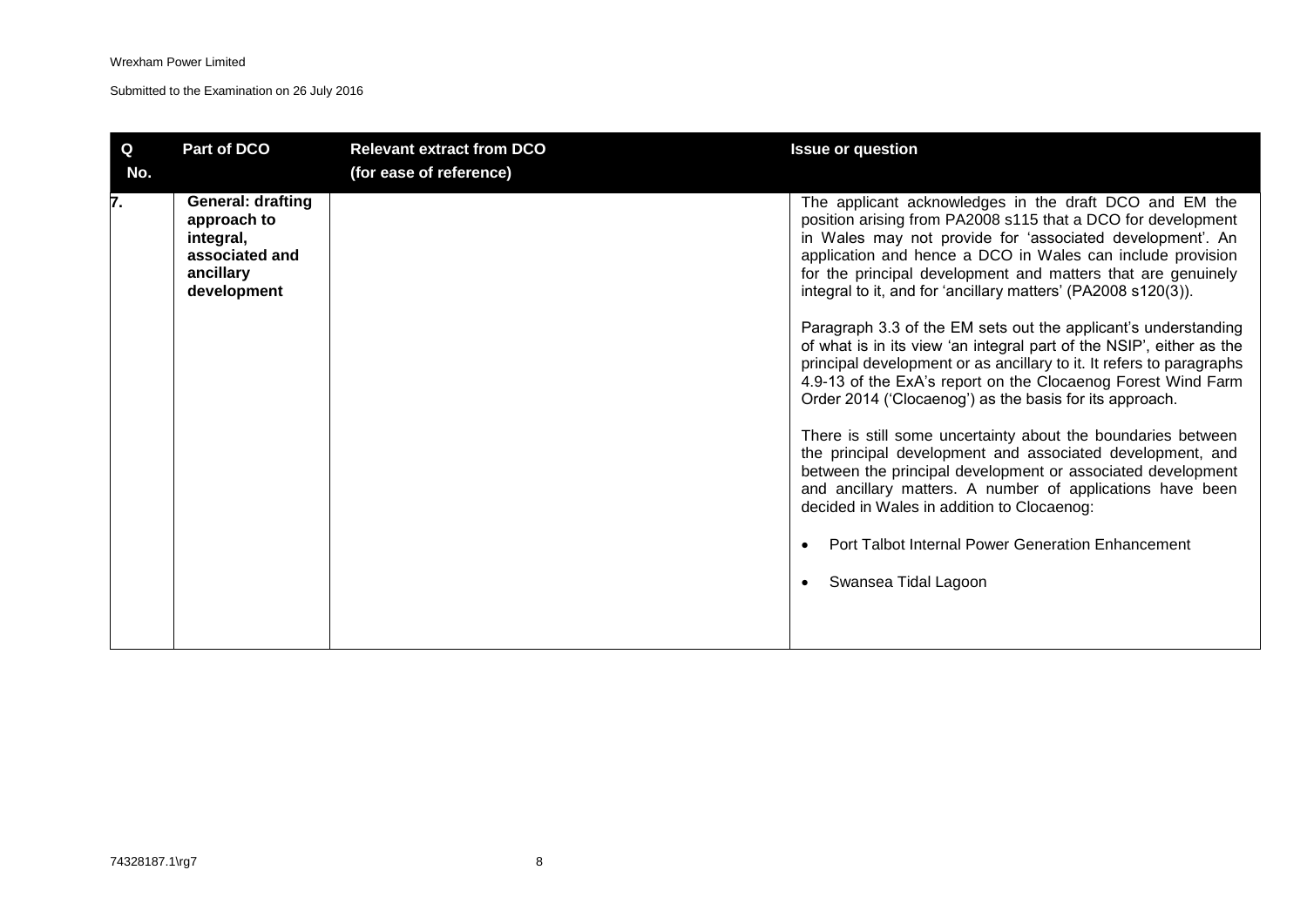| Q<br>No. | Part of DCO | <b>Relevant extract from DCO</b><br>(for ease of reference)                      | <b>Issue or question</b>                                                                                                                                                                                                                                                                                                                                                                                                                                                                                                                                |
|----------|-------------|----------------------------------------------------------------------------------|---------------------------------------------------------------------------------------------------------------------------------------------------------------------------------------------------------------------------------------------------------------------------------------------------------------------------------------------------------------------------------------------------------------------------------------------------------------------------------------------------------------------------------------------------------|
|          |             |                                                                                  | South Hook Combined Heat and Power Station<br>Mynydd y Gwynt Wind Farm<br><b>Hirwaun Power Station</b><br>$\bullet$<br>Brechfa Forest West Wind Farm<br>٠<br>With reference to these decisions and to particular relevant<br>facts in this application, the applicant and other interested<br>parties are requested to consider and address whether the<br>boundaries provided for in this draft DCO are robust. Careful<br>consideration should be given to the identification of all works<br>in Schedule 1. Legal submissions from the applicant are |
|          |             | Applicant comment: See separate legal submission that accompanies this document. | requested on this point.                                                                                                                                                                                                                                                                                                                                                                                                                                                                                                                                |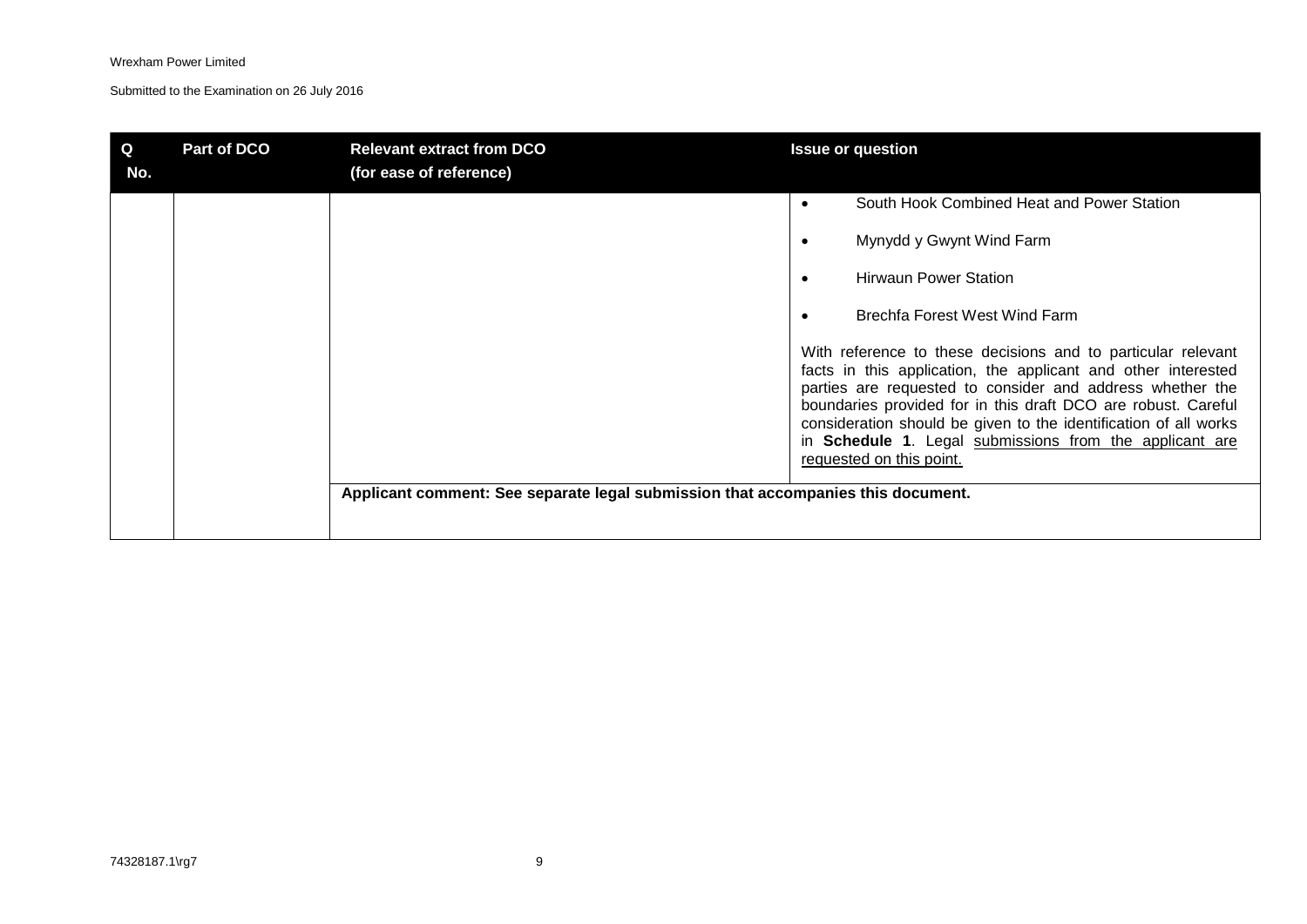| $\mathbf Q$<br>No. | Part of DCO                                                                           | <b>Relevant extract from DCO</b><br>(for ease of reference)                      | <b>Issue or question</b>                                                                                                                                                                                                                                                                                                                                                                                                                                                                                                                                                                                                                                                                                                   |
|--------------------|---------------------------------------------------------------------------------------|----------------------------------------------------------------------------------|----------------------------------------------------------------------------------------------------------------------------------------------------------------------------------------------------------------------------------------------------------------------------------------------------------------------------------------------------------------------------------------------------------------------------------------------------------------------------------------------------------------------------------------------------------------------------------------------------------------------------------------------------------------------------------------------------------------------------|
| 8.                 | <b>General: drafting</b><br>approach to CA<br>related to<br>associated<br>development |                                                                                  | An issue related to (7) above is that the draft DCO contains CA<br>powers for a gas connection that is acknowledged by the applicant<br>to be associated development. The physical works for the gas<br>connection have been excluded from the draft DCO and are the<br>subject of a separate application to Wrexham County Borough<br>Council under the Town and Country Planning Act 1990 (as<br>amended).<br>The applicant and other interested parties are requested to<br>consider and address whether the DCO can appropriately and<br>lawfully provide for this element of CA, again with reference to<br>other applications decided in Wales. Legal submissions from the<br>applicant are requested on this point. |
|                    |                                                                                       | Applicant comment: See separate legal submission that accompanies this document. |                                                                                                                                                                                                                                                                                                                                                                                                                                                                                                                                                                                                                                                                                                                            |
| 9.                 | Preamble                                                                              |                                                                                  | The applicant is asked to draft the Preamble to the next version<br>of the DCO to reflect that the examination will be carried out by a<br>single appointed person.                                                                                                                                                                                                                                                                                                                                                                                                                                                                                                                                                        |
|                    |                                                                                       | Applicant comment: Confirmed, please see Revision 1 of the draft DCO.            |                                                                                                                                                                                                                                                                                                                                                                                                                                                                                                                                                                                                                                                                                                                            |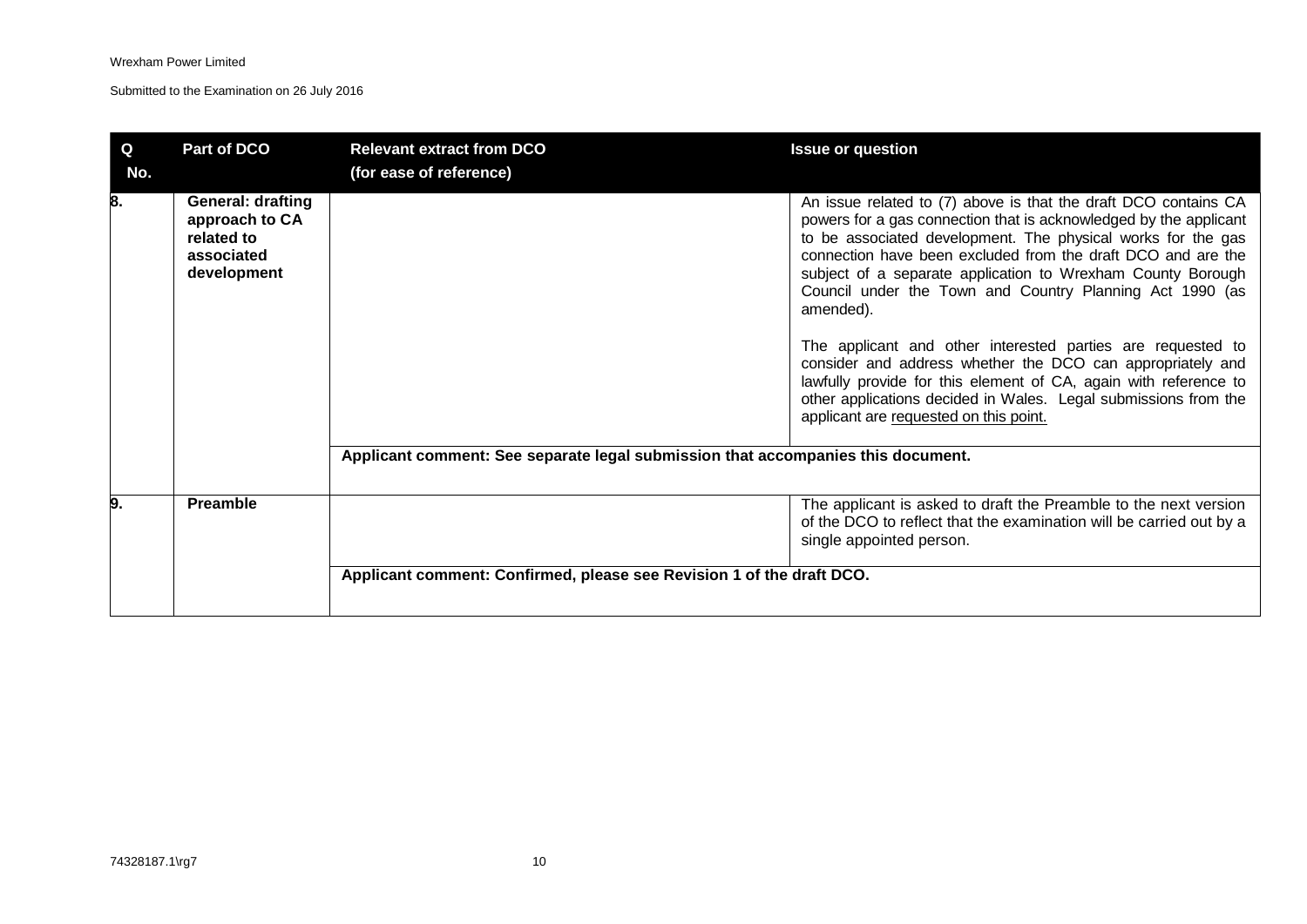| Q   | <b>Part of DCO</b> | <b>Relevant extract from DCO</b>                                                                                                                                                             | <b>Issue or question</b>                                                                                                                                                                                                                                                                                                                                                                                                                                                                                                                                                                                                                                                                                                              |
|-----|--------------------|----------------------------------------------------------------------------------------------------------------------------------------------------------------------------------------------|---------------------------------------------------------------------------------------------------------------------------------------------------------------------------------------------------------------------------------------------------------------------------------------------------------------------------------------------------------------------------------------------------------------------------------------------------------------------------------------------------------------------------------------------------------------------------------------------------------------------------------------------------------------------------------------------------------------------------------------|
| No. |                    | (for ease of reference)                                                                                                                                                                      |                                                                                                                                                                                                                                                                                                                                                                                                                                                                                                                                                                                                                                                                                                                                       |
| 10. | Art 2(1)           | "authorised development" means the development described<br>in Schedule 1 (authorised development) to this Order which is<br>development within the meaning of section 32 of the 2008<br>Act | Are the underlined words necessary? Does Schedule 1 include<br>activities which are not development within s32? Should this<br>definition read "development (within the meaning of section 32<br>of the 2008 Act) described in Schedule 1 (authorised<br>development) to this Order"? Given the position in Wales, should<br>the term make clear that it does not extend to include associated<br>development, or should this be dealt with in another way (for<br>example, see (20) below) ?                                                                                                                                                                                                                                         |
|     |                    | Farm Order 2013. At this point, no amendment has been.                                                                                                                                       | Applicant comment: The Secretary of State only has the vires to authorise a development consent order for<br>"development" under section 32 and section 115 of the Planning Act 2008. Therefore, there is no legal need for the words<br>underlined and the definition could end after the words "to this Order" if the ExA considers it appropriate. However, the<br>words do provide a link to where you can identify the meaning of development within the Planning Act 2008 and may be<br>helpful in that regard. The positioning of the words underlined follows other Welsh made Orders, being the Hirwaun<br>Generating Station Order 2015, the South Hook Combined Heat and Power Order 2014 and the Brechfa Forest West Wind |
| 11. | Art 2(1)           | "date of final commissioning" means the date on which the<br>authorised development commences operation by generating<br>power on a commercial basis                                         | A number of articles refer to periods by reference to this date<br>(e.g. the maintenance period under Art 28). How are the local<br>planning authority and others to ascertain when this takes<br>place?                                                                                                                                                                                                                                                                                                                                                                                                                                                                                                                              |
|     |                    | Hirwaun Generating Station Order 2015.                                                                                                                                                       | Applicant comment: New Requirement 19 has been inserted into Schedule 2 of the draft DCO (Revision 1) requiring the<br>undertaker to notify the relevant planning authority of the date of final commissioning as soon as reasonably practicable<br>and in any event within three months after the occurrence of that date. The wording follows Requirement 19 of the                                                                                                                                                                                                                                                                                                                                                                 |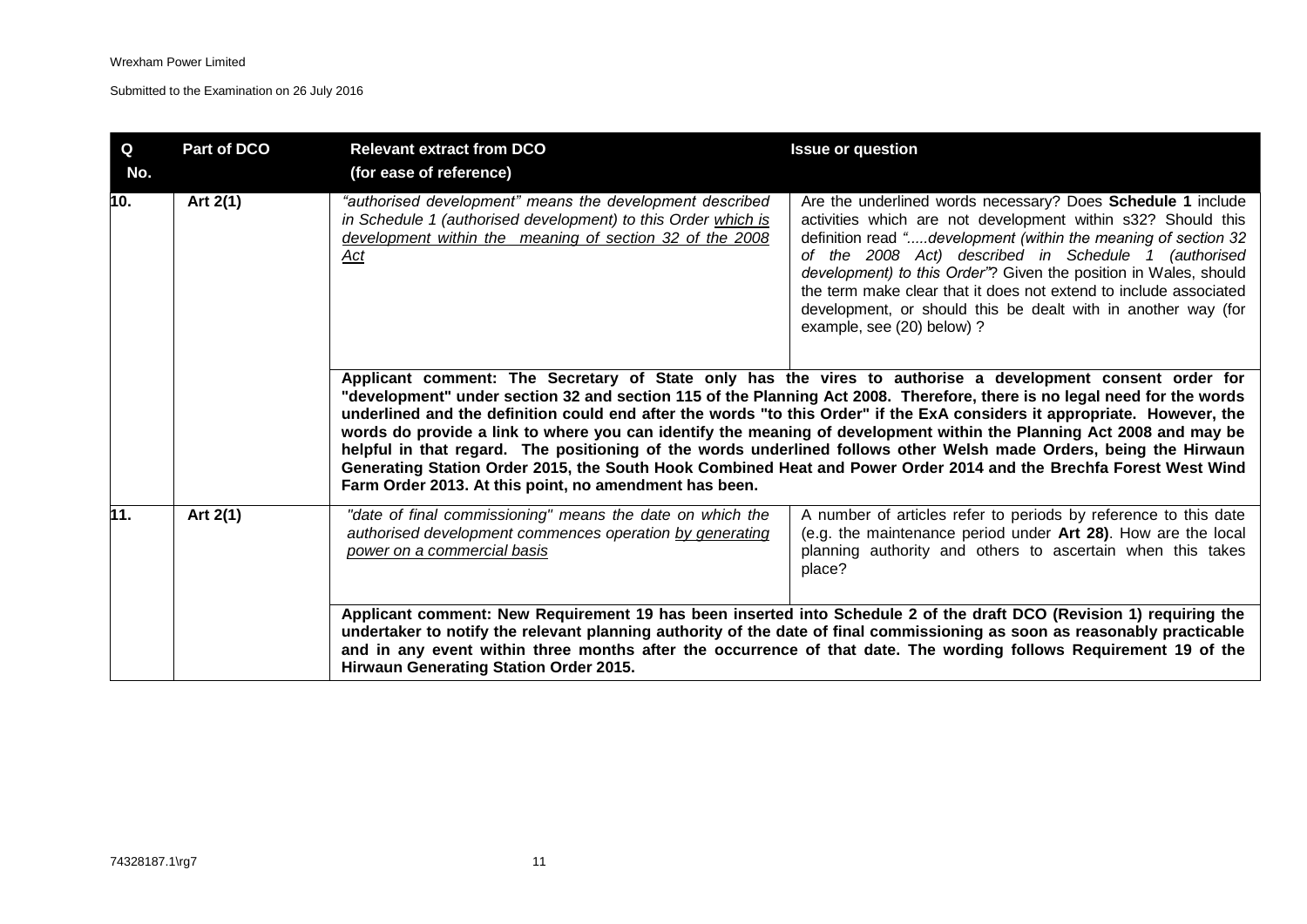| $\mathbf Q$<br>No. | Part of DCO | <b>Relevant extract from DCO</b><br>(for ease of reference)                                                                                                                                                                                                                                                                                                      | <b>Issue or question</b>                                                                                                                                                                                                                                                                                                                                     |
|--------------------|-------------|------------------------------------------------------------------------------------------------------------------------------------------------------------------------------------------------------------------------------------------------------------------------------------------------------------------------------------------------------------------|--------------------------------------------------------------------------------------------------------------------------------------------------------------------------------------------------------------------------------------------------------------------------------------------------------------------------------------------------------------|
| 12.                | Art 2(1)    | "illustrative foul and surface water drainage plan" means the<br>illustrative foul and surface water drainage plan with<br>document reference number 2.6 and submitted as revision 0<br>with the application and regulation $5(2)(0)$ of the<br>Infrastructure Planning (Applications: Prescribed Forms and<br>Procedure) Regulations 2009                       | Document 2.6 is actually entitled "Proposed Foul and Surface<br>Water Drainage Strategy". Please confirm the document and<br>title that are intended to be referred to.                                                                                                                                                                                      |
|                    |             | Regulations 2009". Please see Revision 1 of the draft DCO.                                                                                                                                                                                                                                                                                                       | Applicant comment: The Applicant has amended the definition to the following: "means the plan contained in the<br>proposed foul and surface water drainage strategy (document reference number 2.6, revision 0) and submitted with the<br>application under regulation 5(2)(o) of the Infrastructure Planning (Applications: Prescribed Forms and Procedure) |
| 13.                | Art 2(1)    | "illustrative landscape and ecological mitigation master plan"<br>means the illustrative landscape and ecological mitigation<br>master plan with document reference number 2.9.1 and<br>submitted as revision 0 with the application and regulation<br>5(2)(o) of the Infrastructure Planning (Applications: Prescribed<br>Forms and Procedure) Regulations 2009 | This should be a reference to Document 2.9.7?                                                                                                                                                                                                                                                                                                                |
|                    |             | draft DCO.                                                                                                                                                                                                                                                                                                                                                       | Applicant comment: The Applicant has amended the definition to refer to 2.9.7, Sheet 1 of 7. Please see Revision 1 of the                                                                                                                                                                                                                                    |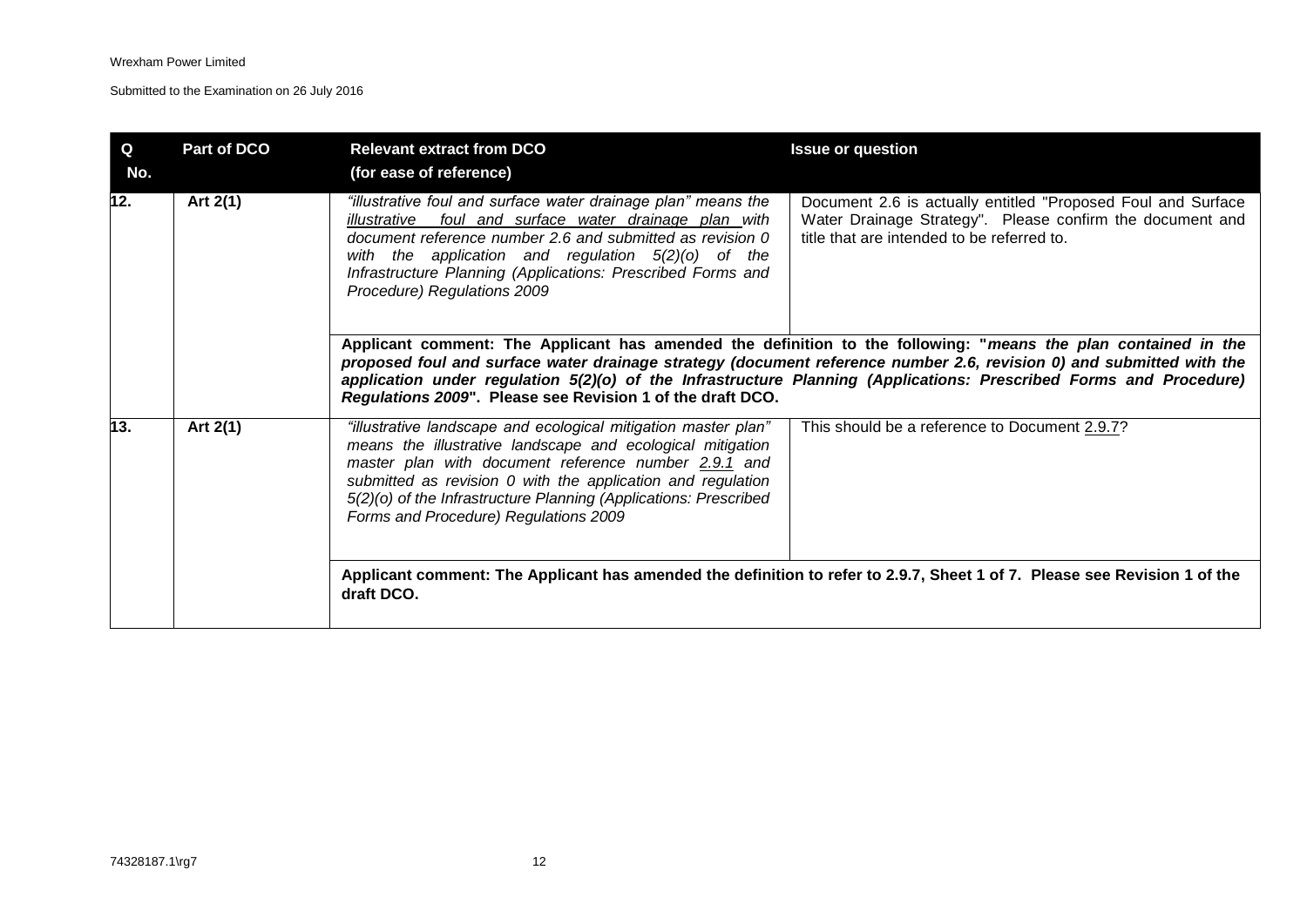| Q<br>No. | Part of DCO | <b>Relevant extract from DCO</b><br>(for ease of reference)                                                                                                                                              | <b>Issue or question</b>                                                                                                                                                                                                                                                                                                                                                                                                                                                                                                                                                                                                                                                                                                                                                                                                                                                                                                                                                                                    |
|----------|-------------|----------------------------------------------------------------------------------------------------------------------------------------------------------------------------------------------------------|-------------------------------------------------------------------------------------------------------------------------------------------------------------------------------------------------------------------------------------------------------------------------------------------------------------------------------------------------------------------------------------------------------------------------------------------------------------------------------------------------------------------------------------------------------------------------------------------------------------------------------------------------------------------------------------------------------------------------------------------------------------------------------------------------------------------------------------------------------------------------------------------------------------------------------------------------------------------------------------------------------------|
| 14.      | Art 2(1)    | "limits of deviation" means, in respect of numbered works 1,<br>3, 4 and 5 inclusive the outer limits of the corresponding<br>numbered area shown on the works plan                                      | Should this read "in respect of numbered works 1A-1G, 3, 4<br>and 5 inclusive"? Notwithstanding Art 2(4), works 1A-1G are<br>individually numbered on the works plan.                                                                                                                                                                                                                                                                                                                                                                                                                                                                                                                                                                                                                                                                                                                                                                                                                                       |
|          |             |                                                                                                                                                                                                          | Separately, the approach taken to the drafting of this definition<br>must read across to the drafting approach taken in Art 3 at (20)<br>below.                                                                                                                                                                                                                                                                                                                                                                                                                                                                                                                                                                                                                                                                                                                                                                                                                                                             |
|          |             | 1A-1G, then the amendment can be made, but the Applicant considers that the amendment is not necessary.                                                                                                  | Applicant comment: Article 2(4) states that "reference to "Work No. 1" or "numbered work 1" means works 1A to 1G<br>inclusive" Therefore, there is no need for the amendment. If the ExA would prefer the definition to expressly refer to                                                                                                                                                                                                                                                                                                                                                                                                                                                                                                                                                                                                                                                                                                                                                                  |
| 15.      | Art 2(1)    | "Order land" means the land required for, or required to facilitate or<br>is incidental to, or affected by, the authorised development shown<br>on the land plans and described in the book of reference | This is a complex definition. Presumably it is intended to<br>correspond with the description of what can be compulsorily<br>acquired under Art 18? Is there is an inconsistency with the<br>land plans which refer to the land coloured pink (to be<br>acquired), yellow (subject to temporary use) and blue (subject<br>to new rights) as 'Order land'? The key merely identifies the red<br>edging on the land plans as "Land required for, or affected by,<br>the authorised development". What land is 'required to facilitate'<br>or 'incidental to' the authorised development?<br>There is an argument that it would be simpler and clearer to<br>identify a single perimeter (sometimes referred to in planning<br>applications and Orders as the 'red line' application boundary) to<br>express the Order land. If this is not appropriate, the applicant is<br>invited to consider whether there is any clearer or simpler way of<br>identifying the Order land as distinct from the 'red line'. |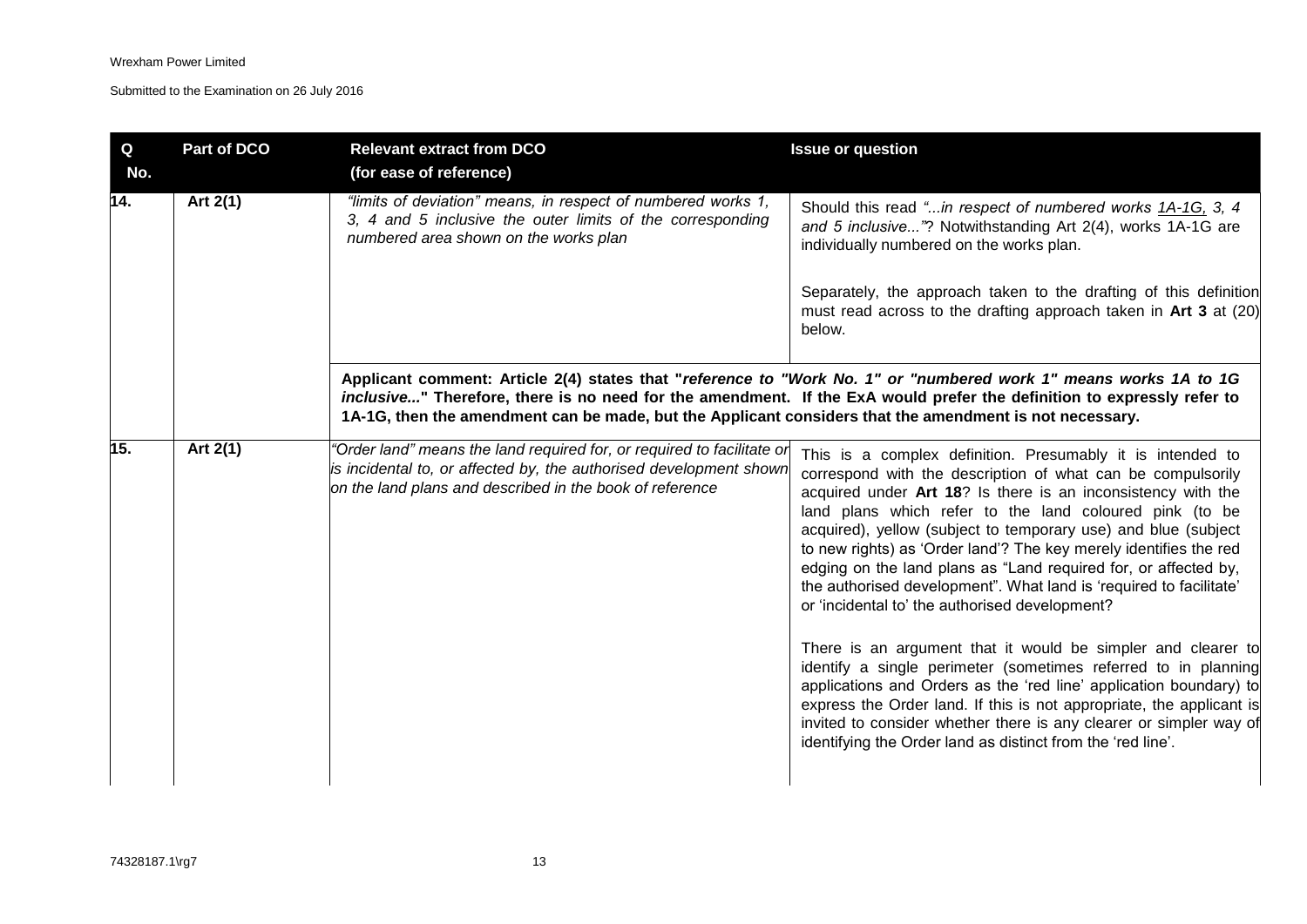| Q<br>No.                                                                                                                                                                                                                                                                                                                                                                                                                                                                                                                                                                                                                                                                                                                                                                                        | Part of DCO | <b>Relevant extract from DCO</b><br>(for ease of reference)                                                                                                                                        | <b>Issue or question</b>                                                                                                                                                                                                                                                                                                                                                                                                                                                                                       |
|-------------------------------------------------------------------------------------------------------------------------------------------------------------------------------------------------------------------------------------------------------------------------------------------------------------------------------------------------------------------------------------------------------------------------------------------------------------------------------------------------------------------------------------------------------------------------------------------------------------------------------------------------------------------------------------------------------------------------------------------------------------------------------------------------|-------------|----------------------------------------------------------------------------------------------------------------------------------------------------------------------------------------------------|----------------------------------------------------------------------------------------------------------------------------------------------------------------------------------------------------------------------------------------------------------------------------------------------------------------------------------------------------------------------------------------------------------------------------------------------------------------------------------------------------------------|
| Applicant comment: The reference to "or required to facilitate or is incidental to" relates to the test set out in the Secretary<br>of State's decision for The Hirwaun Generating Station Order 2015. At paragraph 3.26 of the decision letter for the Hirwaun<br>Generating Station, the Secretary of State confirmed that compulsory acquisition powers for associated development could<br>be included if the land is required to "facilitate" or is "incidental to" the NSIP (being the test in section 122(2) of the Planning<br>Act 2008). The Secretary of State confirmed compulsory acquisition powers for the gas connection and electrical<br>connection that were required for the Hirwaun Generating Station (but development consent was not authorised for the<br>connections). |             |                                                                                                                                                                                                    |                                                                                                                                                                                                                                                                                                                                                                                                                                                                                                                |
|                                                                                                                                                                                                                                                                                                                                                                                                                                                                                                                                                                                                                                                                                                                                                                                                 |             | described in the book of reference." This is the same wording as being proposed for the Wrexham Energy Centre.                                                                                     | The Hirwaun Generating Station (Correction) Order 2015 amends the definition of "Order land" to mean "the land required<br>for, or required to facilitate or is incidental to, or affected by, the authorised development shown on the land plans and                                                                                                                                                                                                                                                          |
|                                                                                                                                                                                                                                                                                                                                                                                                                                                                                                                                                                                                                                                                                                                                                                                                 |             | development to the authorised development. We therefore consider it appropriate to leave the definition as drafted.                                                                                | The land that is "required to facilitate or is incidental to" is the land over which compulsory acquisition powers are being<br>sought but not development consent. This land is where the gas connection would be located, being associated                                                                                                                                                                                                                                                                   |
|                                                                                                                                                                                                                                                                                                                                                                                                                                                                                                                                                                                                                                                                                                                                                                                                 |             | amendments have been made to the definition of "Land plans" in Article 2(1) of Revision 1 of the draft DCO.                                                                                        | Regarding the Land Plans, we propose to amend the key so that the red line is described as "the land required for, or<br>required to facilitate or is incidental to, or affected by, the authorised development." This is the single red line marking the<br>extent of the Order land. The colours within the redline are for clarity to show where freehold land is being acquired and<br>where rights are being acquired. The revised Land Plans (Revision 1) accompany this document and will the necessary |
| 16.                                                                                                                                                                                                                                                                                                                                                                                                                                                                                                                                                                                                                                                                                                                                                                                             | Art $2(1)$  | "undertaker" means Wrexham Power Limited, which is the named<br>undertaker, or any other person who for the time being has the<br>benefit of this Order in accordance with article 7 of this Order | What is the relevance of the underlined phrase, which is not used<br>elsewhere in the draft DCO? Taking account of issues in respect<br>of transfer of benefit (see Art 6 (21) and Art 7 below), it still seems<br>that the underlined phrase is superfluous and could be removed.                                                                                                                                                                                                                             |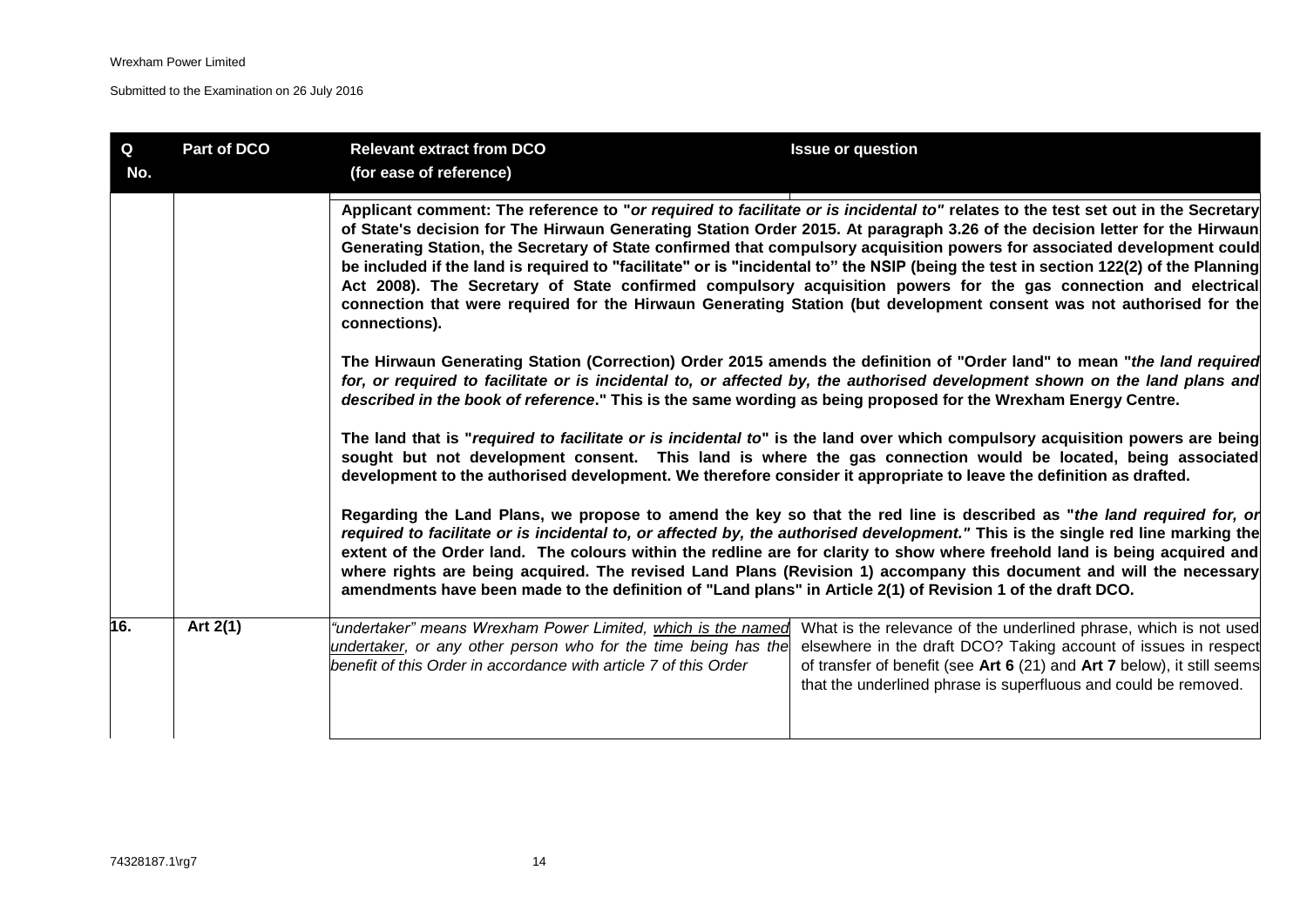| Q<br>No. | Part of DCO | <b>Relevant extract from DCO</b><br>(for ease of reference)                                                                                                                                                                                                                                                                                                                                                                                                                                                                                                                                                         | <b>Issue or question</b>                                                                                                                                                                                                                                                                                                                                                                                                                                                                                 |
|----------|-------------|---------------------------------------------------------------------------------------------------------------------------------------------------------------------------------------------------------------------------------------------------------------------------------------------------------------------------------------------------------------------------------------------------------------------------------------------------------------------------------------------------------------------------------------------------------------------------------------------------------------------|----------------------------------------------------------------------------------------------------------------------------------------------------------------------------------------------------------------------------------------------------------------------------------------------------------------------------------------------------------------------------------------------------------------------------------------------------------------------------------------------------------|
|          |             | Applicant comment: The Applicant has amended the definition to remove the underlined words. In addition, the Applicant<br>considers that the words "or any other person who for the time being has the benefit of this Order in accordance with article<br>7 of this Order" are also not required given that Article 7(2) states that "Where a transfer, or grant, has been made in<br>accordance with paragraph (1) references in this Order to the undertaker include references to the transferee or lessee."<br>These words have also been deleted from the definition. Please see Revision 1 of the draft DCO. |                                                                                                                                                                                                                                                                                                                                                                                                                                                                                                          |
| 17.      | Art $2(1)$  |                                                                                                                                                                                                                                                                                                                                                                                                                                                                                                                                                                                                                     | For the purposes of the limit on generating capacity in Schedule<br>1, should there be a definition such as in the Hirwaun and<br>Progress DCOs:                                                                                                                                                                                                                                                                                                                                                         |
|          |             |                                                                                                                                                                                                                                                                                                                                                                                                                                                                                                                                                                                                                     | "gross rated electrical output" means the aggregate of the gross<br>electric power as measured at the terminals of each generator<br>comprised in the generating station in accordance with standards<br>agreed with the regulating authority under the Environmental<br>Permitting (England and Wales) Regulations 2010(a);?                                                                                                                                                                            |
|          |             | see Revision 1 of the draft DCO.                                                                                                                                                                                                                                                                                                                                                                                                                                                                                                                                                                                    | Applicant comment: The Applicant has changed "combined" in Schedule 1 of the draft DCO to "gross" and has added a<br>definition of "gross rated electrical output" into Article 2(1), which means "the aggregate of the gross electric power as<br>measured in megawatts at the terminals of each generator comprised in the generating station in accordance with standards<br>agreed with the regulating authority under the Environmental Permitting (England and Wales) Regulations 2010(a)". Please |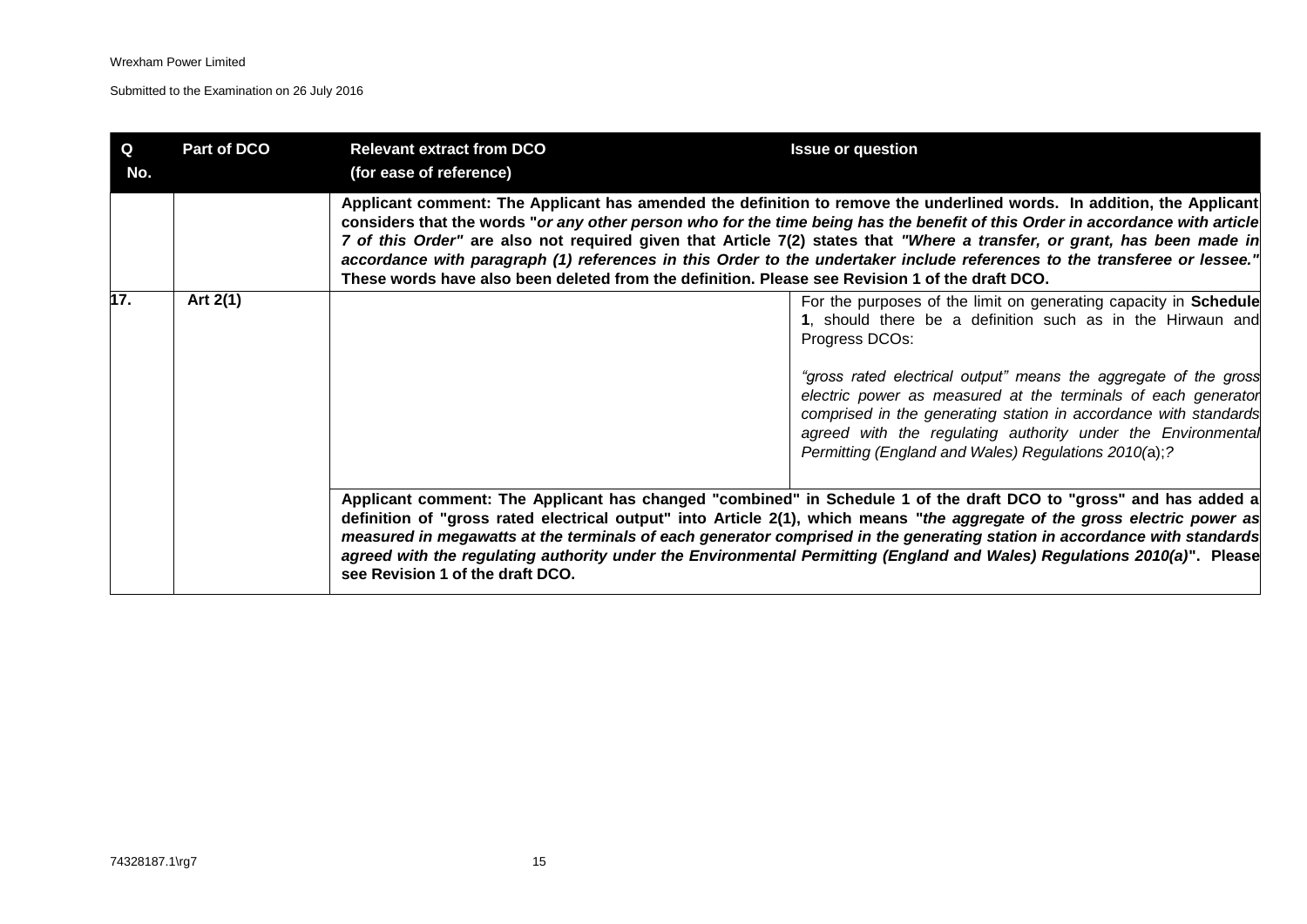| Q<br>No. | Part of DCO | <b>Relevant extract from DCO</b><br>(for ease of reference)                                                                                                                                                                                                                                                                                                                                                                                                                                                                                                                                                                                                                                                                                                                                                                                                                                                                                                                                                                                                          | <b>Issue or question</b>                                                                                                                                                                                                                                                                                                                                                                                                                                                                                                                                                                                                                                                                                                                                                                                                                                                                                                                        |
|----------|-------------|----------------------------------------------------------------------------------------------------------------------------------------------------------------------------------------------------------------------------------------------------------------------------------------------------------------------------------------------------------------------------------------------------------------------------------------------------------------------------------------------------------------------------------------------------------------------------------------------------------------------------------------------------------------------------------------------------------------------------------------------------------------------------------------------------------------------------------------------------------------------------------------------------------------------------------------------------------------------------------------------------------------------------------------------------------------------|-------------------------------------------------------------------------------------------------------------------------------------------------------------------------------------------------------------------------------------------------------------------------------------------------------------------------------------------------------------------------------------------------------------------------------------------------------------------------------------------------------------------------------------------------------------------------------------------------------------------------------------------------------------------------------------------------------------------------------------------------------------------------------------------------------------------------------------------------------------------------------------------------------------------------------------------------|
| 18.      | Art 2(2)    | (2) References in this Order to rights over land include<br>references to rights to do or to place and maintain anything in,<br>on or under land or in the air-space above its surface and<br>references in this Order to the creation or acquisition of new<br>rights include the imposition of restrictions which interfere with<br>the interests or rights of another and are for the benefit of<br>land which is acquired under this Order or is otherwise<br>comprised in this Order and references in this Order to the<br>imposition of restrictions are references to restrictions over<br>land which interfere with the interests or rights of another and<br>are for the benefit of land over which rights are created and<br>acquired under this Order.<br>Applicant comment: The Applicant has made the following amendments in Revision 1 of the draft DCO:<br>benefit of land over which rights are created and acquired under this Order.<br>rights or and impose a the restrictions described in the book of reference and shown on the land plans." | There seems to be some duplication in the underlined words in the<br>definition. Can this be made more precise and concise in the next<br>draft?<br>2(2) References in this Order to rights over land include references to rights to do or to place and maintain anything in, on<br>or under land or in the air-space above its surface and references in this Order to the creation or acquisition of new rights<br>include the imposition of restrictions which interfere with the interests or rights of another and are for the benefit of land<br>which is acquired under this Order or is otherwise comprised in this Order and references in this Order to the imposition of<br>restrictions are references to restrictions over land which interfere with the interests or rights of another and are for the<br>The Applicant has also amended Article 18(1) (formally 19(1)) as follows: "and create and acquire compulsorily the new |
| 19.      | Art 2(3)    | (3) All distances, directions and lengths referred to in this Order<br>are approximate and distances shown on the works plan and<br>access rights of way plan are to be taken to be measured along<br>that work.                                                                                                                                                                                                                                                                                                                                                                                                                                                                                                                                                                                                                                                                                                                                                                                                                                                     | Should this be a reference to the "access and rights of way<br>plan"?                                                                                                                                                                                                                                                                                                                                                                                                                                                                                                                                                                                                                                                                                                                                                                                                                                                                           |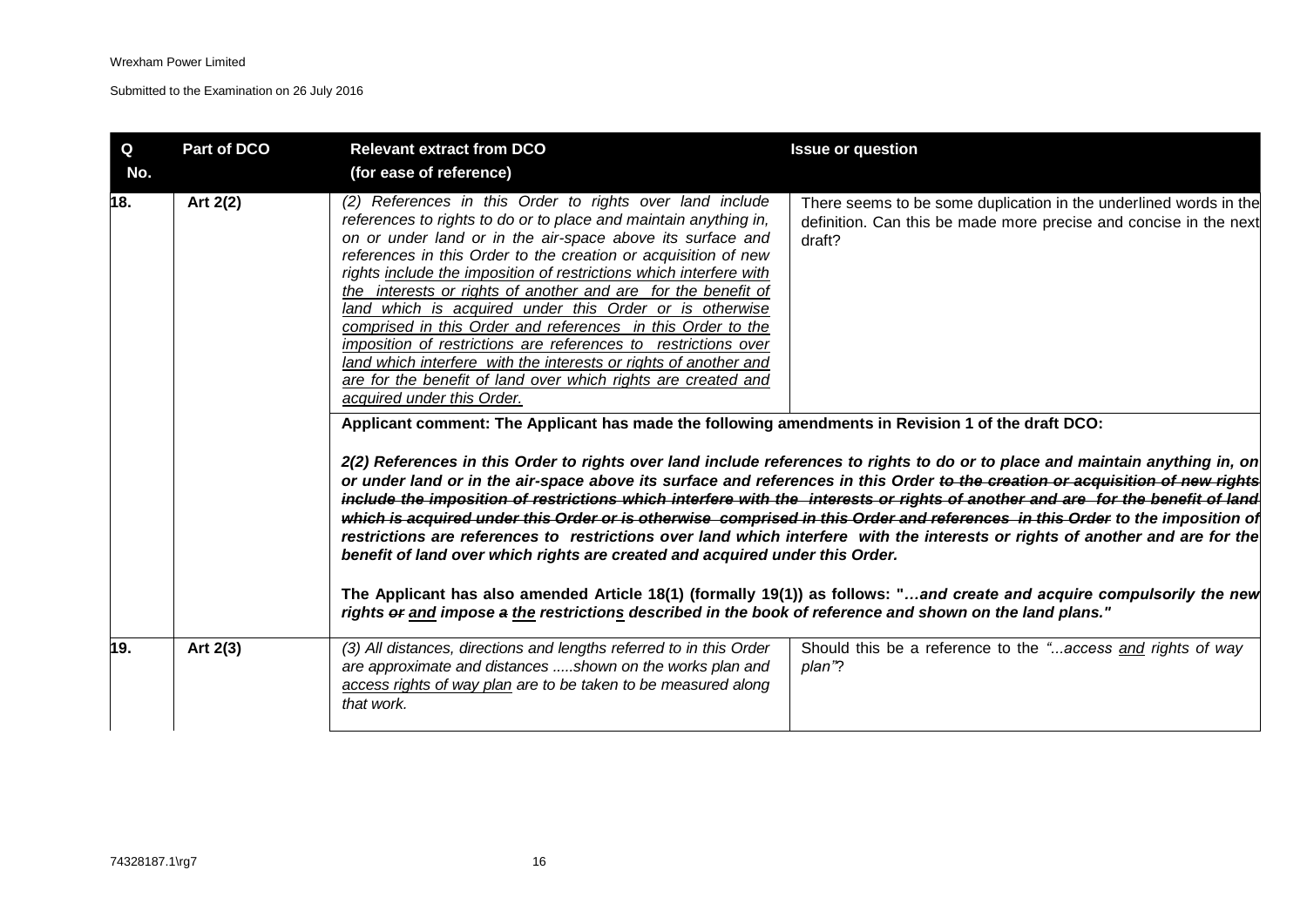| Q<br>No. | Part of DCO      | <b>Relevant extract from DCO</b><br>(for ease of reference)                                                                                                                                                                                                                                                                                                                                                        | <b>Issue or question</b>                                                                                                                                                                                                                                                                                                                                                                                                                                                                                                                                                                                                                                                                                                                                                                                                                                                                                                                                                                                                              |
|----------|------------------|--------------------------------------------------------------------------------------------------------------------------------------------------------------------------------------------------------------------------------------------------------------------------------------------------------------------------------------------------------------------------------------------------------------------|---------------------------------------------------------------------------------------------------------------------------------------------------------------------------------------------------------------------------------------------------------------------------------------------------------------------------------------------------------------------------------------------------------------------------------------------------------------------------------------------------------------------------------------------------------------------------------------------------------------------------------------------------------------------------------------------------------------------------------------------------------------------------------------------------------------------------------------------------------------------------------------------------------------------------------------------------------------------------------------------------------------------------------------|
|          |                  | Secretary of State will be certifying.<br>of way plan" so that it refers to "revision 1"                                                                                                                                                                                                                                                                                                                           | Applicant comment: The plans contained in Document Reference 2.4 (Examination Library Reference APP-009) are labelled<br>as the "access rights of way plan." Unfortunately, the front cover has inserted an "and" between "access" and "rights". We<br>suggest that the term "access rights of way plan" is retained as this is the term used on the actual plans, which the<br>Revision 1 of the access rights of way plan accompanies this document. The only change is in respect of the front cover,<br>which removes "and" as referred to above. The consequential amendment has been made to the definition of "access rights                                                                                                                                                                                                                                                                                                                                                                                                   |
| 20.      | Art <sub>3</sub> | (2)<br>Subject to paragraph (3), each numbered work must<br>be situated on the corresponding numbered line or within the<br>numbered area shown on the works plan.<br>(3)<br>In constructing each numbered work, the undertaker<br>may deviate from the corresponding numbered line shown on<br>the works plan or within the corresponding numbered area<br>shown on the works plan up to the limits of deviation. | None of the works on the works plan are shown by numbered<br>lines – all are numbered areas?<br>Construction on a precisely defined line can be hard to achieve,<br>once allowances are made for micrositing to address matters<br>such as ground conditions or archaeology.<br>A widely used approach is to specify limits of deviation shown<br>on a plan, or alternatively to say that the Order limits are the<br>limits of deviation. Would it be clearer to remove references to<br>numbered lines? Further, whatever approach is adopted needs<br>to conform to the Art 2(1) definition of the "limits of deviation", or<br>alternatively that definition may require change (see (14)<br>above).<br>Further to the discussion of associated development at (10)<br>above, is there an alternative argument that provision to the<br>effect that "Nothing in this article authorises any development<br>that is 'associated development' within the meaning of s115(2)<br>of the 2008 Act" should be included in this article? |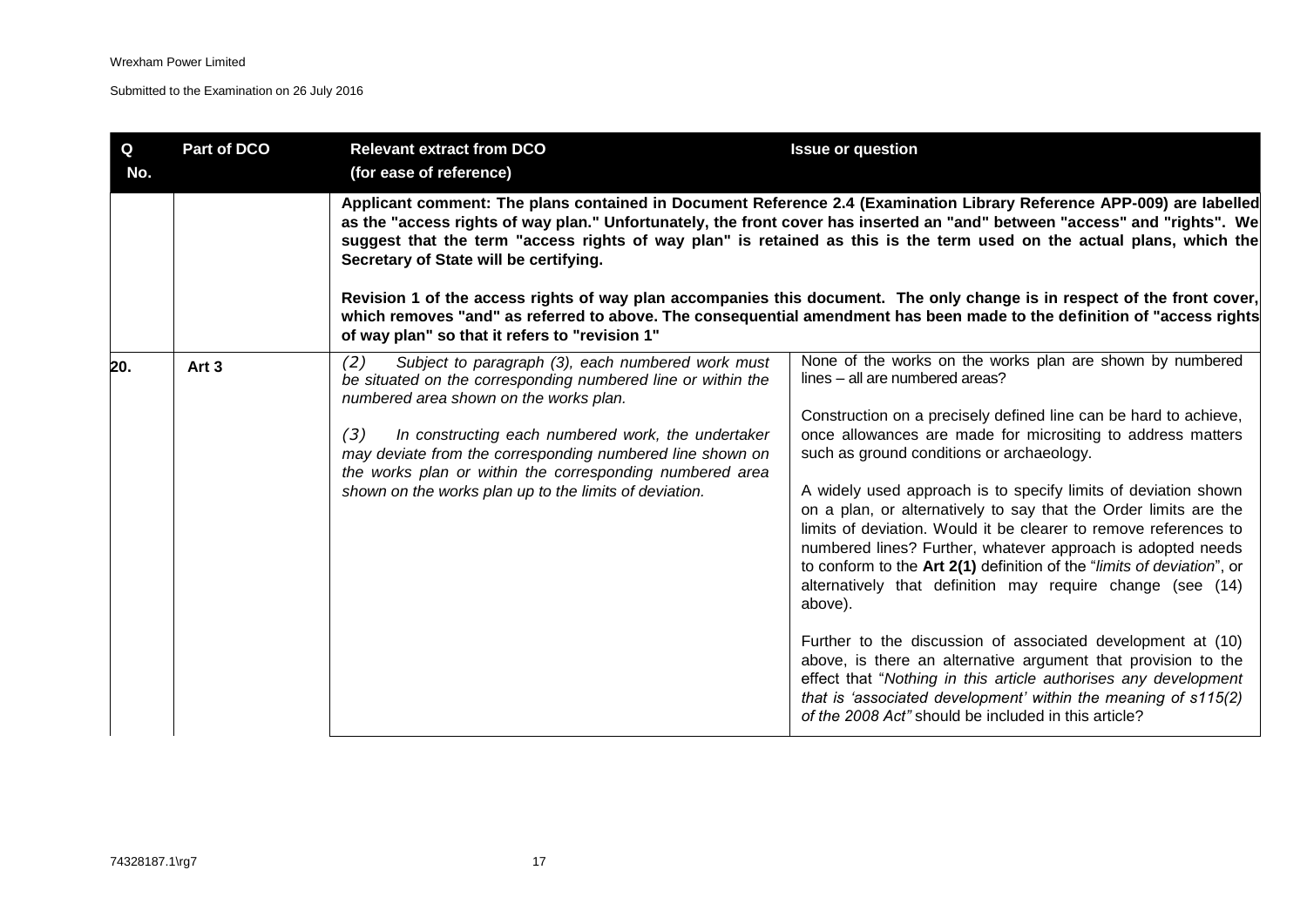| $\mathbf Q$<br>No. | Part of DCO | <b>Relevant extract from DCO</b><br>(for ease of reference)                                                                                 | <b>Issue or question</b>                                                                                                                                                                                                                                                                                                                                                                                                                      |  |
|--------------------|-------------|---------------------------------------------------------------------------------------------------------------------------------------------|-----------------------------------------------------------------------------------------------------------------------------------------------------------------------------------------------------------------------------------------------------------------------------------------------------------------------------------------------------------------------------------------------------------------------------------------------|--|
|                    |             | <b>Applicant comment:</b>                                                                                                                   |                                                                                                                                                                                                                                                                                                                                                                                                                                               |  |
|                    |             | 1) Agree: the Applicant has made the following amendments in Revision 1 of the draft DCO in respect of Articles 3(2) and<br>$3(3)$ :        |                                                                                                                                                                                                                                                                                                                                                                                                                                               |  |
|                    |             | (2)<br>numbered area shown on the works plan.                                                                                               | Subject to paragraph (3), each numbered work must be situated on the corresponding numbered line or within the                                                                                                                                                                                                                                                                                                                                |  |
|                    |             | (3)<br>plan up to the limits of deviation.                                                                                                  | In constructing each numbered work, the undertaker may construct each numbered work anywhere the deviate from<br>the corresponding numbered line shown on the works plan or within the corresponding numbered area shown on the works                                                                                                                                                                                                         |  |
|                    |             | is no need for the Statutory Instrument to contain the restriction, which would have no practical effect.                                   | 2) The suggestion that Article 3 should include a sub-article that confirms that the Order does not authorise "associated<br>development" is not necessary. This is because the Secretary of State cannot authorise such development in Wales as he<br>does not have the vires to do so under section 115 of the Planning Act 2008. As the primary legislation prevents this, there                                                           |  |
| 21.                | Art 6       | Article 7 (consent to transfer benefit of this Order), the provisions<br>of this Order have effect solely for the benefit of the undertaker | What is intended by this article? Has some wording been omitted<br>or, in contrast with the position in Art 7, is it the applicant's<br>intention that there should be no transfer of benefit? The Art 2(1)<br>definition of "undertaker" (16) also implies that there may be<br>circumstances in which a person other than the named<br>undertaker might benefit from the Order? An explanation and a<br>revised form of words would assist. |  |
|                    |             | this Order)". Please see Revision 1 of the draft DCO.                                                                                       | Applicant comment: There is text missing from Article 6 - it should read "Subject to Aarticle 7 (consent to transfer benefit of                                                                                                                                                                                                                                                                                                               |  |
| 22.                | Art 7       |                                                                                                                                             | This makes detailed provision for transfer of benefit, suggesting<br>the need to revise the drafting of $Art 6 (21)$ .                                                                                                                                                                                                                                                                                                                        |  |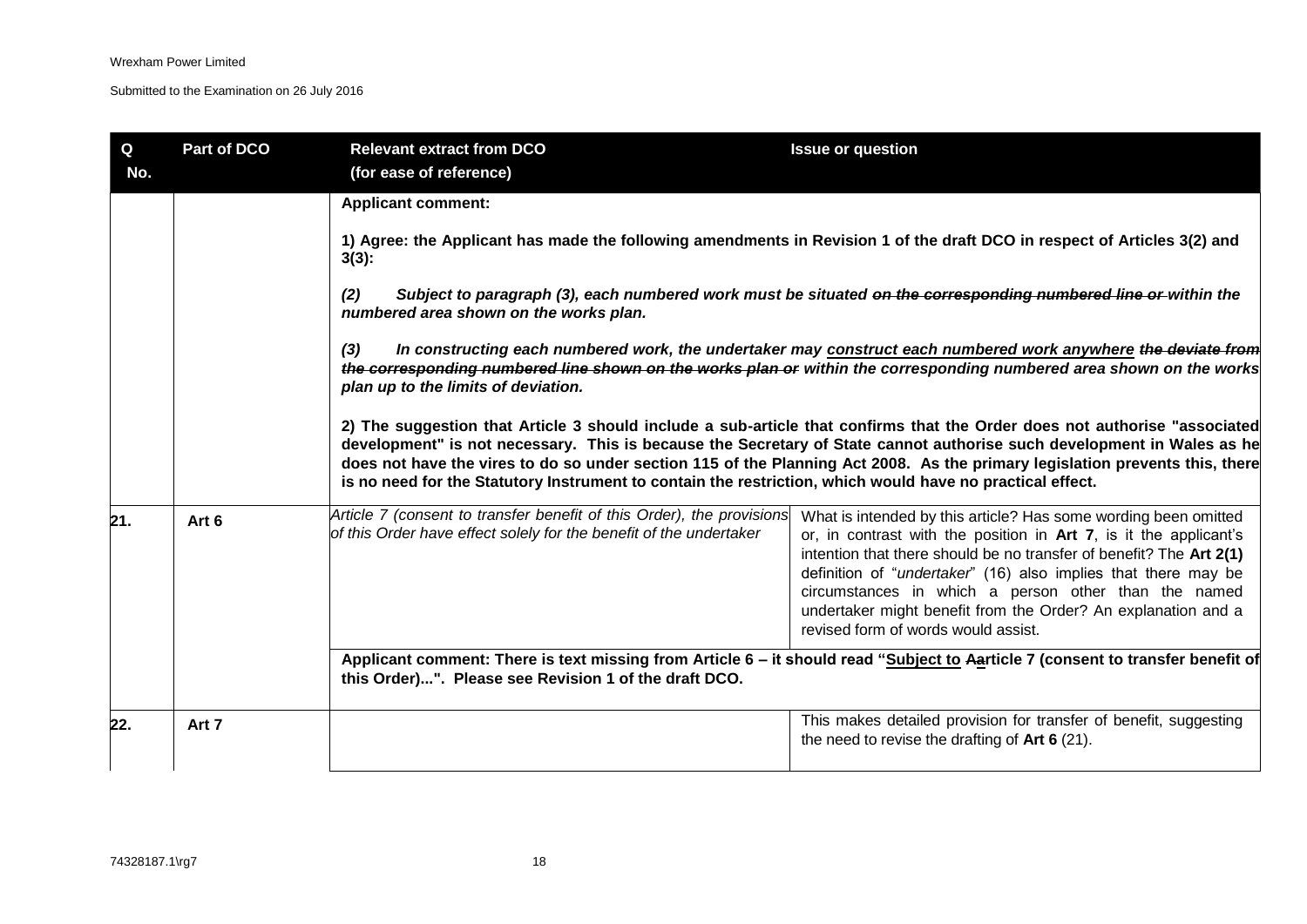| Q<br>No. | Part of DCO                              | <b>Relevant extract from DCO</b><br>(for ease of reference)                                                                                                                                                                                                                                                                                   | <b>Issue or question</b>                                                                                                                                                                                                                                                                                                                                                                           |
|----------|------------------------------------------|-----------------------------------------------------------------------------------------------------------------------------------------------------------------------------------------------------------------------------------------------------------------------------------------------------------------------------------------------|----------------------------------------------------------------------------------------------------------------------------------------------------------------------------------------------------------------------------------------------------------------------------------------------------------------------------------------------------------------------------------------------------|
|          |                                          | the draft DCO.                                                                                                                                                                                                                                                                                                                                | Applicant comment: Agreed – the Applicant has made the necessary amendments (as per Q. No. 21 above) in Revision 1 of                                                                                                                                                                                                                                                                              |
| 23.      | Art 8                                    |                                                                                                                                                                                                                                                                                                                                               | Should this article be with the other compulsory acquisition<br>articles in Part 5? (It should be noted that whilst some Orders<br>provide for the modification of legislative provisions in a specific<br>article, this task can also be undertaken 'in situ', in an article<br>relevant to the modification sought.)<br>What is the intended relationship between this article and Art<br>19(3)? |
|          |                                          | apply.                                                                                                                                                                                                                                                                                                                                        | Applicant comment: The Applicant has moved Article 8 to a sub-article in Article 18 (formally 19) in Revision 1 of the draft<br>DCO. The wording in Article 8 is still required as Article 18(3) only relates to the 1965 Act whereas Article 8 confirms that all<br>enactments for the time being in force with respect to compensation for compulsory acquisition under the Order are to         |
| 24.      | Art 11 (1) [Article<br>10 in Revision 1] | 11.- (1) The undertaker may, for the purposes of the authorised<br>development or any other development necessary for the<br>authorised development that takes place within the Order land,<br>enter on so much of any of the streets specified in Schedule 4<br>(streets subject to street works) as is within the Order land and<br>$may -$ | The EM says that this is one of the powers that is required for<br>the gas connection as well as the authorised development. As<br>CA powers for the gas connection land are subject to prior<br>planning approval having been obtained, arguably the same<br>constraint should also be applied to all powers required for the<br>gas connection, as listed in EM para 4.6?                        |
|          |                                          | Applicant comment: Agreed - please see Article 31 in Revision 1 of the draft DCO.                                                                                                                                                                                                                                                             |                                                                                                                                                                                                                                                                                                                                                                                                    |
| 25.      | Art 12 [Article 11<br>in Revision 1]     |                                                                                                                                                                                                                                                                                                                                               | Should this article include a provision for compensation for<br>suspension of any private right of way (as with MP 11)?                                                                                                                                                                                                                                                                            |
|          |                                          | Applicant comment: Compensation for suspension of any private right is covered by Article 24(5) (formally Article 25).                                                                                                                                                                                                                        |                                                                                                                                                                                                                                                                                                                                                                                                    |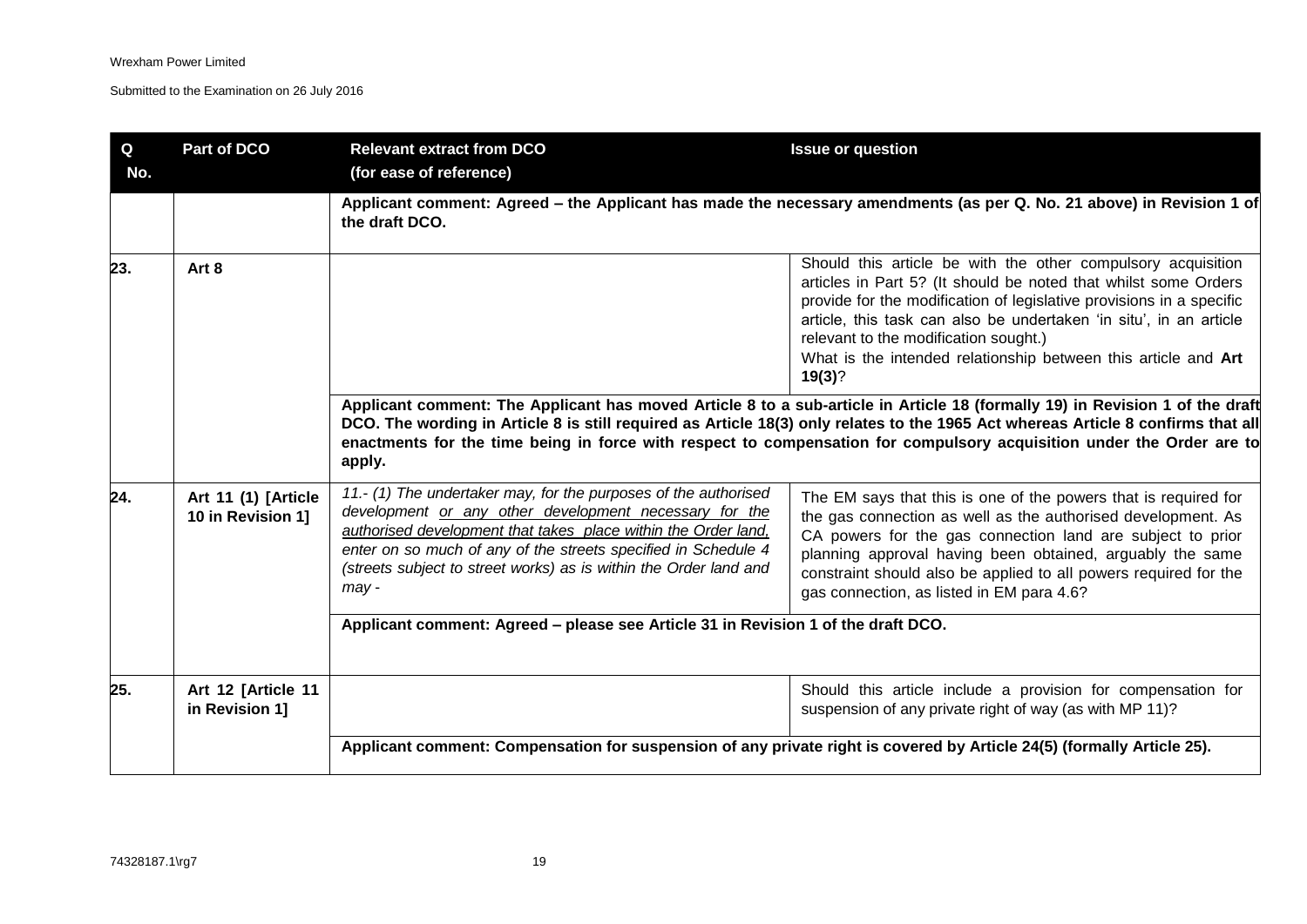| Q<br>No. | Part of DCO                          | <b>Relevant extract from DCO</b><br>(for ease of reference)                                                                                                                                                                                             | <b>Issue or question</b>                                                                                                                                                                                                                                                                                                                                                                                                                                                                                                                                                                                                                                                                                                                                                                                                                                                                                                                                                                                                                                        |
|----------|--------------------------------------|---------------------------------------------------------------------------------------------------------------------------------------------------------------------------------------------------------------------------------------------------------|-----------------------------------------------------------------------------------------------------------------------------------------------------------------------------------------------------------------------------------------------------------------------------------------------------------------------------------------------------------------------------------------------------------------------------------------------------------------------------------------------------------------------------------------------------------------------------------------------------------------------------------------------------------------------------------------------------------------------------------------------------------------------------------------------------------------------------------------------------------------------------------------------------------------------------------------------------------------------------------------------------------------------------------------------------------------|
| 26.      | Art 15 [Article 14<br>in Revision 1] |                                                                                                                                                                                                                                                         | Does this article have a precedent?<br>The general discussion of guillotine provisions at (6) above is<br>relevant to this provision.<br>Which authority is the traffic authority for the Order land and gas<br>connection land? Does the traffic authority have any comment,<br>e.g. as to its ability to respond within 7 days to a notice of                                                                                                                                                                                                                                                                                                                                                                                                                                                                                                                                                                                                                                                                                                                 |
|          |                                      | use in other made Orders.<br>Statement of Common Ground with the Council, which includes agreeing to the provisions contained in the draft Order.<br>"traffic authority," after "highway authority," This has been made in Revision 1 to the draft DCO. | intention under this article?<br>Applicant comment: This Article allows, with the consent of the traffic authority, the undertaker to regulate traffic on roads<br>to the extent that is necessary for the purposes of or in connection with the construction of the authorised development or<br>any other development necessary for the authorised development that takes place within the Order land. The Article is not<br>in the general model provisions but there is precedence for it in the The Meaford Gas Fired Generating Station Order 2016<br>(Article 13). This Order was made on 19 July 2016 and authorises an up to 299MW gas fired generating station. The<br>National Grid (Hinkley Point C Connection Project) Development Consent Order also contains this Article and refers to its<br>The traffic authority is Wrexham County Borough Council. The Applicant is in the process of discussing and agreeing a<br>The Applicant notes that a consequential amendment is required to Article 38(1) (formally Article 39) - the insertion of |
| 27.      | Art 16 [Article 15<br>in Revision 1] | (6) This article does not authorise the entry into controlled<br>waters of any substance whose entry or discharge into<br>controlled waters is prohibited by regulation 12 of the<br>Environmental Permitting (England and Wales) Regulations<br>2010   | Regulation 12 does not expressly refer to 'controlled waters'.<br>Would the intention of the article be more clearly addressed by<br>recasting Art 16(6) such as "This article does not authorise any<br>groundwater activity or water discharge activity for which an<br>environmental permit would be required under Regulation 12 of<br>the Environmental Permitting (England and Wales) Regulations<br>2010"                                                                                                                                                                                                                                                                                                                                                                                                                                                                                                                                                                                                                                                |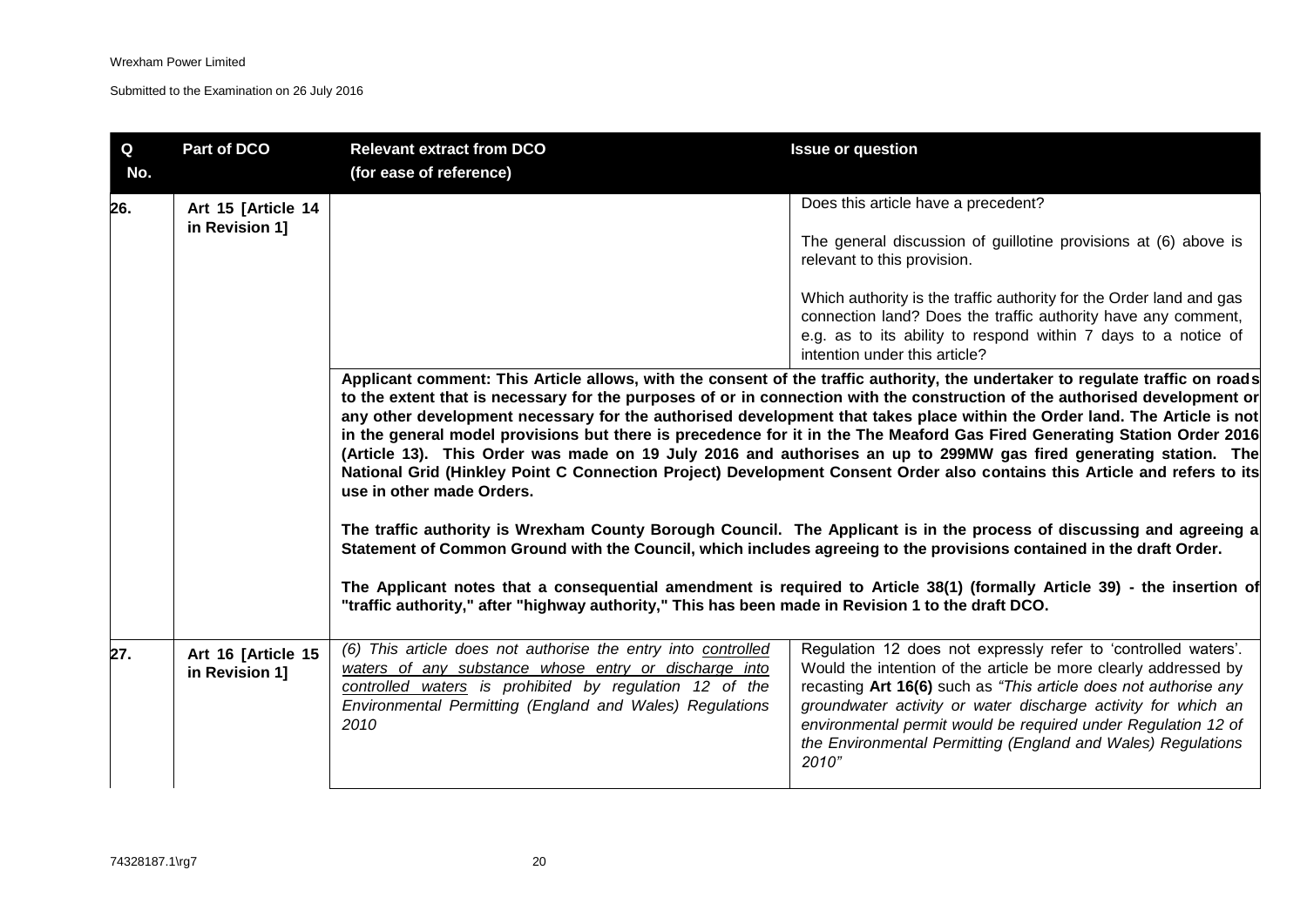| Q<br>No. | Part of DCO                          | <b>Relevant extract from DCO</b><br>(for ease of reference)                                                                                                                                                                                                                                                                                                                                                                                   | <b>Issue or question</b>                                                                                                                                                                                                                                                                                                                                                                                                                                |
|----------|--------------------------------------|-----------------------------------------------------------------------------------------------------------------------------------------------------------------------------------------------------------------------------------------------------------------------------------------------------------------------------------------------------------------------------------------------------------------------------------------------|---------------------------------------------------------------------------------------------------------------------------------------------------------------------------------------------------------------------------------------------------------------------------------------------------------------------------------------------------------------------------------------------------------------------------------------------------------|
|          |                                      | Applicant comment: Agreed - the Applicant has made necessary amendments in Revision 1 of the draft DCO.                                                                                                                                                                                                                                                                                                                                       |                                                                                                                                                                                                                                                                                                                                                                                                                                                         |
| 28.      | Art 16 [Article 15<br>in Revision 1] | $(7)$ In this article-<br>(a) "public sewer or drain" means a sewer or drain which<br>belongs to the Homes and Communities Agency, the<br>Environment Agency, a harbour authority within the meaning of<br>section 57 of the Harbours Act 1964(c) (interpretation), an<br>internal drainage board, a joint planning board, a local<br>authority, a National Park Authority, a sewerage undertaker or<br>an urban development corporation; and | Is this a comprehensive or wholly appropriate list of organisations<br>responsible for sewers and drains in Wales or the Order land? (It<br>does not refer to e.g. NRW and internal drainage districts?)<br>Applicant comment: Reference to the Homes and Communities Agency has been deleted; reference to the Environment<br>Agency has been deleted and replaced with a reference to Natural Resource Wales. Please see Revision 1 of the draft DCO. |
| 29.      | Art 18 [Article 17<br>in Revision 1] | 18.-(1) The undertaker may acquire compulsorily so much of<br>the Order land affecting the Order land as is required for the<br>authorised development or to facilitate it, or as is incidental to it.                                                                                                                                                                                                                                        | Is the underlined phrase required? If so, why?                                                                                                                                                                                                                                                                                                                                                                                                          |
|          |                                      | Applicant comment: The Applicant has deleted the underlined phrase in Revision 1 of the draft DCO.                                                                                                                                                                                                                                                                                                                                            |                                                                                                                                                                                                                                                                                                                                                                                                                                                         |
| 30.      | Art 18 [Article 17                   | (2) This article is subject to article 19 (compulsory acquisition<br>of rights etc.), article 23 (acquisition of subsoil or airspace<br>only) and article 27 (temporary use of land for carrying out the<br>authorised development).                                                                                                                                                                                                          | Should the article also be subject to Art 32 (Plots GC, OR, SAT<br>and MGAR)?<br>Should the article expressly exclude the acquisition of Crown<br>land (see e.g. Art 16(3) of the Hirwaun DCO) as part of the<br>'Order land' is Crown land?                                                                                                                                                                                                            |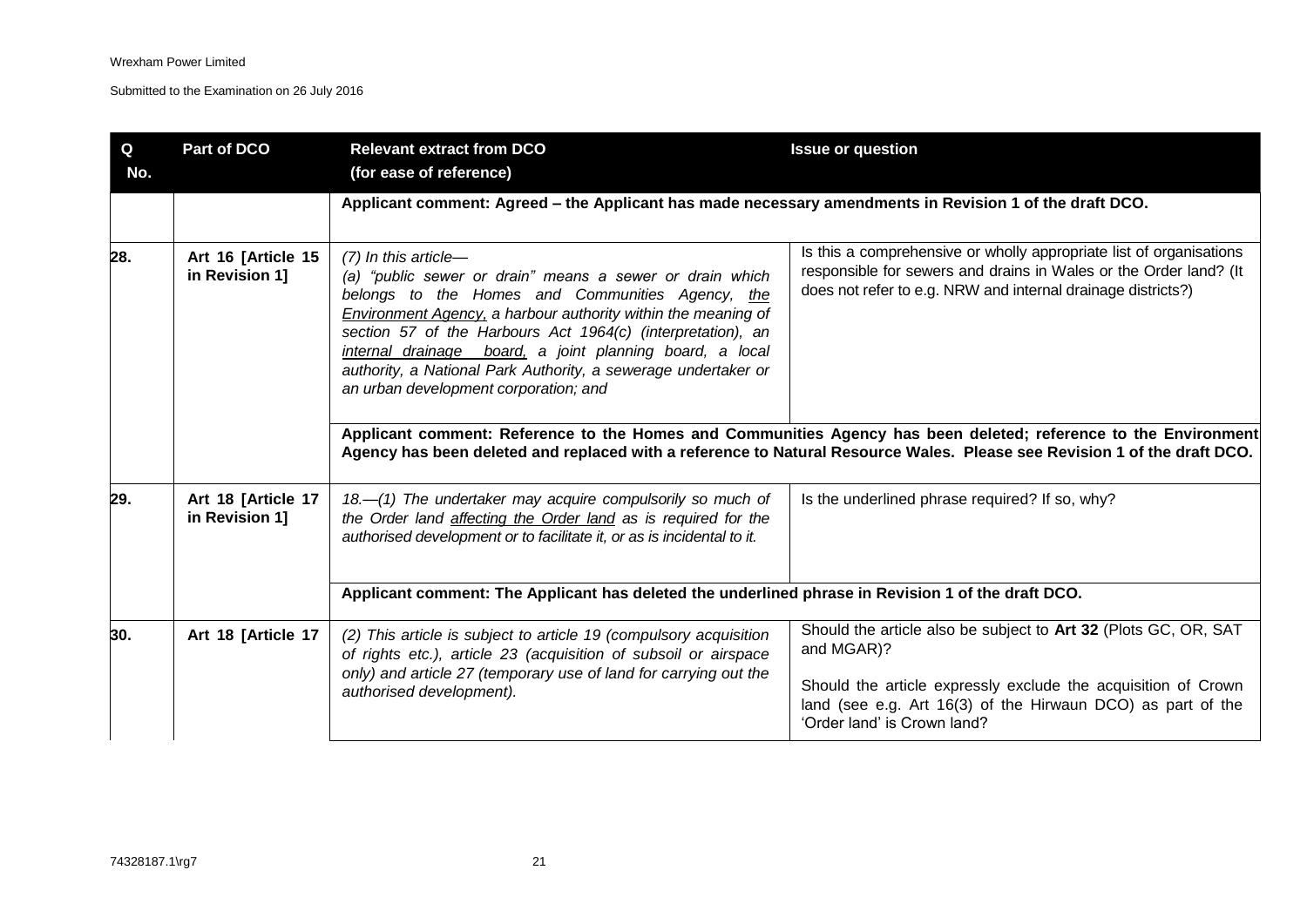| Q<br>No. | Part of DCO                          | <b>Relevant extract from DCO</b><br>(for ease of reference)                                                                                                                                                                                                                                                                                                                                                        | <b>Issue or question</b>                                                                                                                                                                                                                                                                                                                                                         |  |
|----------|--------------------------------------|--------------------------------------------------------------------------------------------------------------------------------------------------------------------------------------------------------------------------------------------------------------------------------------------------------------------------------------------------------------------------------------------------------------------|----------------------------------------------------------------------------------------------------------------------------------------------------------------------------------------------------------------------------------------------------------------------------------------------------------------------------------------------------------------------------------|--|
|          | in Revision 1]                       | Applicant comment: Article 31 (formally Article 32) is expressed to apply to the whole of Part 5 so the Applicant does not<br>consider that there is a need to refer to it in Article 17.<br>The interests owned by the Crown are excluded from the Order land (see the Book of Reference) so the Applicant does not<br>consider that there is a need to state that the Crown's interests are excluded in the DCO. |                                                                                                                                                                                                                                                                                                                                                                                  |  |
|          |                                      |                                                                                                                                                                                                                                                                                                                                                                                                                    |                                                                                                                                                                                                                                                                                                                                                                                  |  |
|          |                                      | response.                                                                                                                                                                                                                                                                                                                                                                                                          | Although the Crown does not consider it has an interest (ownership is contested), the Applicant has requested consent<br>from the Welsh Ministers pursuant to s.135 of the PA 2008 in any event. The Applicant will inform the ExA of the Crown's                                                                                                                                |  |
| 31.      | Art 19 [Article 18<br>in Revision 1] | 19.—(1) The undertaker may acquire compulsorily the existing<br>rights over land and create and acquire compulsorily the new<br>rights or <i>impose a restriction</i> described in the book of<br>reference and shown on the land plans.                                                                                                                                                                           | Should the underlined text read "impose restrictions"?                                                                                                                                                                                                                                                                                                                           |  |
|          |                                      | restrictions described in the book of reference and shown on the land plans." Please see Revision 1 of the draft DCO.                                                                                                                                                                                                                                                                                              | Applicant comment: Agreed - the Applicant has made the following amendments: "the new rights-or and impose a the                                                                                                                                                                                                                                                                 |  |
| 32.      | Art 19 [Article 18<br>in Revision 1] |                                                                                                                                                                                                                                                                                                                                                                                                                    | Should the article expressly exclude the acquisition of rights and<br>covenants over Crown land (see e.g. Art 20(6) of the Hirwaun<br>$DCO$ $?$                                                                                                                                                                                                                                  |  |
|          |                                      | Ministers pursuant to s.135 of the PA 2008 in any event.                                                                                                                                                                                                                                                                                                                                                           | Applicant comment: The interests owned by the Crown are excluded from the Order land (see the Book of Reference) so the<br>Applicant does not consider that there is a need to state that the Crown's interests are excluded in the DCO. Although the<br>Crown does not consider it has an interest (ownership is contested), the Applicant has requested consent from the Welsh |  |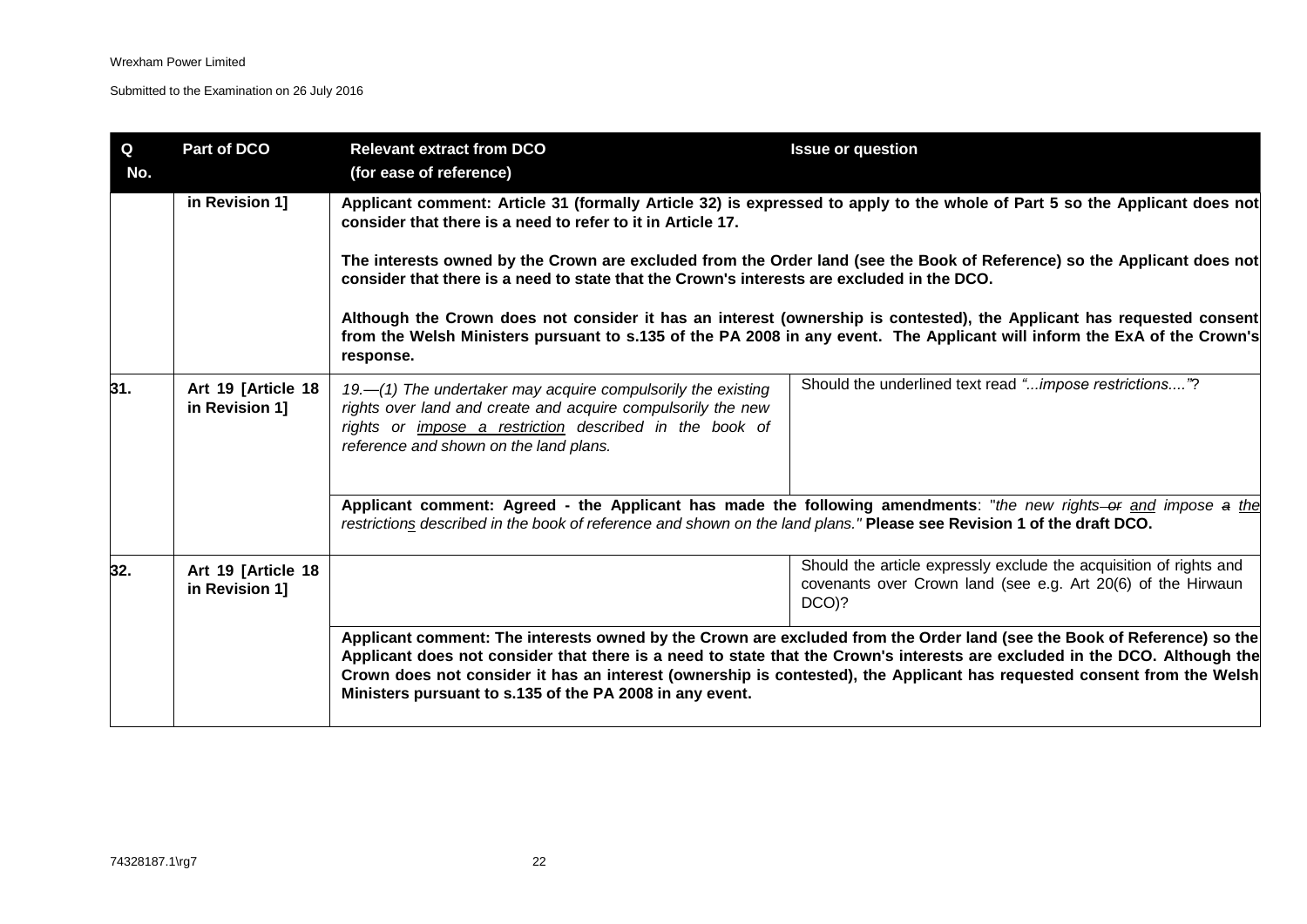| $\mathbf Q$<br>No. | Part of DCO                          | <b>Relevant extract from DCO</b><br>(for ease of reference)                                                                                                                                                                                                                                                                                                                                                                                                                                                                                                                | <b>Issue or question</b>                                                                                                                                                                                                                                                                                                                                                   |
|--------------------|--------------------------------------|----------------------------------------------------------------------------------------------------------------------------------------------------------------------------------------------------------------------------------------------------------------------------------------------------------------------------------------------------------------------------------------------------------------------------------------------------------------------------------------------------------------------------------------------------------------------------|----------------------------------------------------------------------------------------------------------------------------------------------------------------------------------------------------------------------------------------------------------------------------------------------------------------------------------------------------------------------------|
| 33.                | Art 23 [Article 22<br>in Revision 1] | 23.-(1) The undertaker may acquire compulsorily so much of.<br>or such rights in, the subsoil of or the airspace over the land<br>referred to paragraph (1) of article 18 (compulsory acquisition<br>of land) and paragraph (1) of article 19 (compulsory acquisition<br>of rights etc) as may be required for any purpose for which that<br>land or rights or restrictions over that land may be created and<br>acquired or imposed under that provision instead of acquiring<br>the whole of the land.<br>been deleted from this Article in Revision 1 of the draft DCO. | As drafted, this reads that the undertaker may compulsorily<br>acquire the airspace "referred to in paragraph (1)"? Is this<br>acquisition necessary for the project to proceed and, if not,<br>could the reference to airspace be removed?<br>Applicant comment: The Applicant confirms that it will not be oversailing. Therefore, the words "or the airspace over" have |
| 34.                | Art 23 [Article 22<br>in Revision 1] | (3) Paragraph (2) must not prevent article 24 (acquisition of<br>part of certain properties) from applying where the undertaker<br>acquires a cellar, vault, arch or other construction forming part<br>of a house, building or manufactory.<br>Applicant comment: Agreed - the Applicant has made the necessary changes in Revision 1 of the draft DCO.                                                                                                                                                                                                                   | Should the text read "[p]aragraph (2) does not prevent"?                                                                                                                                                                                                                                                                                                                   |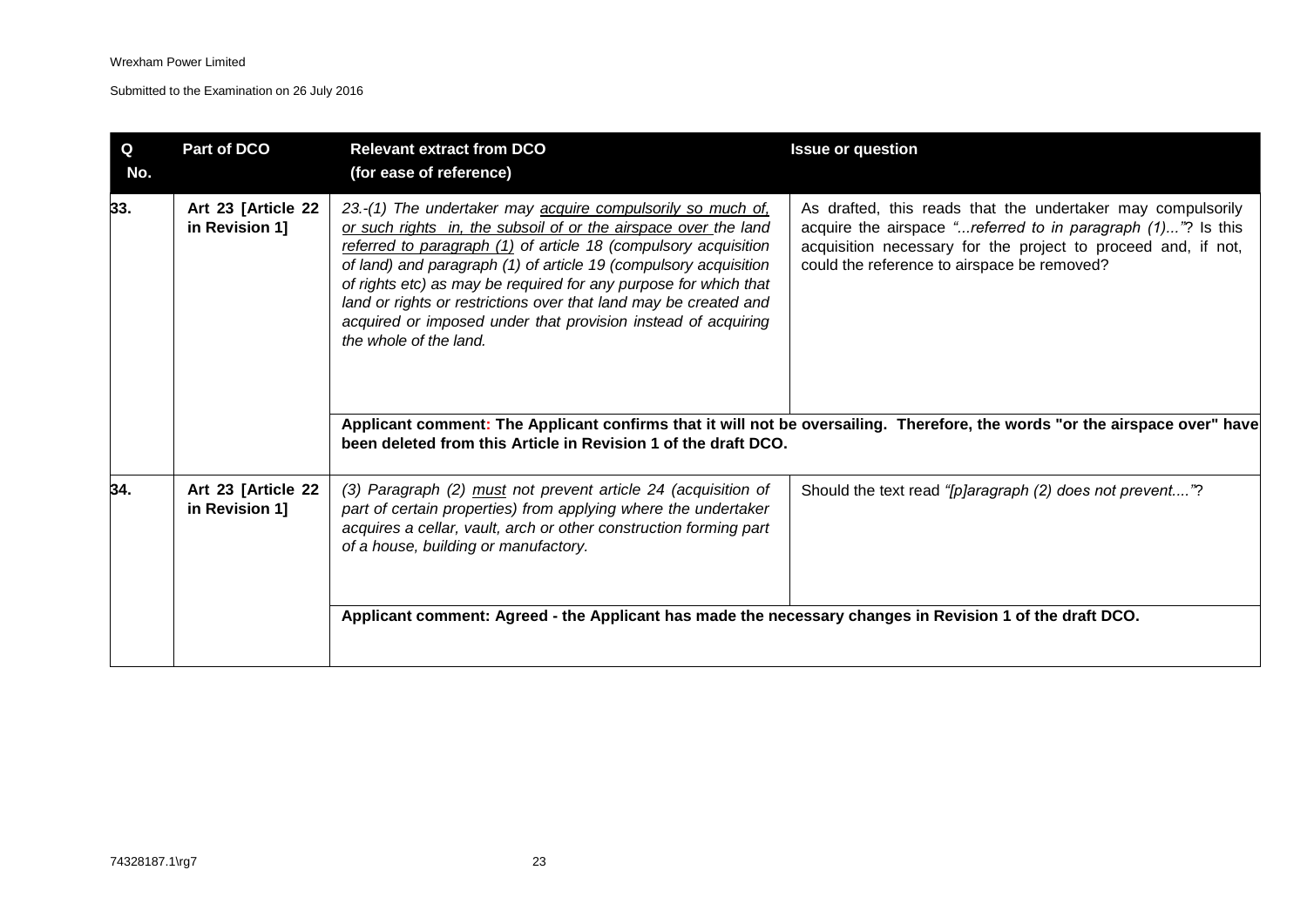| Q<br>No. | Part of DCO                          | <b>Relevant extract from DCO</b><br>(for ease of reference)                                                                                                                                                                                                                          | <b>Issue or question</b>                                                                                                                                                                                                                                                                                                                                                      |
|----------|--------------------------------------|--------------------------------------------------------------------------------------------------------------------------------------------------------------------------------------------------------------------------------------------------------------------------------------|-------------------------------------------------------------------------------------------------------------------------------------------------------------------------------------------------------------------------------------------------------------------------------------------------------------------------------------------------------------------------------|
| 35.      | Art 27 [Article 26<br>in Revision 1] | (5) The undertaker must pay compensation to the owners and<br>occupiers of land of which temporary possession is taken<br>under this article for any loss or damage arising from the<br>exercise in relation to the land of the provisions of any power<br>conferred by this article | Are the underlined words necessary?                                                                                                                                                                                                                                                                                                                                           |
|          |                                      | relation to land of the provisions of any power conferred by this article." Please see Revision 1 of the draft DCO.                                                                                                                                                                  | Applicant comment: The Applicant considers that the following amendment is appropriate: "arising from the exercise in                                                                                                                                                                                                                                                         |
| 36.      | Art 27 [Article 26<br>in Revision 1] | (9)(b) acquiring any right in the subsoil or of airspace over any<br>part of the Order land identified in part 1 of the book of<br>reference under article 23 (acquisition of subsoil or airspace<br>only) or article 26 (rights under or over streets).                             | Should the underlined text read " right in the subsoil of or<br>airspace over"?                                                                                                                                                                                                                                                                                               |
|          |                                      | the words "or the airspace over" have also been deleted from this Article.                                                                                                                                                                                                           | Applicant comment: Agreed - The Applicant has made the necessary amendments in Revision 1 of the draft DCO. Note that                                                                                                                                                                                                                                                         |
| 37.      | Art 28 [Article 27<br>in Revision 1] | (11) In this article "the maintenance period" means the period of<br>5 years beginning with the date of final commissioning.                                                                                                                                                         | How is the date of final commissioning to be ascertained by the<br>relevant planning authority and/or affected persons so that the<br>extent of the maintenance period can be calculated?                                                                                                                                                                                     |
|          |                                      | <b>Station Order 2015.</b>                                                                                                                                                                                                                                                           | Applicant comment: A new Requirement 19 has been inserted into Schedule 2 to the draft DCO requiring the Undertaker to<br>notify the relevant planning authority of the date of final commissioning as soon as reasonably practicable and in any event<br>within three months after the occurrence of that date. The wording follows Requirement 19 of the Hirwaun Generating |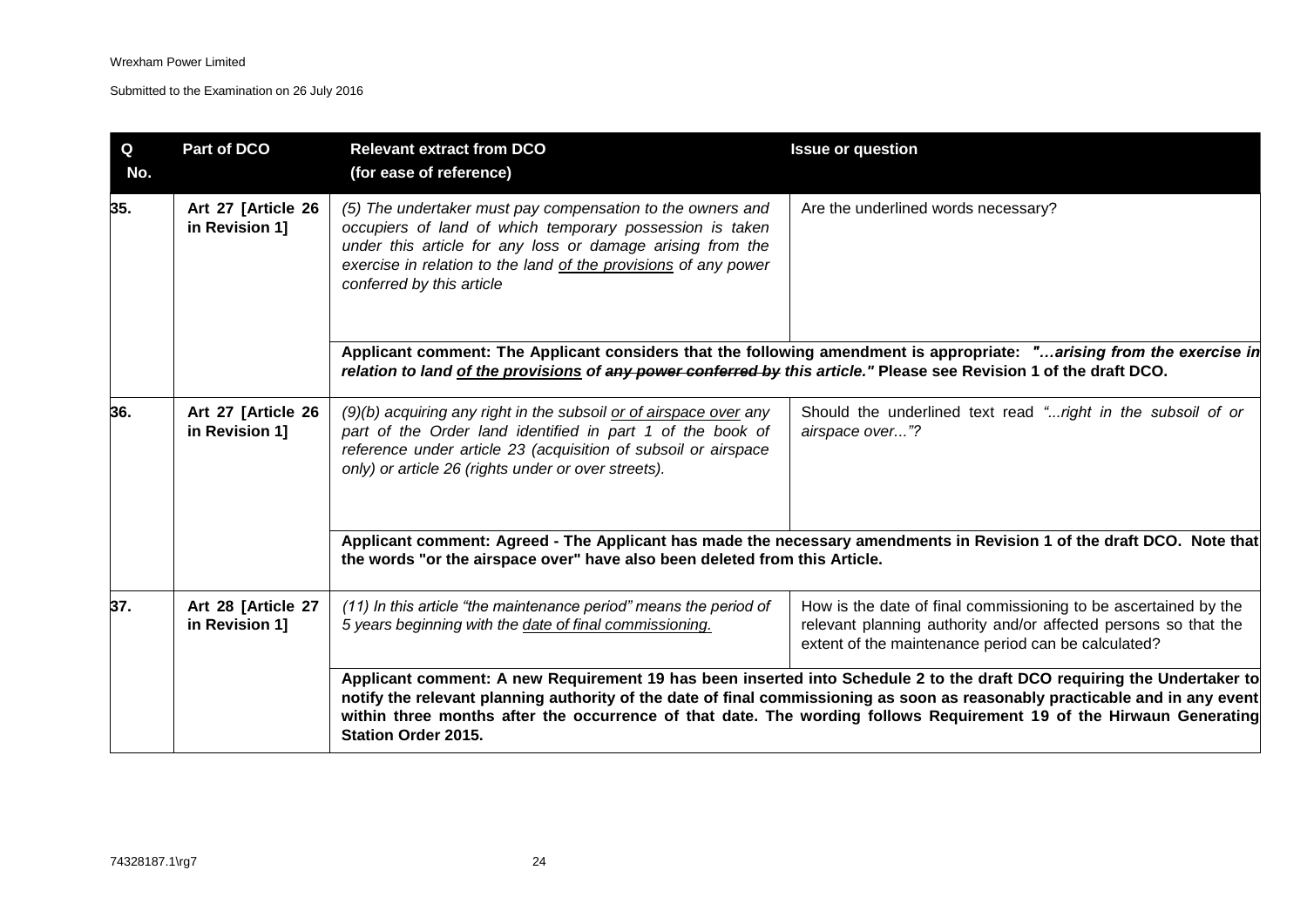| $\mathbf Q$<br>No. | Part of DCO                          | <b>Relevant extract from DCO</b><br>(for ease of reference)                                                                                                                                                                                                                                                                                                                                      | <b>Issue or question</b>                                                                                                                                                          |
|--------------------|--------------------------------------|--------------------------------------------------------------------------------------------------------------------------------------------------------------------------------------------------------------------------------------------------------------------------------------------------------------------------------------------------------------------------------------------------|-----------------------------------------------------------------------------------------------------------------------------------------------------------------------------------|
| 38.                | Art 29 [Article 28<br>in Revision 1] | (a) acquire compulsorily the land belonging to statutory<br>undertakers shown on the land plans within the limits of the<br>land to be acquired and described in the book of reference                                                                                                                                                                                                           | Should the text shown underlined just refer to the Order land?                                                                                                                    |
|                    |                                      | Applicant comment: Agreed - the Applicant has made the necessary amendments in Revision 1 of the DCO:<br>the limits of the land to be acquired and described in the book of reference;<br>(c) create and acquire compulsorily the rights and/or impose restrictions over any Order land belonging to<br>statutory undertakers as shown on the land plans and described in the book of reference. | (a) acquire compulsorily the land belonging to statutory undertakers within the Order land shown on the land plans within                                                         |
| 39.                | Art 29 [Article 28<br>in Revision 1] | (b) extinguish or suspend the rights or restrictions of, remove<br>or reposition the apparatus belonging to statutory undertakers<br>shown on the land plans and described in the book of<br>reference; and                                                                                                                                                                                      | The land plans do not show statutory undertakers' apparatus,<br>nor is the apparatus described in the BoR? Generally can this<br>paragraph be clarified as it does not read well? |
|                    |                                      | Applicant comment: Agreed - the Applicant has made the necessary amendments in Revision 1 of the DCO:<br>undertakers shown on the land plans and described in the book of reference on under over or within the Order land.                                                                                                                                                                      | (b) extinguish or suspend the rights or restrictions of, and remove or reposition the apparatus belonging to, statutory                                                           |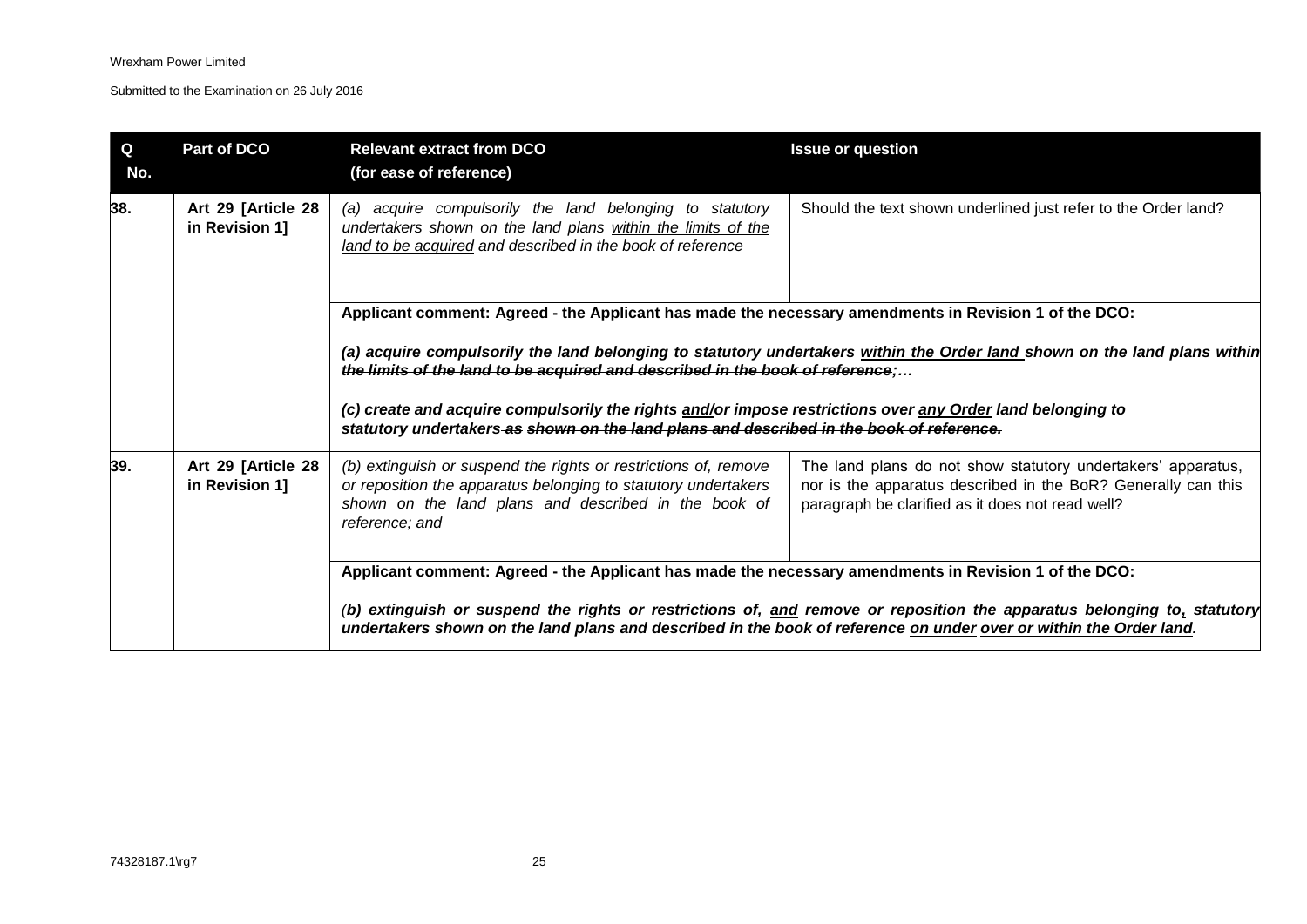| Q<br>No. | Part of DCO                          | <b>Relevant extract from DCO</b><br>(for ease of reference)                                       | <b>Issue or question</b>                                                                                                                                                                                                                                                                                                                                                                                                                                                                                             |
|----------|--------------------------------------|---------------------------------------------------------------------------------------------------|----------------------------------------------------------------------------------------------------------------------------------------------------------------------------------------------------------------------------------------------------------------------------------------------------------------------------------------------------------------------------------------------------------------------------------------------------------------------------------------------------------------------|
| 40.      | Art 31 [Article 30<br>in Revision 1] |                                                                                                   | Although this article follows MP 32, what is the justification in<br>this application for the limited definition of "public utility<br>undertaker"? (The definition in the Highways Act 1980 refers<br>only to suppliers of gas or hydraulic power, and not, e.g. water<br>or electricity.)                                                                                                                                                                                                                          |
|          |                                      |                                                                                                   | Given that limited definition, how can paragraph (1) of the article<br>apply to the removal of public sewers in any event, which is the<br>premise of paragraph (2)?                                                                                                                                                                                                                                                                                                                                                 |
|          |                                      | include such an undertaker. Therefore, sub-article (2) is required to cover public sewers.        | Applicant comment: The current wording of Article 30 (formally Article 31) in the draft DCO follows the Model Provisions.<br>Sub-article (1) does not apply to the removal of public sewers as the definition of "public utility undertaker" does not                                                                                                                                                                                                                                                                |
| 41.      | Art 32 [Article 31<br>in Revision 1] | Applicant comment: Agreed – the Applicant has revised the heading in Revision 1 of the draft DCO. | Whilst the purpose of the designatory letters (Plots GC, OR, SAT<br>and MGAR) is understood, could the descriptor for this article be<br>amended to ensure that the reader better appreciates the<br>functional relationship between the relevant plots and the<br>provision, for example to "Plots relevant to the proposed gas<br>connection"? In any instance of dispute, a clearer functional title<br>might assist eg an appointed arbitrator to a clearer understanding<br>of the intention of this provision. |
|          |                                      |                                                                                                   |                                                                                                                                                                                                                                                                                                                                                                                                                                                                                                                      |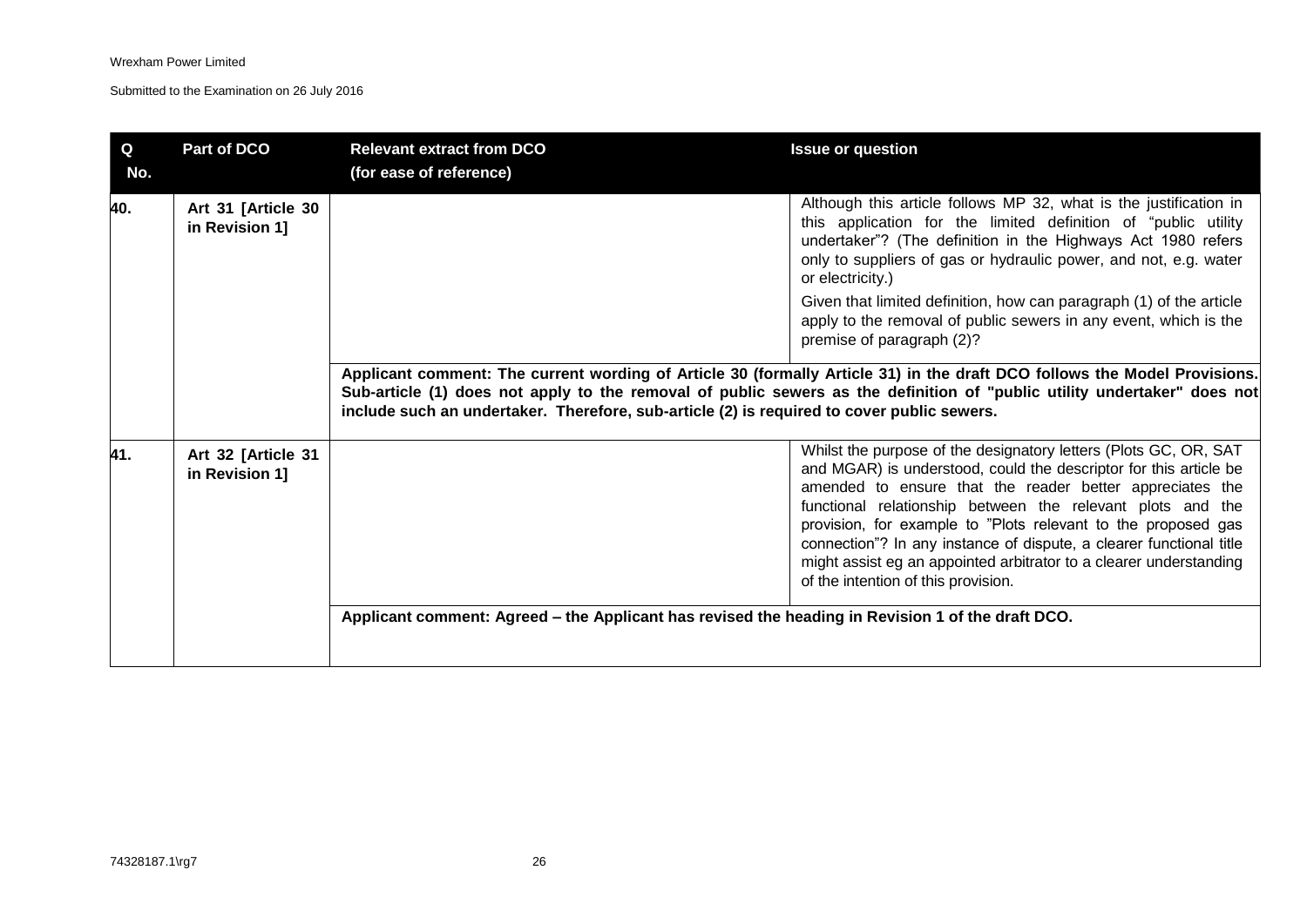| Q<br>No. | Part of DCO                          | <b>Relevant extract from DCO</b><br>(for ease of reference)                                                                                                                      | <b>Issue or question</b>                                                                                                                                                                                                                                                                                                                                                                                                                                                                                                                                                                                                                                                                                                                                                                                                                 |
|----------|--------------------------------------|----------------------------------------------------------------------------------------------------------------------------------------------------------------------------------|------------------------------------------------------------------------------------------------------------------------------------------------------------------------------------------------------------------------------------------------------------------------------------------------------------------------------------------------------------------------------------------------------------------------------------------------------------------------------------------------------------------------------------------------------------------------------------------------------------------------------------------------------------------------------------------------------------------------------------------------------------------------------------------------------------------------------------------|
| 42.      | Art 33 [Article 32<br>in Revision 1] | authority, which will include agreement to the provisions contained in the draft DCO.                                                                                            | EA 1995 s97(8) defines "hedgerow" as including any stretch of<br>hedgerow; should that definition be used directly instead of<br>requiring a cross-reference to the 1995 Act?<br>Consent under the 1997 Hedgerow Regulations is a prescribed<br>consent in Wales under the Infrastructure Planning (Interested<br>Parties and Miscellaneous Prescribed Provisions) Regulations<br>2015. Has the local planning authority consented to this<br>provision?<br>Applicant comment: The Applicant would propose retaining the reference to the Environment Act 1995 so as to ensure that<br>the DCO cross-refers to the definition of "hedgerow" contained in primary legislation in case the definition is amended at<br>any time in the future. The Applicant is currently agreeing a Statement of Common Ground with the relevant planning |
| 43.      | Art 37 [Article 36<br>in Revision 1] | $37-$ (1) The undertaker must, as soon as practicable after the<br>making of this Order, submit to the Secretary of State copies<br>$of$ —<br>(a) the access rights of way plan; | Relevant plan / revision and or document reference numbers<br>should either be included in this provision or within the definition<br>of the relevant documents in Art 2(1). Whichever approach is<br>taken, all documents require to be correctly referenced. If Art<br>2(1) is to be used, are there any documents that would need to<br>be added to and defined in that article?<br>Should the underlined text refer to "the access and rights of<br>way plan"?                                                                                                                                                                                                                                                                                                                                                                       |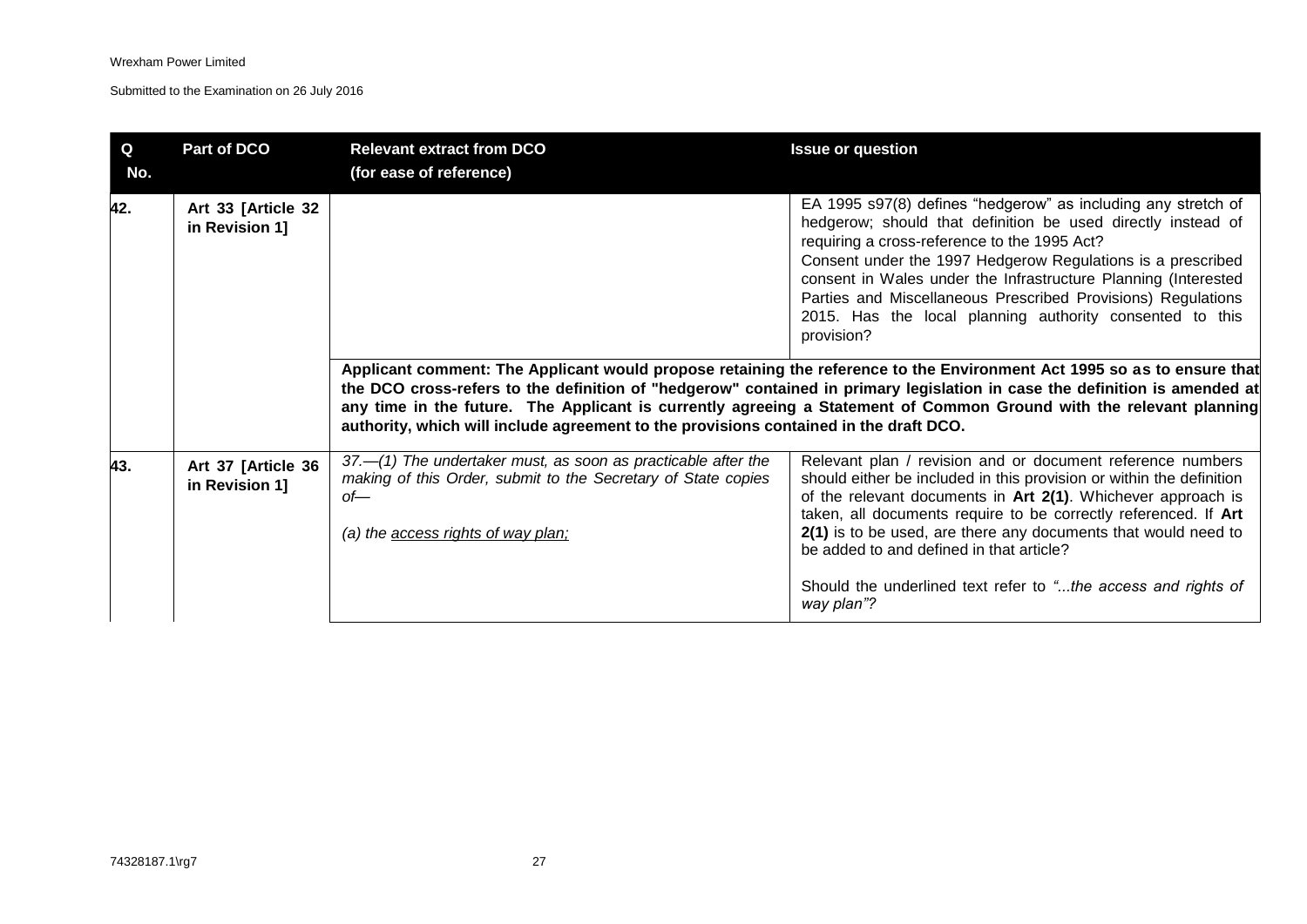| $\mathbf Q$<br>No. | Part of DCO                          | <b>Relevant extract from DCO</b><br>(for ease of reference)                                                                                                                                                                                                                                                                                                                                                                                                              | <b>Issue or question</b>                                                                                                                                                                                                                                                                                                                                                                                                                                                                                                                                                                                                                                                                                                                                                                                                                                                                                                                                                                         |
|--------------------|--------------------------------------|--------------------------------------------------------------------------------------------------------------------------------------------------------------------------------------------------------------------------------------------------------------------------------------------------------------------------------------------------------------------------------------------------------------------------------------------------------------------------|--------------------------------------------------------------------------------------------------------------------------------------------------------------------------------------------------------------------------------------------------------------------------------------------------------------------------------------------------------------------------------------------------------------------------------------------------------------------------------------------------------------------------------------------------------------------------------------------------------------------------------------------------------------------------------------------------------------------------------------------------------------------------------------------------------------------------------------------------------------------------------------------------------------------------------------------------------------------------------------------------|
| 44.                | Art 38 [Article 37<br>in Revision 1] | that the Applicant considers should be certified, but this will be kept under review.<br>"and" on the front cover. The definition of "access rights of way plan" has been updated to refer to "revision 1".<br>(4) Where for the purposes of this Order a notice or other<br>document is required or authorised to be served on a person<br>as having any interest in, or as the occupier of, land and the<br>name or address of that person cannot be ascertained after | Applicant comment: Article 2(1) defines each of the documents listed in the definition by reference to their revision number<br>and document reference number. Should any of these documents be updated during the course of the Examination, then<br>the definition in Article 2(1) will be updated accordingly. Article 36 (formally Article 37) currently contains all the documents<br>The plans contained in Document Reference 2.4 (Examination Library Reference APP-009) are labelled as the "access rights<br>of way plan." Unfortunately, the front cover has inserted an "and" between "access" and "rights". We suggest that the term<br>"access rights of way plan" is retained as this is the term used on the actual plans, which the Secretary of State will be<br>certifying. Revision 1 of the access rights of way plan accompanies this document - the only change being the deletion of<br>Should the requirement be to make diligent inquiry $-$ as in e.g.<br>s57 PA2008? |
|                    |                                      | reasonable enquiry, the notice may be served by -<br>$34(4)$ .                                                                                                                                                                                                                                                                                                                                                                                                           | Applicant comment: The Applicant has reviewed all of the DCOs made by the Secretary of State in 2015-16 and all make<br>reference to "reasonable" enquiry. As such, the Applicant would propose that the existing text is retained on the basis that<br>it is the Secretary of State's clear preference in this context. Indeed, the most recent Order made by the Secretary of State,<br>being The Meaford Gas Fired Generating Station Order 2016, made on 19 July 2016, requires "reasonable enquiry" (Article                                                                                                                                                                                                                                                                                                                                                                                                                                                                                |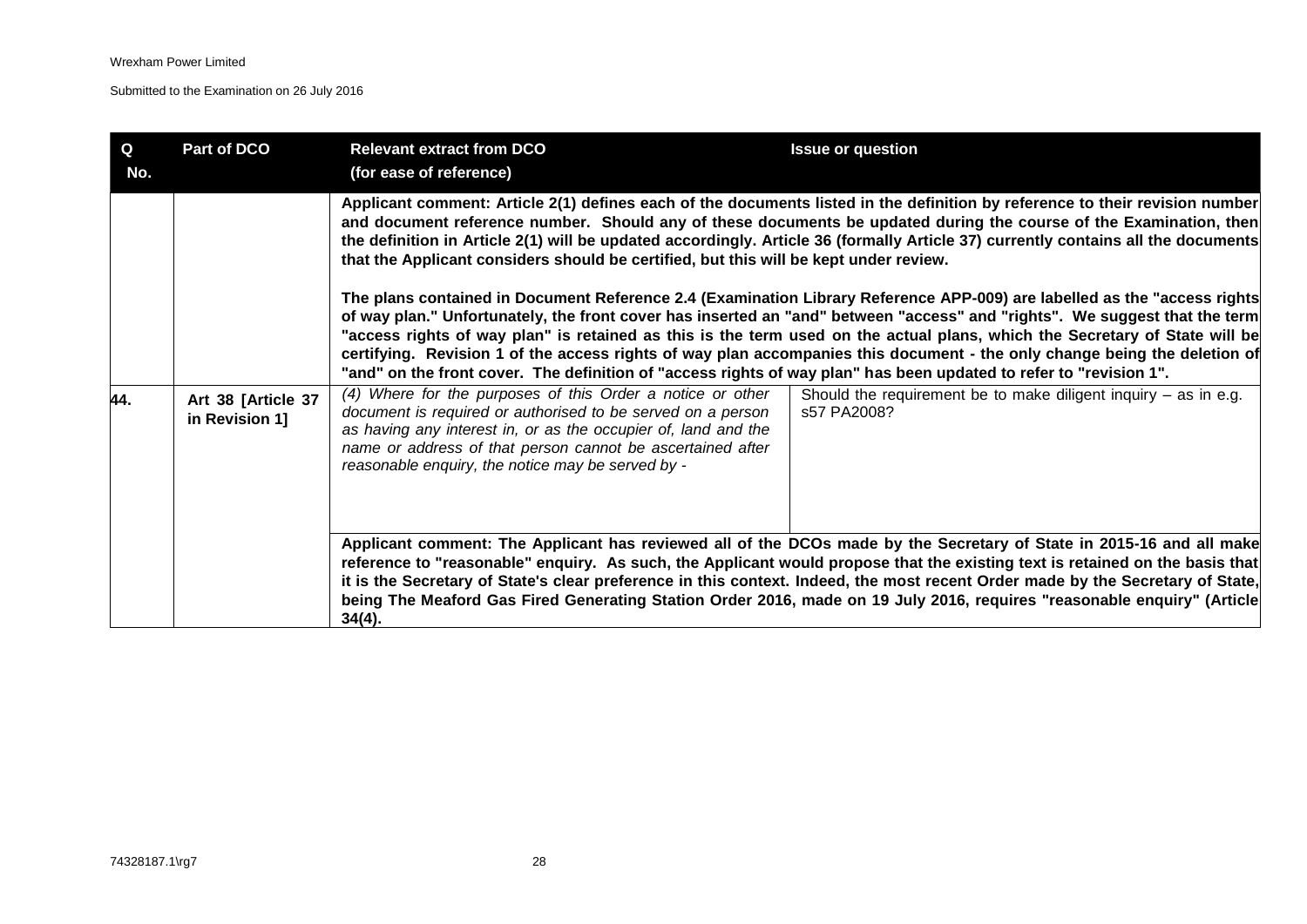| Q<br>No. | Part of DCO                          | <b>Relevant extract from DCO</b><br>(for ease of reference)                                                                                                                                                                                                                                                       | <b>Issue or question</b>                                                                                                                                                                                                                                                                                                                                                                                                                                                                                        |
|----------|--------------------------------------|-------------------------------------------------------------------------------------------------------------------------------------------------------------------------------------------------------------------------------------------------------------------------------------------------------------------|-----------------------------------------------------------------------------------------------------------------------------------------------------------------------------------------------------------------------------------------------------------------------------------------------------------------------------------------------------------------------------------------------------------------------------------------------------------------------------------------------------------------|
| 45       | Art 39 [Article 38<br>in Revision 1] | (4) The procedure set out in paragraph $3$ of Schedule 9<br>(procedure for discharge of requirements) has effect in relation<br>to any other consent, agreement or approval required under<br>this Order, including such as may be required pursuant to the<br>protective provisions contained within Schedule 8. | Is paragraph 3 applicable in its entirety?<br>Should<br>it be<br>limited to its application refusals of consent etc? Paragraph 3(1)<br>includes matters such as disputes over further information<br>requests, which relates specifically to matters raised in earlier<br>paragraphs of the Schedule.                                                                                                                                                                                                           |
|          |                                      |                                                                                                                                                                                                                                                                                                                   | The discussion of guillotine provisions in (6) above is also<br>relevant to this provision.                                                                                                                                                                                                                                                                                                                                                                                                                     |
|          |                                      | Applicant comment: Article 38(4) (formally Article 39) has been amended as follows:                                                                                                                                                                                                                               |                                                                                                                                                                                                                                                                                                                                                                                                                                                                                                                 |
|          |                                      | provisions contained within Schedule 8."                                                                                                                                                                                                                                                                          | "The procedure set out in paragraph 3(1) of Schedule 9 (procedure for discharge of requirements) has effect in relation to<br>any refusal by an authority, beneficiary of protective provisions, or an owner as referred to in paragraph (1) of this article to<br>any consent, agreement, or approval required under this Order, including such as may be required to the protective                                                                                                                           |
| 46       | Schedule 1                           | Work 1A(a) one gas turbine building with up to two gas<br>turbines, and one steam turbine building with one steam<br>turbine, each connected to its own generator with a combined                                                                                                                                 | Why does this not refer to a combined gross rated electrical<br>output as with the Hirwaun and Progress DCOs as made?                                                                                                                                                                                                                                                                                                                                                                                           |
|          |                                      | rated electrical output of up to 299 MWe;                                                                                                                                                                                                                                                                         | The descriptions of works in Schedule 1 is relevant to the general<br>discussion of principal, associated and ancillary development in (7)<br>above.                                                                                                                                                                                                                                                                                                                                                            |
|          |                                      |                                                                                                                                                                                                                                                                                                                   | Applicant comment: The Applicant has changed "combined" in Schedule 1 of Revision 1 of the draft DCO to "gross" and<br>has inserted a definition of "gross rated electrical output" in Article 2(1), which means "the aggregate of the gross electric<br>power as measured in megawatts at the terminals of each generator comprised in the generating station in accordance with<br>standards agreed with the regulating authority under the Environmental Permitting (England and Wales) Regulations 2010(a)" |
| 47.      | R2(1)                                |                                                                                                                                                                                                                                                                                                                   | Please include the up to date plan and revision number with<br>each successive revision of the DCO.                                                                                                                                                                                                                                                                                                                                                                                                             |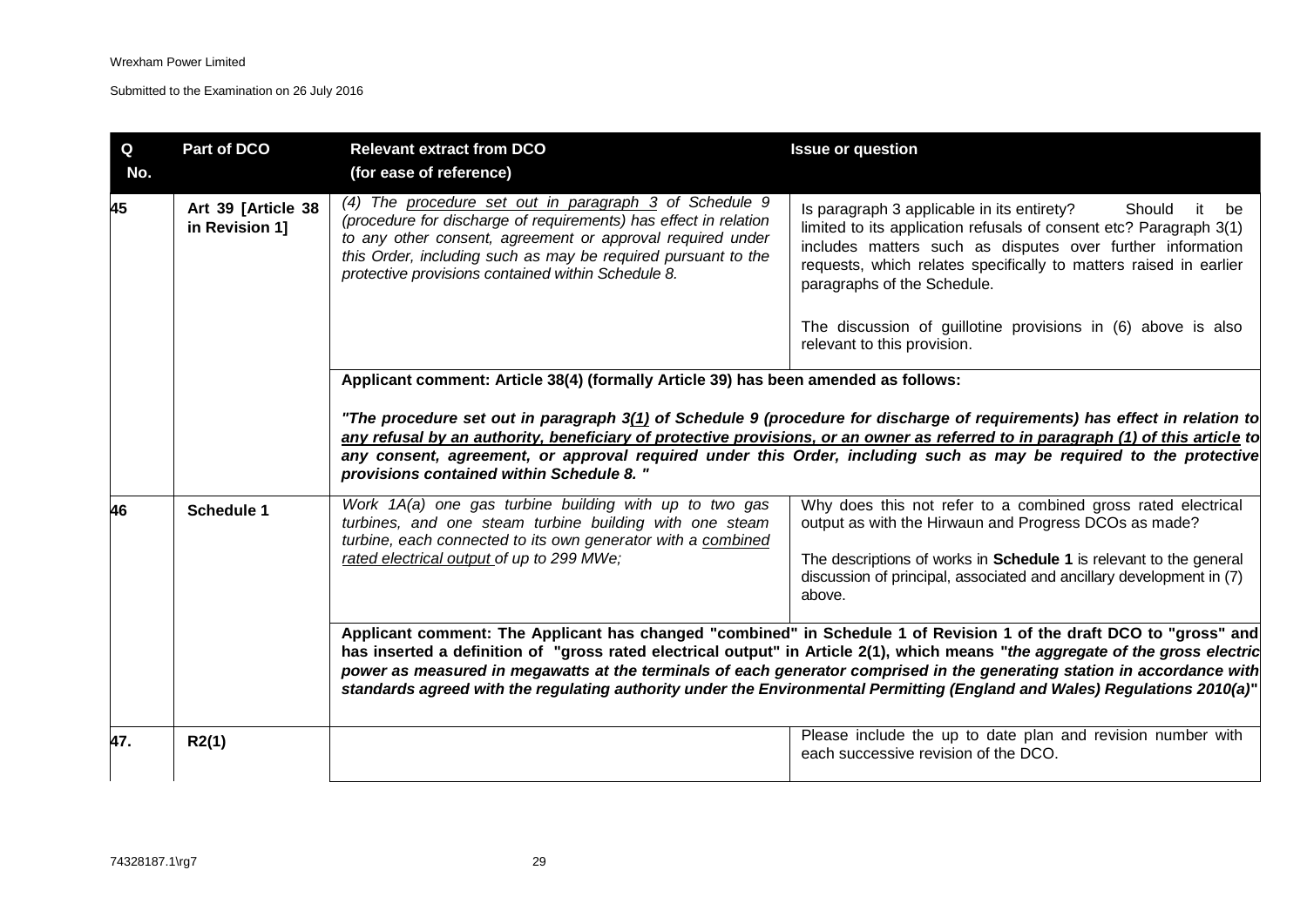| Q<br>No. | Part of DCO          | <b>Relevant extract from DCO</b><br>(for ease of reference)                                                                                                          | <b>Issue or question</b>                                                                                                                                                                                                                                                                                                                                                     |
|----------|----------------------|----------------------------------------------------------------------------------------------------------------------------------------------------------------------|------------------------------------------------------------------------------------------------------------------------------------------------------------------------------------------------------------------------------------------------------------------------------------------------------------------------------------------------------------------------------|
|          |                      | the Applicant considers should be certified, but this will be kept under review.                                                                                     | Applicant comment: Article 2(1) defines each of the plans listed in Table 1 by reference to their revision number and<br>document reference number. Should any of these plans be updated during the course of the Examination, then the<br>definition in Article 2(1) will be updated accordingly. Article 36 (formally Article 37) currently contains all the document that |
| 48.      | <b>R2(2) Table 2</b> | Maximum height (metres) above a site level of approximately<br>30 metres AOD                                                                                         | Can this be more precise? Is the site level consistent over the<br>whole of works 1A-1G? Is there or could there be a<br>topographical survey drawing to which this provision could<br>refer?                                                                                                                                                                                |
|          |                      | Applicant comment: The word "approximately" has been deleted. Please see Revision 1 of the draft DCO.                                                                |                                                                                                                                                                                                                                                                                                                                                                              |
| 49.      | R <sub>5</sub>       | (3) If required, remediation must be carried out in accordance<br>with the approved scheme unless otherwise agreed in writing<br>by the relevant planning authority. | Should this read "Any required remediation"?                                                                                                                                                                                                                                                                                                                                 |
|          |                      | Applicant comment: Agreed. The Applicant has made the necessary amendments in Revision 1 of the draft DCO.                                                           |                                                                                                                                                                                                                                                                                                                                                                              |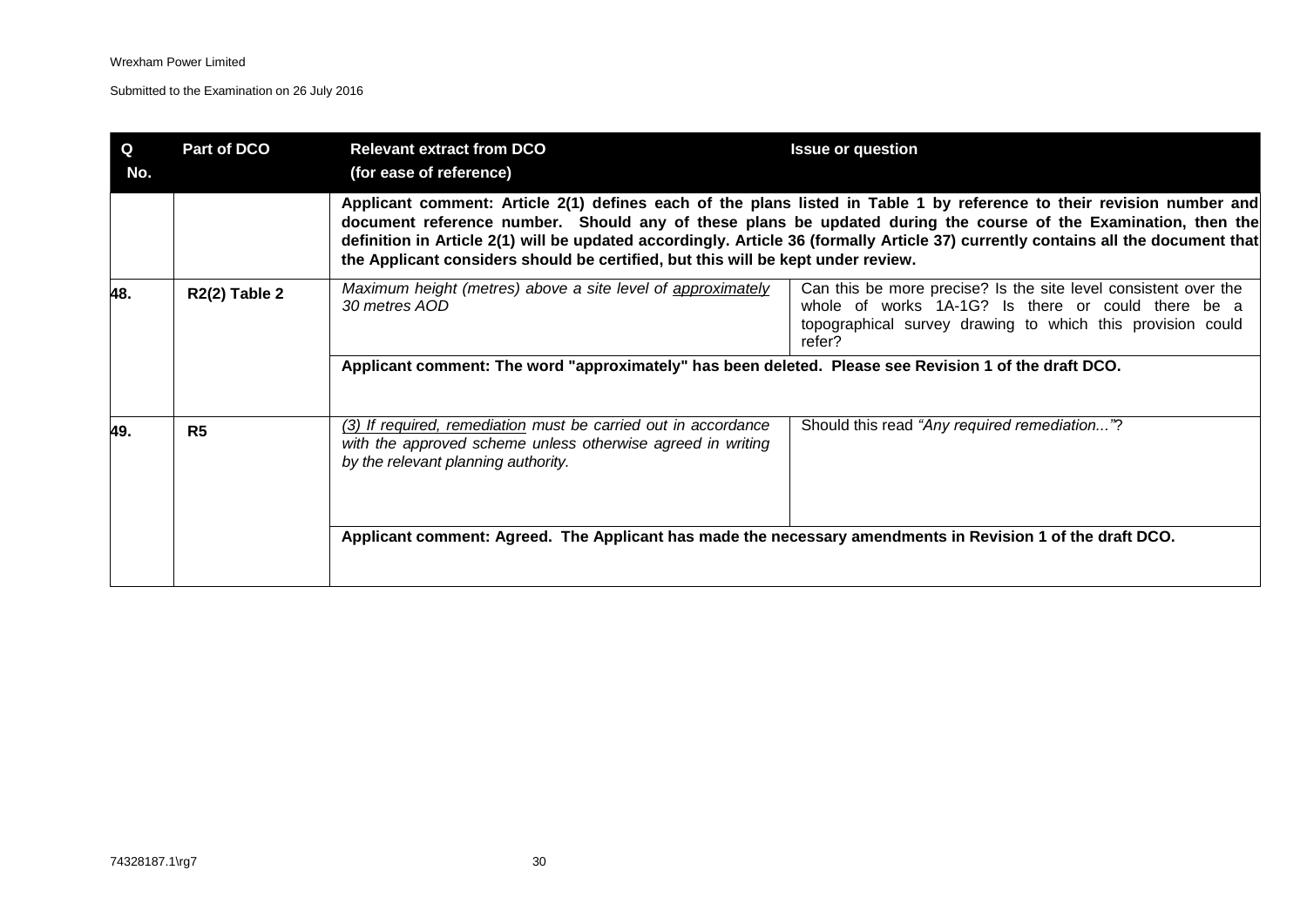| 50. | R8(1) | $8-$ (1) No authorised development may commence until a<br>written scheme setting out the methodology for a watching<br>brief over areas of archaeological interest has been submitted<br>to and approved by the relevant planning authority | A number of other made Orders refer to a "written scheme of<br>investigation" (or WSI) in this context. Is there an argument for<br>employing this widely used term here?<br>A watching brief is only part of the scheme requirements set out<br>in R8(2). Should R8(1) refer instead to "the methodology for the<br>investigation of areas of archaeological interest" as in MP 6? |
|-----|-------|----------------------------------------------------------------------------------------------------------------------------------------------------------------------------------------------------------------------------------------------|-------------------------------------------------------------------------------------------------------------------------------------------------------------------------------------------------------------------------------------------------------------------------------------------------------------------------------------------------------------------------------------|
|     |       | of areas of archaeological interest". Please see Revision 1 of the draft DCO.                                                                                                                                                                | Applicant comment: The Applicant has amended the Requirement so that it refers to "the methodology for the investigation                                                                                                                                                                                                                                                            |
| 51. | R8(3) | (3) Any watching brief carried out under the scheme must be by<br>a suitably qualified person or body.                                                                                                                                       | Should the requirement require that all elements of the scheme<br>should be carried out by a suitably qualified person, e.g. the<br>geophysical survey or any measures taken to protect, record or<br>preserve any significant archaeological remains, and not just<br>the watching brief?                                                                                          |
|     |       | Applicant comment: Agreed. The Applicant has made the following amendments in Revision 1 of the draft DCO:<br>suitably qualified person or body.                                                                                             | "Any watching brief carried out under the scheme The Scheme approved under sub-paragraph (1) must be carried out by a                                                                                                                                                                                                                                                               |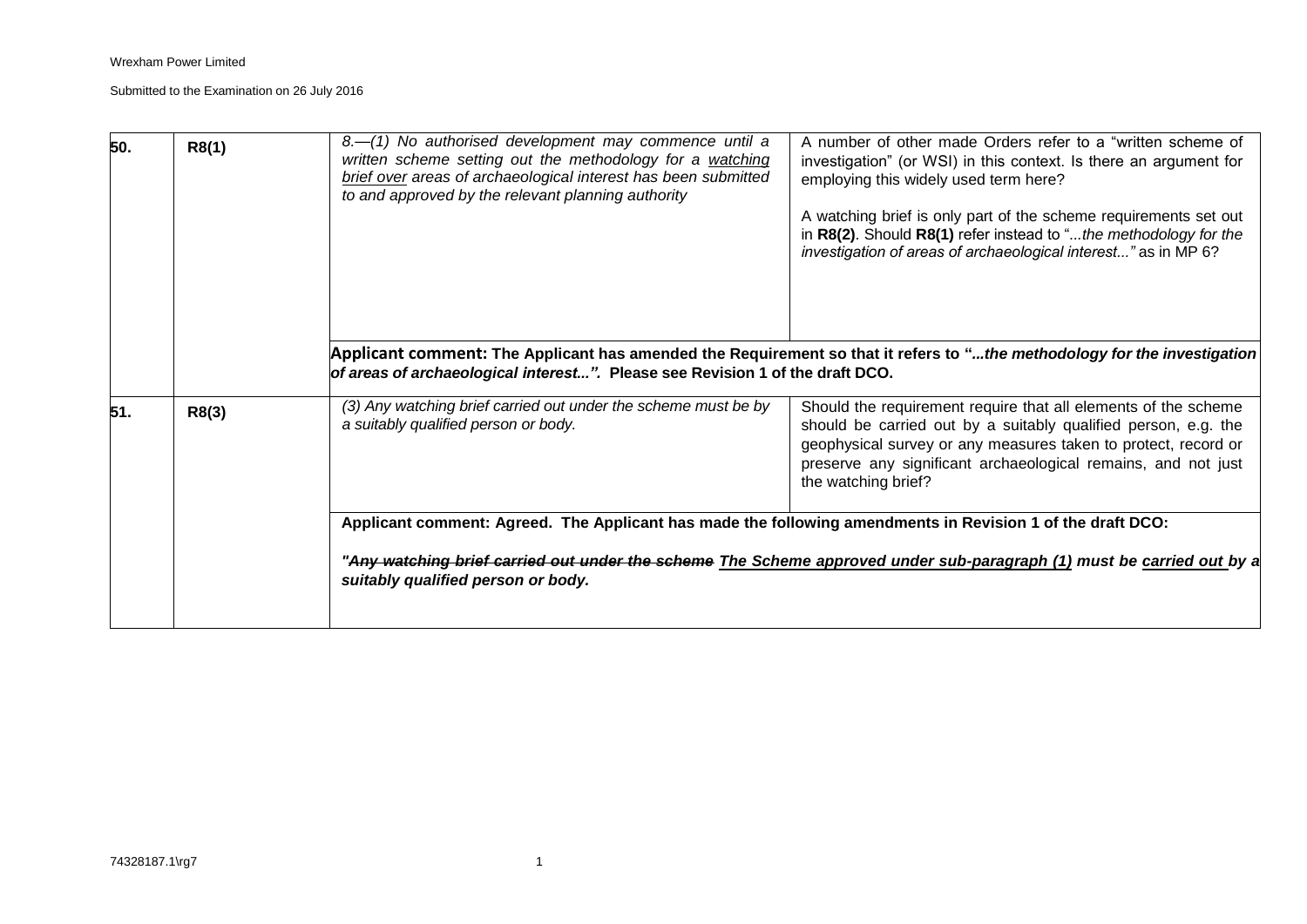| 52. | R9(1) | $9 - (1)$ No authorised development may commence until a<br>construction traffic management plan has been submitted to<br>and approved by the relevant planning authority in consultation<br>with the relevant highway authority. The construction traffic<br>management plan must be substantially in accordance with the<br>draft construction traffic management plan in so far as it relates<br>to the relevant numbered work with document reference 6.4.2<br>set out in appendix 7.5 to volume 4 of the environmental<br>statement and must include the following - | Would this paragraph be clearer if the "draft construction"<br>management plan" was defined later in this requirement or in<br>Art $2(1)$ ?<br>Applicant comment: The Requirement now reads: " The construction traffic management plan must be substantially in<br>accordance with the draft construction traffic management plan (in so far as it relates to the relevant numbered work) with<br>document reference 6.4.2 set out in appendix 7.5 to volume 4 of the environmental statement and must include the following - |
|-----|-------|---------------------------------------------------------------------------------------------------------------------------------------------------------------------------------------------------------------------------------------------------------------------------------------------------------------------------------------------------------------------------------------------------------------------------------------------------------------------------------------------------------------------------------------------------------------------------|---------------------------------------------------------------------------------------------------------------------------------------------------------------------------------------------------------------------------------------------------------------------------------------------------------------------------------------------------------------------------------------------------------------------------------------------------------------------------------------------------------------------------------|
| 53. | R9(4) | (4) During the operation of the generating station no abnormal<br>indivisible loads may be transported into or out of the site<br>without the prior written approval of the relevant planning<br>authority in consultation the relevant highways authority.                                                                                                                                                                                                                                                                                                               | Is the phrase "abnormal indivisible loads" sufficiently precise as<br>to allow enforcement in the event of breach or should it be<br>defined in Art 2(1)?                                                                                                                                                                                                                                                                                                                                                                       |
|     |       | propose to include a definition in the draft DCO.                                                                                                                                                                                                                                                                                                                                                                                                                                                                                                                         | Applicant comment: The term "abnormal indivisible load" is defined in the Road Vehicles (Authorisation of Special Types)<br>(General) Order 2003. Other DCOs, notably The Meaford Gas Fired Generating Station Order 2016 and the Progress Power<br>and Hirwaun Orders, make reference to the same term but do not include a definition - on that basis the Applicant would not                                                                                                                                                 |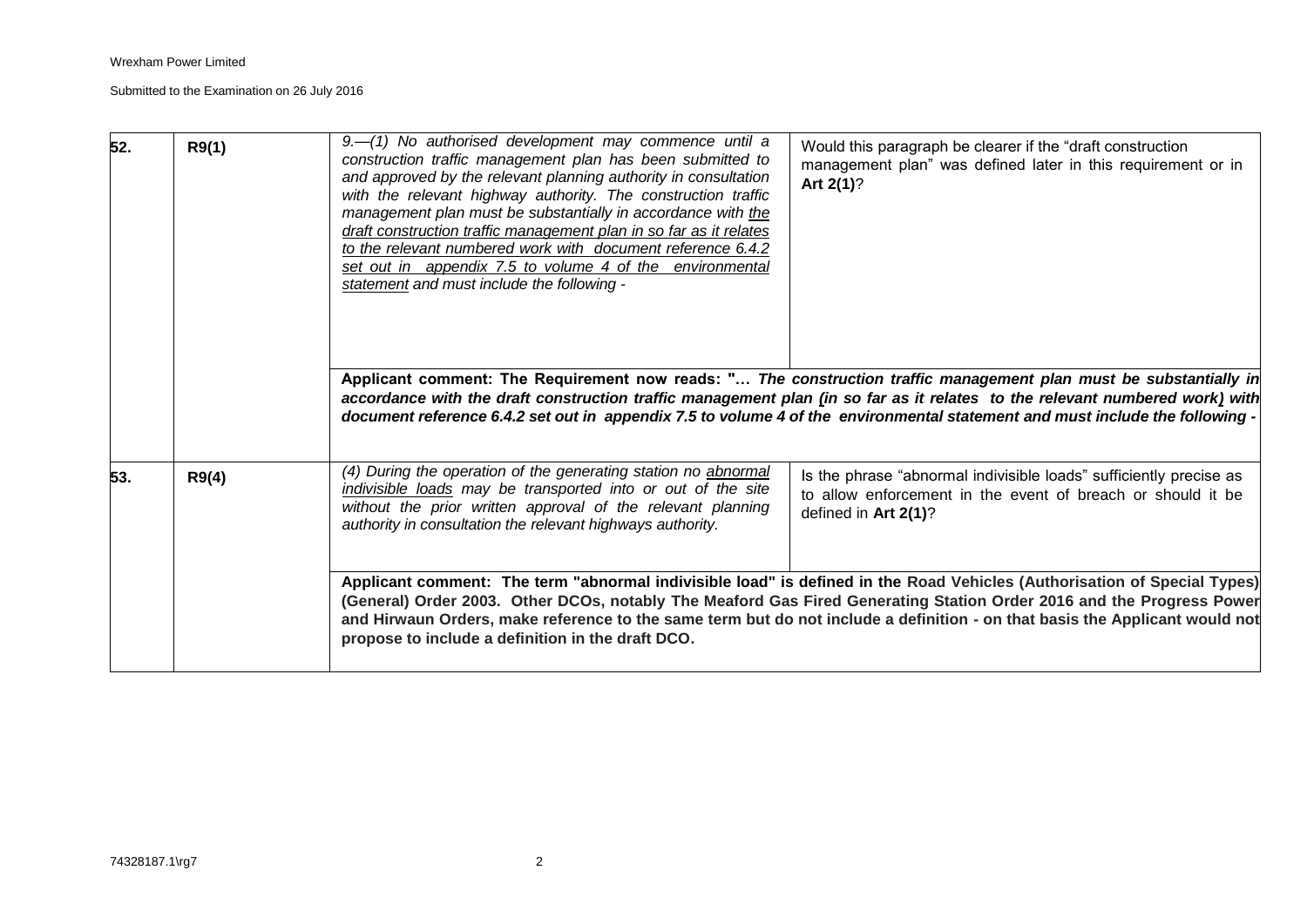| 54. | R11(3) | (3) Nothing in sub-paragraph (1) precludes a start-up period<br>from 06:30 to 07:00 and a shutdown period from 19:00 to<br>19:30 on weekdays (excluding public holidays) and start-up<br>period from 06:30 to 07:00 and a shut-down period from 13:00<br>to 13:30 on Saturdays and public holidays. | What activities are proposed to be acceptable during the start-<br>up and shutdown periods? Should these activities be more<br>specifically identified in this paragraph?                                                                                                                                                                                                                                                                                                                                                                                                                                                                                                                                                                                                                                                                                                                                                                                                                                                                                                                                                                            |
|-----|--------|-----------------------------------------------------------------------------------------------------------------------------------------------------------------------------------------------------------------------------------------------------------------------------------------------------|------------------------------------------------------------------------------------------------------------------------------------------------------------------------------------------------------------------------------------------------------------------------------------------------------------------------------------------------------------------------------------------------------------------------------------------------------------------------------------------------------------------------------------------------------------------------------------------------------------------------------------------------------------------------------------------------------------------------------------------------------------------------------------------------------------------------------------------------------------------------------------------------------------------------------------------------------------------------------------------------------------------------------------------------------------------------------------------------------------------------------------------------------|
|     |        | or shutting-down equipment and leaving the site.<br>mechanical equipment driven into position.<br>work clothes and driving off site.<br>Progress Power (Gas Fired Power Station) Order 2015, Requirement 16.                                                                                        | Applicant comment: During the start-up and shut-down periods, construction workers are arriving at the site and setting-up<br>Prior to daily construction works commencing, the following activities would be typical for a start-up period: personnel<br>arriving and parking on site; personnel changing into work clothing; temporary electrical generators started; temporary<br>work lighting illuminated; pre-work health, safety and co-ordination talks; tools removed from overnight storage and<br>Post-daily construction works, the following activities would be typical for a shut-down period: any temporary electrical or<br>air-driven equipment switched off; mechanical equipment driven to their overnight parking positions; tools returned to<br>storage; temporary work lighting switched off; temporary electrical generators switched off, and personnel changing out of<br>Given the Requirement is clear that no construction work can take place outside the hours in sub-paragraph (1), the<br>Applicant does not see a need to include any further wording in sub-paragraph (3). This was the approach followed in the |
| 55. | R12(1) | 12.-(1) Numbered work 1 must not commence until written<br>details of the surface and foul water drainage system for the<br>operation of the authorised development has been submitted<br>to and approved by the relevant planning authority.<br>Please see Revision 1 of the draft DCO.            | Why is this requirement limited to Numbered work 1, and to<br>drainage for the operation of the development? Other elements<br>of the authorised development may require drainage, and the<br>works need not necessarily be implemented in numerical order?<br>Applicant comment: The Applicant agrees, and has amended the Requirement so that it refers to Numbered works 1 and 2.                                                                                                                                                                                                                                                                                                                                                                                                                                                                                                                                                                                                                                                                                                                                                                 |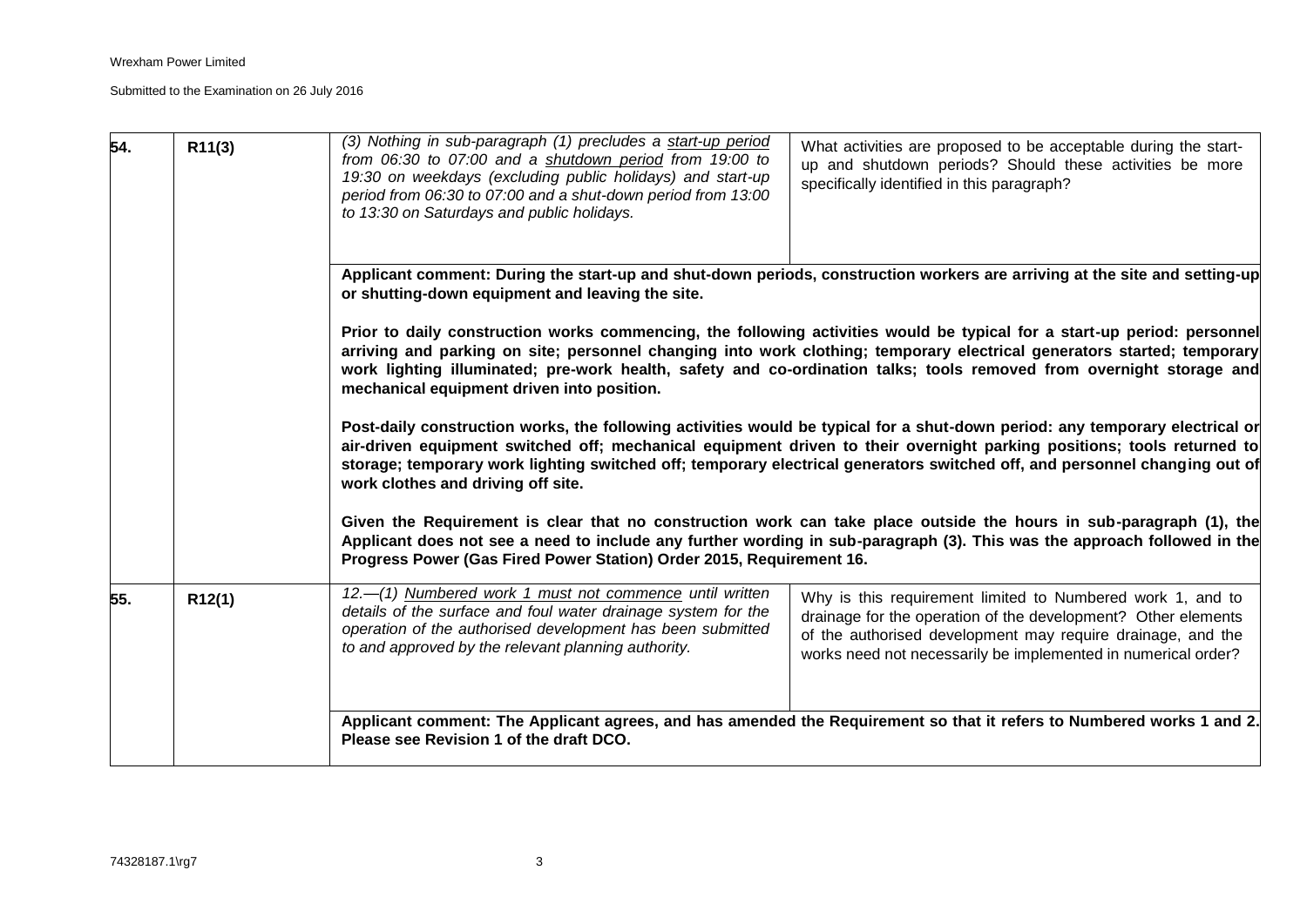| 56. | R13(1)          | 13.—(1) Prior to the date of final commissioning written details<br>of the control of artificial lighting during maintenance and<br>operation of the authorised development must be submitted to<br>and approved by the relevant planning authority                                                                                                                                                                                                                                                                                                                                                                                                                                                                                | Is the approval of the RPA intended to be a condition precedent<br>to the commissioning of the development? Should a more<br>consistent phrasing of such requirements be adopted e.g. "No<br>generation of electricity on a commercial basis is to take place<br>until details of  have been submitted to and approved by the<br>relevant planning authority"?                          |
|-----|-----------------|------------------------------------------------------------------------------------------------------------------------------------------------------------------------------------------------------------------------------------------------------------------------------------------------------------------------------------------------------------------------------------------------------------------------------------------------------------------------------------------------------------------------------------------------------------------------------------------------------------------------------------------------------------------------------------------------------------------------------------|-----------------------------------------------------------------------------------------------------------------------------------------------------------------------------------------------------------------------------------------------------------------------------------------------------------------------------------------------------------------------------------------|
|     |                 | not consider an amendment is necessary.                                                                                                                                                                                                                                                                                                                                                                                                                                                                                                                                                                                                                                                                                            | Applicant comment: The Applicant considers that "prior to" is more appropriate, as otherwise the generating station could<br>be built with artificial lighting, but not generating electricity and there would be no breach of the Requirement. The current<br>drafting gives a timeframe in which to provide the lighting details. Coupled with new Requirement 19, the Applicant does |
| 57. | R <sub>15</sub> | 15.-(1) Save in respect of the approved plans specified in<br>requirement 2(1), being the works plan and access rights of<br>way plan, regarding any other plans, drawings, documents,<br>details, schemes, statements or strategies which require<br>approval by the relevant planning authority pursuant to any<br>requirement (the "Approved Plans, Details or Schemes"), the<br>undertaker may submit to the relevant planning authority for<br>approval any amendments to the Approved Plans, Details or<br>Schemes and following any such approval by the relevant<br>planning authority the Approved Plans, Details or Schemes are<br>to be taken to include the amendments approved pursuant to<br>this sub-paragraph (1). | Could this requirement be more clearly expressed e.g.:<br>"15. - (1) Subject to paragraph (2), any plans, drawings,<br>documents details, schemes, statements or strategies which<br>require approval<br>Paragraph (1) does not apply to the works plan and access<br>(2)<br>rights<br>Approval under paragraph (1) must not be given<br>(3)                                            |
|     |                 | Applicant comment: Agreed - the Applicant has revised this Requirement in Revision 1 of the draft DCO.                                                                                                                                                                                                                                                                                                                                                                                                                                                                                                                                                                                                                             |                                                                                                                                                                                                                                                                                                                                                                                         |
| 58. | R16(3)          |                                                                                                                                                                                                                                                                                                                                                                                                                                                                                                                                                                                                                                                                                                                                    | Who determines the appropriate interval for monitoring of the<br>heat use review and or the need for and scope of subsequent<br>reviews? Who determines viability and on what basis?<br>What sanction is available where no scheme or an unsatisfactory<br>scheme is submitted on a subsequent review once the<br>development has been commissioned?                                    |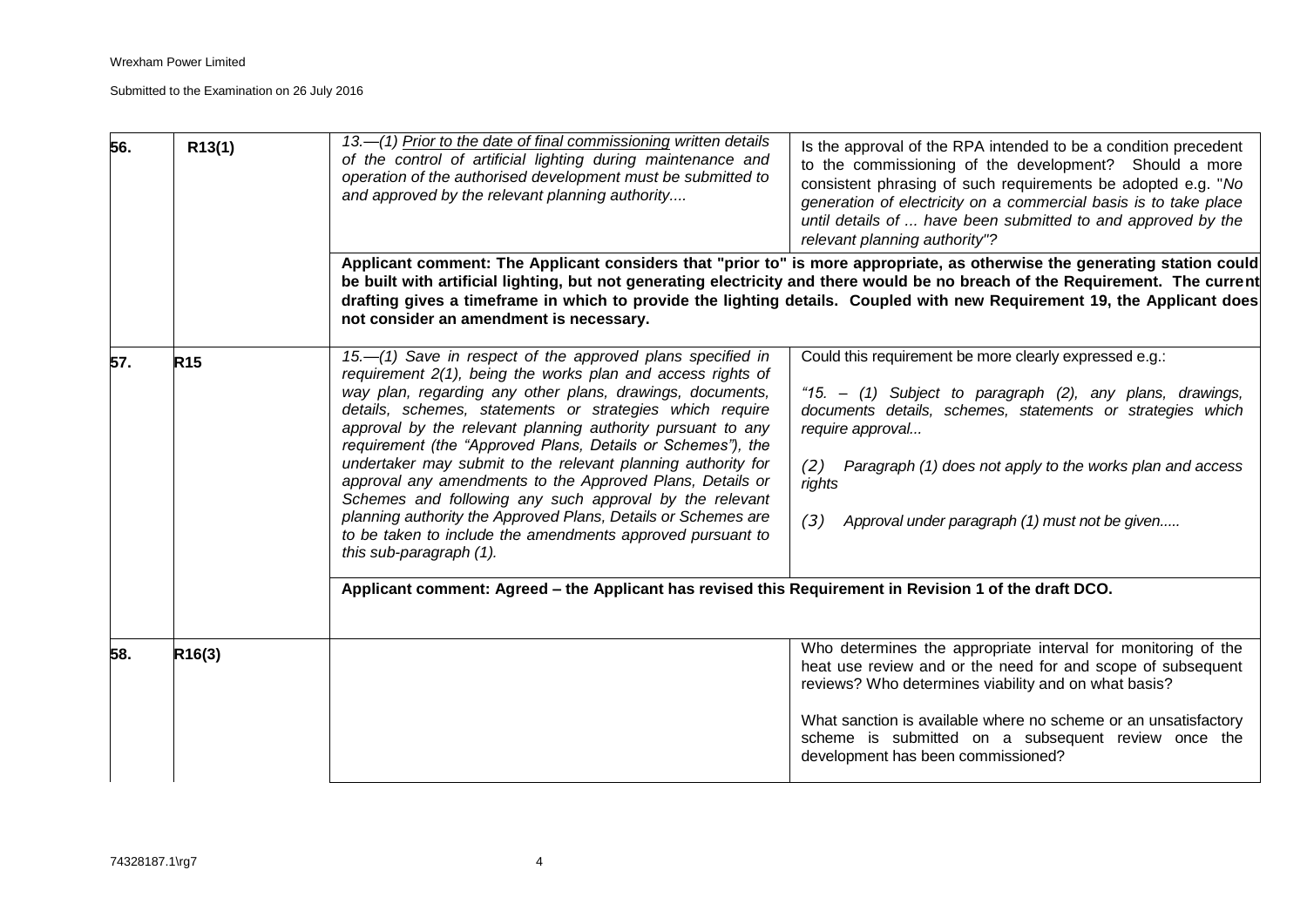|     |                    | Applicant comment: The Applicant proposes the method of, and timings of, subsequent reviews for heat use to be<br>contained in the first review submitted under Requirement 16(1), which must be approved by the relevant planning<br>authority. The reviews would contain details as to viability. The Applicant, in its submission, would state whether or not<br>there was a viable opportunity. As the review would be approved by the relevant planning authority, the authority would<br>then either approve or refuse that submission in accordance with the process set out in Schedule 9.<br>The Applicant has amended the Requirement so that it includes a requirement to comply with the review approved under<br>Requirement 16(1). |                                                                                                                                                                                          |  |
|-----|--------------------|--------------------------------------------------------------------------------------------------------------------------------------------------------------------------------------------------------------------------------------------------------------------------------------------------------------------------------------------------------------------------------------------------------------------------------------------------------------------------------------------------------------------------------------------------------------------------------------------------------------------------------------------------------------------------------------------------------------------------------------------------|------------------------------------------------------------------------------------------------------------------------------------------------------------------------------------------|--|
| 59. | <b>R17</b>         |                                                                                                                                                                                                                                                                                                                                                                                                                                                                                                                                                                                                                                                                                                                                                  | Why is a twenty four month period necessary before submission<br>of details of a decommissioning strategy? Why does the<br>strategy apply to Work No. 1 and not to other works?          |  |
|     |                    | Applicant comment: The existing wording is based on that which appears in The Meaford Gas Fired Generating Station<br>Order 2016 (made on 19 July 2016), The Hirwaun Generating Station Order 2015 and The Progress Power (Gas Fired<br>Generating Station) Order 2015. As such, the Applicant would propose that the wording is retained. Numbered Work 2 is<br>not applicable for decommissioning; only the generating station needs to be decommissioned.                                                                                                                                                                                                                                                                                     |                                                                                                                                                                                          |  |
| 60. | Sch <sub>6</sub>   | MODIFICATION OF COMPENSATION AND COMPULSORY<br>PURCHASE ENACTMENTS FOR CREATION OF NEW<br><b>RIGHTS</b>                                                                                                                                                                                                                                                                                                                                                                                                                                                                                                                                                                                                                                          | Should this read " NEW RIGHTS AND IMPOSITION OF NEW<br><b>RESTRICTIONS"?</b>                                                                                                             |  |
|     |                    | Applicant comment: Agreed – the Applicant has made the necessary amendments in Revision 1 of the draft DCO.                                                                                                                                                                                                                                                                                                                                                                                                                                                                                                                                                                                                                                      |                                                                                                                                                                                          |  |
| 61. | Sch 6 para 2(2)(a) | 2) In section 44(1) (compensation for injurious affection), as it<br>applies to compensation for injurious affection under section<br>7 of the 1965 Act as substituted by paragraph 4 -<br>(a) for the words "land is acquired or taken" there is substituted<br>the words "a right or restrictive covenant over land is purchased<br>from or imposed on"; and                                                                                                                                                                                                                                                                                                                                                                                   | As drafted the word 'from' would be duplicated in the section as<br>amended. Should the words "land is acquired or taken" in (a) be<br>amended to read "land is acquired or taken from"? |  |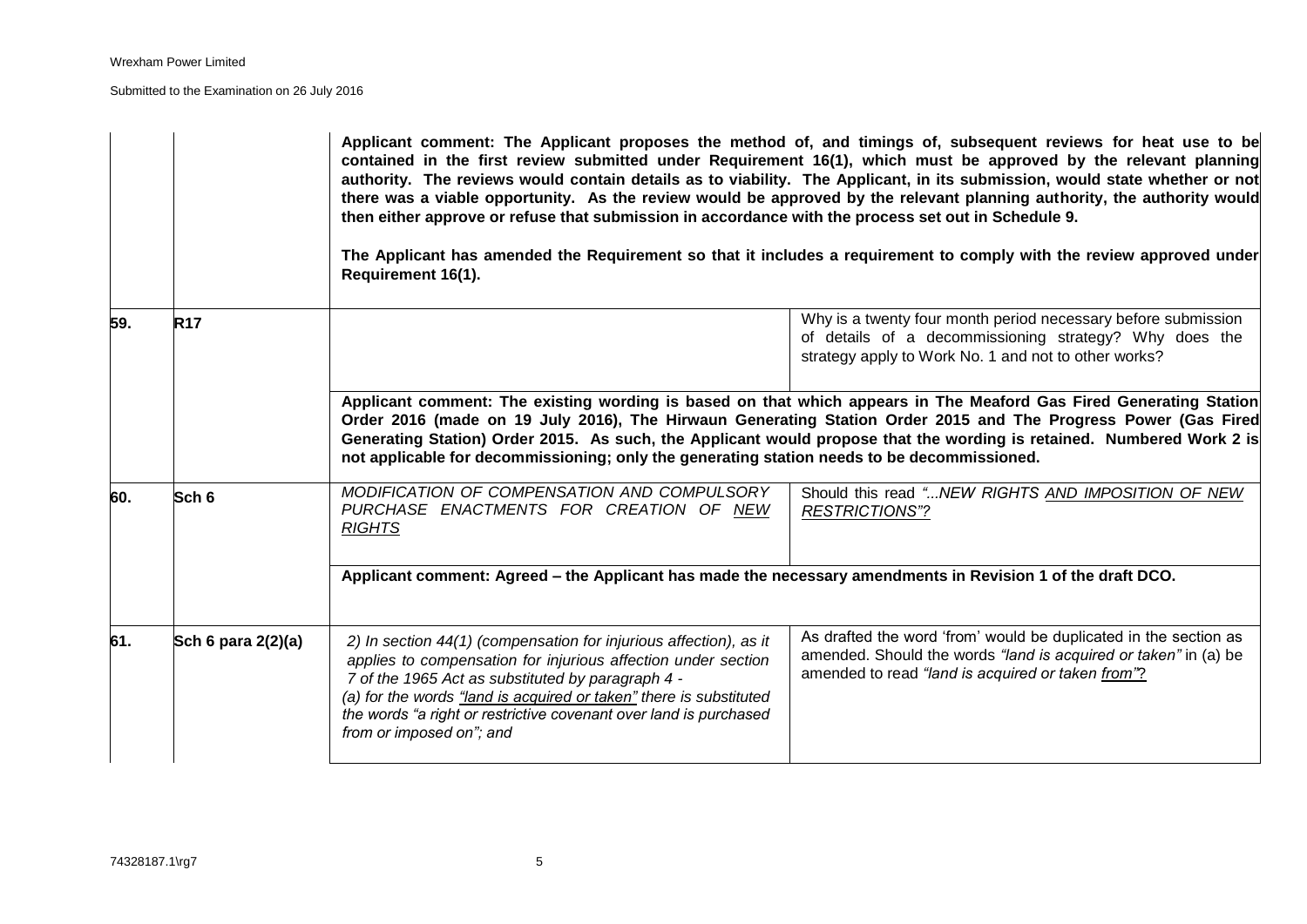|     |                  | Applicant comment: Agreed – the Applicant has made the necessary amendments in Revision 1 of the draft DCO.                                                                                                                                                                                                                                                                                     |                                                                                                                                                                                                                                                                                              |  |
|-----|------------------|-------------------------------------------------------------------------------------------------------------------------------------------------------------------------------------------------------------------------------------------------------------------------------------------------------------------------------------------------------------------------------------------------|----------------------------------------------------------------------------------------------------------------------------------------------------------------------------------------------------------------------------------------------------------------------------------------------|--|
| 62. | Sch 6 para 5     | 5. For section 8 of the 1965 Act (provisions as to divided<br>land) there is substituted the following section -<br>"8. -(1) Where in consequence of the service on a person<br>under section 5 of this Act of a notice to treat in respect of a<br>right over land consisting of a house, building or manufactory<br>or of a park or garden belonging to a house ("the relevant<br>$land$ ") - | Should para 8(1) as substituted also refer to a notice to treat in<br>respect of a restrictive covenant?                                                                                                                                                                                     |  |
|     |                  | Applicant comment: Agreed - the Applicant has made the necessary amendments in Revision 1 of the draft DCO.                                                                                                                                                                                                                                                                                     |                                                                                                                                                                                                                                                                                              |  |
| 63. | Sch 8            |                                                                                                                                                                                                                                                                                                                                                                                                 | As these provisions are subject to continuing discussions with<br>the statutory undertakers, no queries are raised on them at this<br>stage but may be necessary later in the examination dependent<br>on the progress of those discussions.                                                 |  |
|     |                  | Applicant comment: Noted.                                                                                                                                                                                                                                                                                                                                                                       |                                                                                                                                                                                                                                                                                              |  |
| 64. | Sch <sub>9</sub> |                                                                                                                                                                                                                                                                                                                                                                                                 | The issues raised at (6) above in relation to guillotine provisions<br>generally are relevant to Schedule 9.<br>Additionally, the views of the RPA and any other approval body<br>under the schedule are sought about the appropriateness of the<br>procedures and time limits set out here. |  |
|     |                  | Applicant comment: Noted and refer to answers provided above.                                                                                                                                                                                                                                                                                                                                   |                                                                                                                                                                                                                                                                                              |  |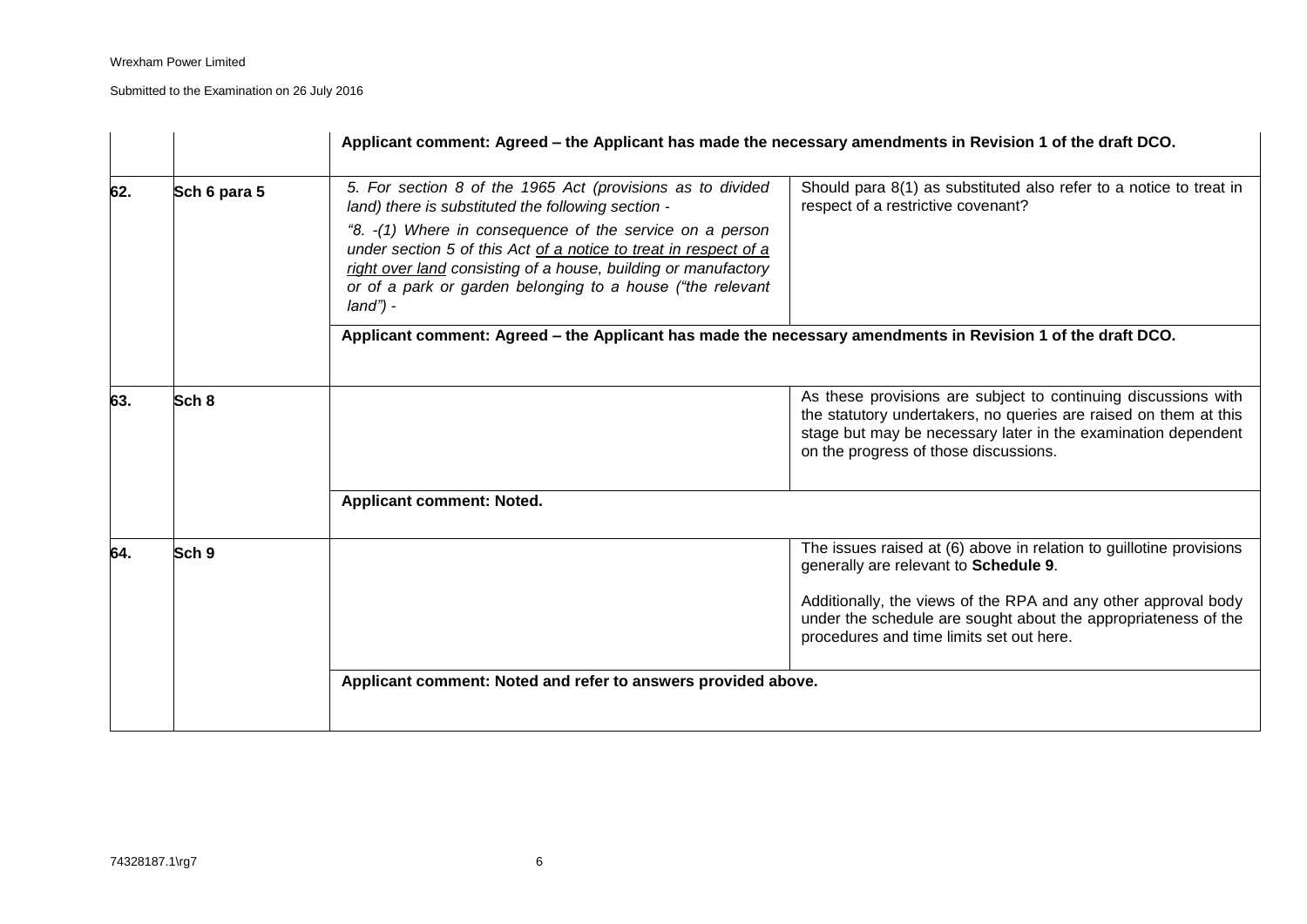| 65. | Sch 9 para 1(2) | 1_(2) Subject to sub-paragraph (3) In<br>the event that the relevant authority does not determine                                                                                                                                                                                                              | Should the underlined text be drafted as follows: "to sub-<br>paragraph (3) in the "?                                                                                                                                                                                                                                                                                                                                                                                              |
|-----|-----------------|----------------------------------------------------------------------------------------------------------------------------------------------------------------------------------------------------------------------------------------------------------------------------------------------------------------|------------------------------------------------------------------------------------------------------------------------------------------------------------------------------------------------------------------------------------------------------------------------------------------------------------------------------------------------------------------------------------------------------------------------------------------------------------------------------------|
|     |                 | Applicant comment: Agreed – the Applicant has made the necessary amendments in Revision 1 of the draft DCO.                                                                                                                                                                                                    |                                                                                                                                                                                                                                                                                                                                                                                                                                                                                    |
| 66. | Sch 9 para 3(2) | 3 (2)(b) The Secretary of State must appoint a person within<br>twenty (20) business days after receiving the appeal<br>documentation and must forthwith notify the appeal parties of<br>the identity of the appointed person and the address to which<br>all correspondence for his attention should be sent; | The SoS is unlikely to wish to be constrained to a fixed timetable<br>for the appointment of an Inspector. In the made Hirwaun DCO,<br>which contained a similar procedure, the SoS was to appoint "as<br>soon as reasonably practicable". Should the same provision<br>apply in this case? If not, why not?                                                                                                                                                                       |
|     |                 | Applicant comment: Agreed – the Applicant has made the necessary amendments in Revision 1 of the draft DCO.                                                                                                                                                                                                    |                                                                                                                                                                                                                                                                                                                                                                                                                                                                                    |
| 67. | Sch 9 para 3(2) |                                                                                                                                                                                                                                                                                                                | In the Hirwaun DCO as made, the approved periods for<br>submissions and counter-submissions were each 26 days. Does<br>the reduction of this period to 'twenty business days' provide<br>sufficient time?                                                                                                                                                                                                                                                                          |
|     |                 | submissions. No amendment necessary.                                                                                                                                                                                                                                                                           | Applicant comment: Schedule 9, paras 3(2)(c) and (d) retain the period of twenty six days for submissions and counter-                                                                                                                                                                                                                                                                                                                                                             |
| 68. | Sch 9 para 4    |                                                                                                                                                                                                                                                                                                                | Is the SoS for Communities and Local Government (with only a<br>limited remit for action in Wales) the appropriate SoS to perform<br>the discharging authority functions required of the SoS by this<br>Schedule, or should they be performed by the SoS otherwise<br>responsible for the Order (Energy and Climate Change) or the<br>Welsh Ministers who are responsible for the determination of<br>appeals under s78 of the Town and Country Planning Act 1990<br>(as amended)? |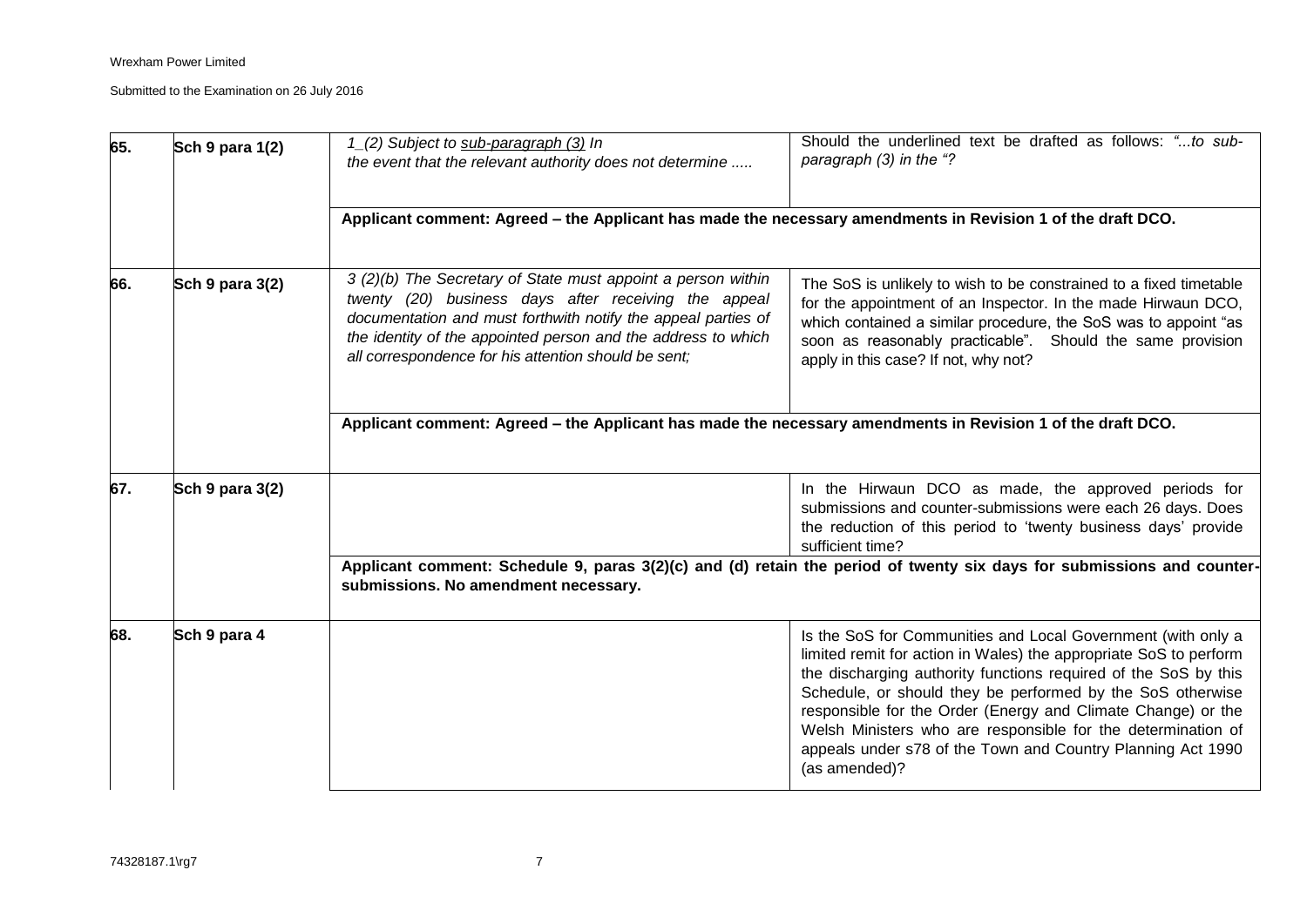|  | Applicant comment: Noted. The definition of "Secretary of State" has been deleted in order to bring the DCO in line with the<br>Hirwaun Generating Station Order 2015. The Applicant will contact the Welsh Government to request whether the appeal<br>should be made to the Secretary of State or the Welsh Ministers. The Applicant will update the ExA once a response from |  |
|--|---------------------------------------------------------------------------------------------------------------------------------------------------------------------------------------------------------------------------------------------------------------------------------------------------------------------------------------------------------------------------------|--|
|  | the Welsh Government has been obtained.                                                                                                                                                                                                                                                                                                                                         |  |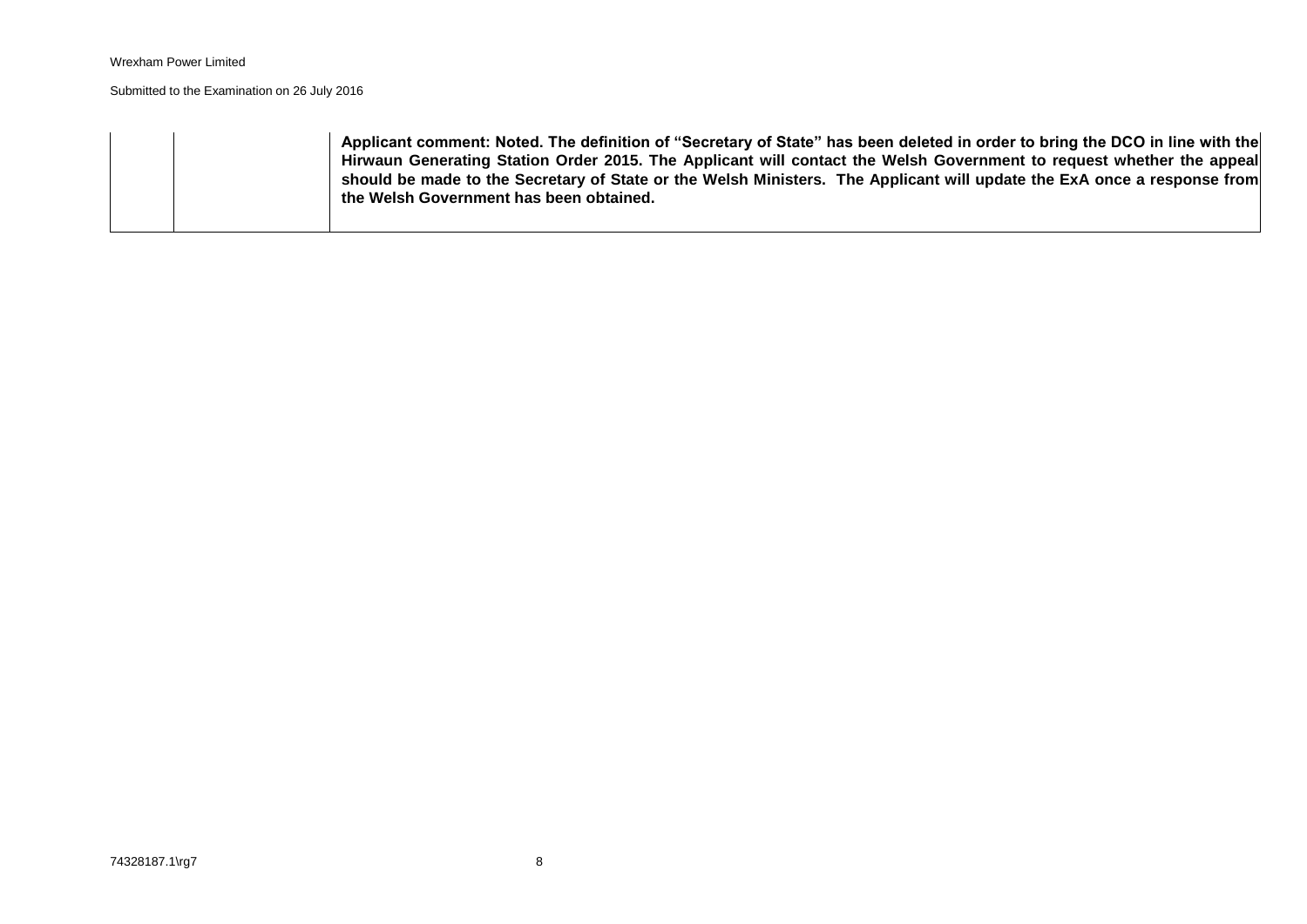#### **APPENDIX TWO**

## **LEGAL SUBMISSIONS REQUESTED BY THE EXAMINING AUTHORITY IN RESPECT OF QUESTIONS 7 AND 8 OF ANNEX H**

## 1. **QUESTION 7, ANNEX H**

*The applicant acknowledges in the draft DCO and EM the position arising from PA2008 s115 that a DCO for development in Wales may not provide for 'associated development'. An application and hence a DCO in Wales can include provision for the principal development and matters that are genuinely integral to it, and for 'ancillary matters' (PA2008 s120(3)).*

*Paragraph 3.3 of the EM sets out the applicant's understanding of what is in its view 'an integral part of the NSIP', either as the principal development or as ancillary to it. It refers to paragraphs 4.9-13 of the ExA's report on the Clocaenog Forest Wind Farm Order 2014 ('Clocaenog') as the basis for its approach.*

*There is still some uncertainty about the boundaries between the principal development and associated development, and between the principal development or associated development and ancillary matters. A number of applications have been decided in Wales in addition to Clocaenog:*

- *• Port Talbot Internal Power Generation Enhancement*
- *• Swansea Tidal Lagoon*
- *• South Hook Combined Heat and Power Station*
- *• Mynydd y Gwynt Wind Farm*
- *• Hirwaun Power Station*
- *• Brechfa Forest West Wind Farm*

*With reference to these decisions and to particular relevant facts in this application, the applicant and other interested parties are requested to consider and address whether the boundaries provided for in this draft DCO are robust. Careful consideration should be given to the identification of all works in Schedule 1. Legal submissions from the applicant are requested on this point.*

#### **Authorised Development and Associated Development**

- 1.1 The application for development consent is in respect of the construction of a generating station that is in Wales and which will have a capacity of more than 50MW.
- 1.2 Pursuant to section 14(1)(a) of the Planning Act 2008, the construction of a generating station is classed as a nationally significant infrastructure project. Section 31 of the Planning Act 2008 states that development consent "*is required for development to the extent that the development is or forms part of a nationally significant infrastructure project."*
- 1.3 All of the development identified in Schedule 1 of the draft Order is development that is or forms part of the construction of a generating station and is within **the Power Station Complex Site, over which the Applicant has an option agreement.**
- 1.4 The Power Station Complex Site is part of the Scheme (also known as the Wrexham Energy Centre or "**WEC**"). In addition to development that is, or forms part of, the nationally significant infrastructure project, the Scheme contains development that is considered by the Applicant to be "Associated Development". Associated Development is development that supports the nationally significant infrastructure project, but which is not part of the nationally significant infrastructure project.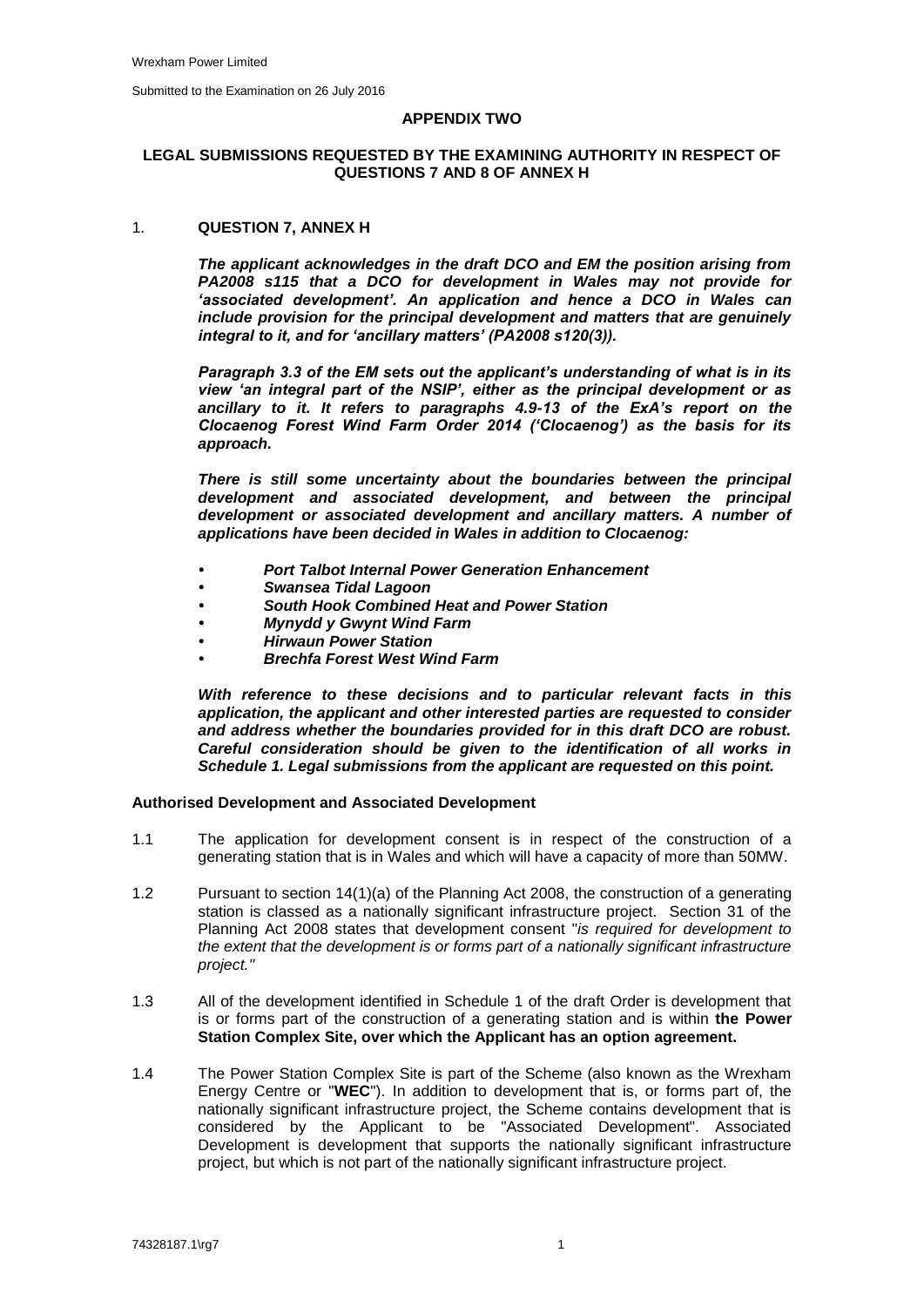- 1.5 Sections 115(2) to (4) of the Planning Act 2008 set out requirements relating to Associated Development. Associated development may not include development in Wales, except for surface works, boreholes or pipes associated with underground gas storage by a gas transporter in natural porous strata (which is not applicable to the Scheme).
- 1.6 The Gas Connection and the Electrical Connection are considered by the Applicant to be Associated Development and are therefore not part of the application for a development consent order. **This is because the connections are not required for the construction of the generating station itself and therefore do not fall within development covered by section 14(1)(a) of the Planning Act 2008**. They are not development that is, or forms part of, the nationally significant infrastructure project.
- 1.7 This approach is consistent with paragraph 3.23 of the decision letter for **The Hirwaun Generating Station Order 2015** where the Secretary of State determined that the gas connection and the electrical connection were not part of the generating station and it was not therefore appropriate to include the gas connection and electrical connection in the DCO. The Secretary of State also considered that the grid connection was associated development (and therefore should be excluded from the DCO) in the **Tidal Lagoon (Swansea Bay) Order 2015**.
- 1.8 Paragraph 3.3 of the Applicant's Explanatory Memorandum sets out the reasons why the Applicant considers all the works listed in Schedule 1 of the DCO form an integral part of the generating station. The Applicant refers to the decisions and reports in the **Clocaenog Forest Wind Farm Order 2014** and the **Brechfa Forest West Wind Farm Order 2013** to support its position. This approach is also consistent with the approach taken in the **Mynydd y Gwynt Wind Farm Order 2015**.

## **Relationship with the Gas Connection**

- <span id="page-43-0"></span>1.9 In terms of the relationship of the Gas Connection to the authorised development, the Applicant asserts that the Gas Connection is related to the authorised development.
- 1.10 The Department for Communities and Local Government has published guidance on the meaning of Associated Development. The most recent version is dated April 2013 ("**the Guidance**"). Whilst it has already been made clear that the Gas Connection is Associated Development, the Guidance provides a helpful indication of how the Gas Connection relates to the Power Station Complex.
- <span id="page-43-1"></span>1.11 The Guidance states that there should be a **direct relationship** between Associated Development and the principal development. It is obvious that there is a direct relationship between the Gas Connection and the generating station – the Gas Connection provides the fuel. The construction and operation of the Gas Connection is also necessary to effect and facilitate the generating station (as the Secretary of State accepted in her decision on the Hirwaun Generating Station Order 2015 - see paragraphs 3.26 and 3.32). Therefore, it is the Applicant's submission that the Gas Connection is related to the authorised development.

#### **Relationship with the Electrical Connection**

1.12 The Electrical Connection can also be said to be related to the authorised development - having a direct relationship on the basis that the connection will take the electricity generated to the Grid. The reasoning is as per paragraphs [1.9](#page-43-0) to [1.11](#page-43-1) above.

## **Extracts from Orders**

1.13 Relevant extracts from the decisions and reports in respect of some of the Orders referred to in the question are set out below.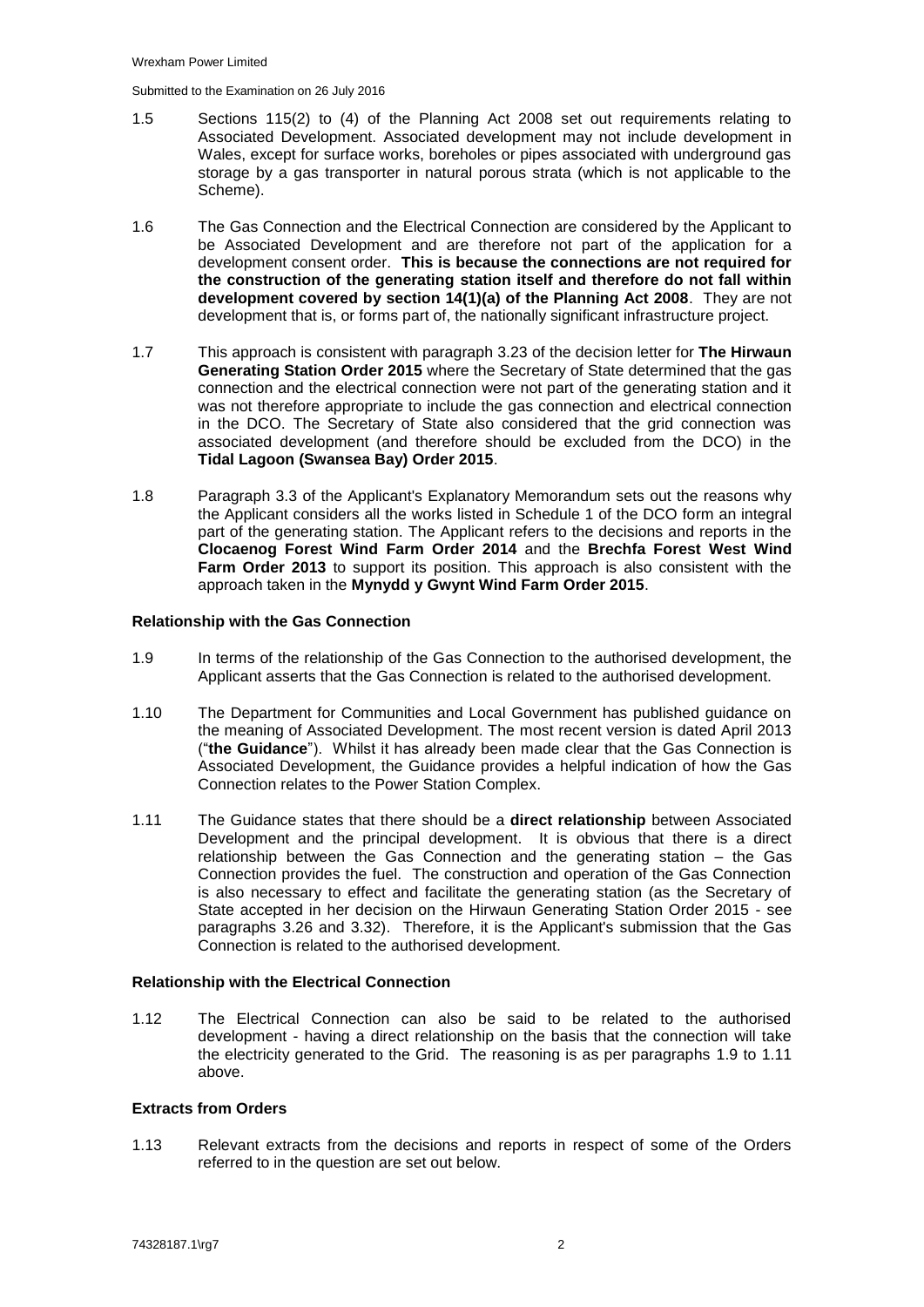1.14 Paragraphs 4.9 to 4.13 of the Examining Authority's Report for the **Clocaenog Forest Wind Farm Order 2014** considers whether works relating to access tracks, a substation, cable routes and related surface works, two meteorological masts and construction related facilities including four borrow pits, are an integral part of the generating station:

*"The proposed authorised project is described in Schedule 1 Parts 1 and 2 of the recommended DCO. In Wales the PA2008 makes limited provision for consent to be given within a DCO for works which are not ancillary to the project, and which would comprise associated development.* 

*The applicant deals with the difference between ancillary and associated development in the Explanatory Memorandum, and concludes that no part of the proposal would constitute associated development. No objections were raised by the Councils or any other IP on this matter. The Department for Communities and Local Government (DCLG) advice states that development should not be treated as associated development if it is actually an integral part of the NSIP concerned, and that it is a matter for the SoS to determine on a case by case basis.*

*In this case the authorised project would include shared infrastructure such as access tracks, a sub-station, cable routes and related surface works, two meteorological masts and construction related facilities including four borrow pits. Annexes A and B to the DCLG advice include development such as improvements to vehicular access and sub-stations as an example of associated development. However, the advice also states (para 12) that the development listed in the Annexes should not be treated as associated development as a matter of course.*

*In this case off-site works outside of the adopted highway would be the subject of separate planning applications. The remaining works items are all located within the application site would be integral to the development. The sub-station would sit within the site boundary, and is required for the production of electricity; the borrow pits are also within the site boundary and have no other function than to provide material for the construction of the CFWF; the access tracks are required to connect the main site to the highway network and provide access for the construction and maintenance to each wind turbine.*

*I therefore consider that each element of the proposed authorised project would be an integral part of the NSIP, for which detailed proposals are included in the DCO application, and without which the generating station would not be able to be constructed and operated. Therefore I consider that there is no associated development within the meaning of s115(2)(a) of the PA2008 included within the application which would require a separate planning permission."*

1.15 Paragraphs 4.143 to 4.146 of the Examining Authority's Report for the **Brechfa Forest West Wind Farm Order 2013** also consider whether certain works are an integral part of the generating station. The Secretary of State agreed with this approach at paragraph 19 of the decision letter. The relevant paragraphs from the Examining Authority's Report are set out below:

> "*The DCLG guidance is not directly applicable to this project; a DCO consenting an electricity generating station in Wales cannot include associated development.*

*• Nevertheless, some of the analysis in the guidance is relevant.*

*• The list of examples in the guidance is clearly identified as types of development which "may qualify as associated development", with the list acknowledged to be neither exhaustive nor prescriptive.*

*• The guidance advises that development should not be treated as associated development if it is an integral part of the NSIP.*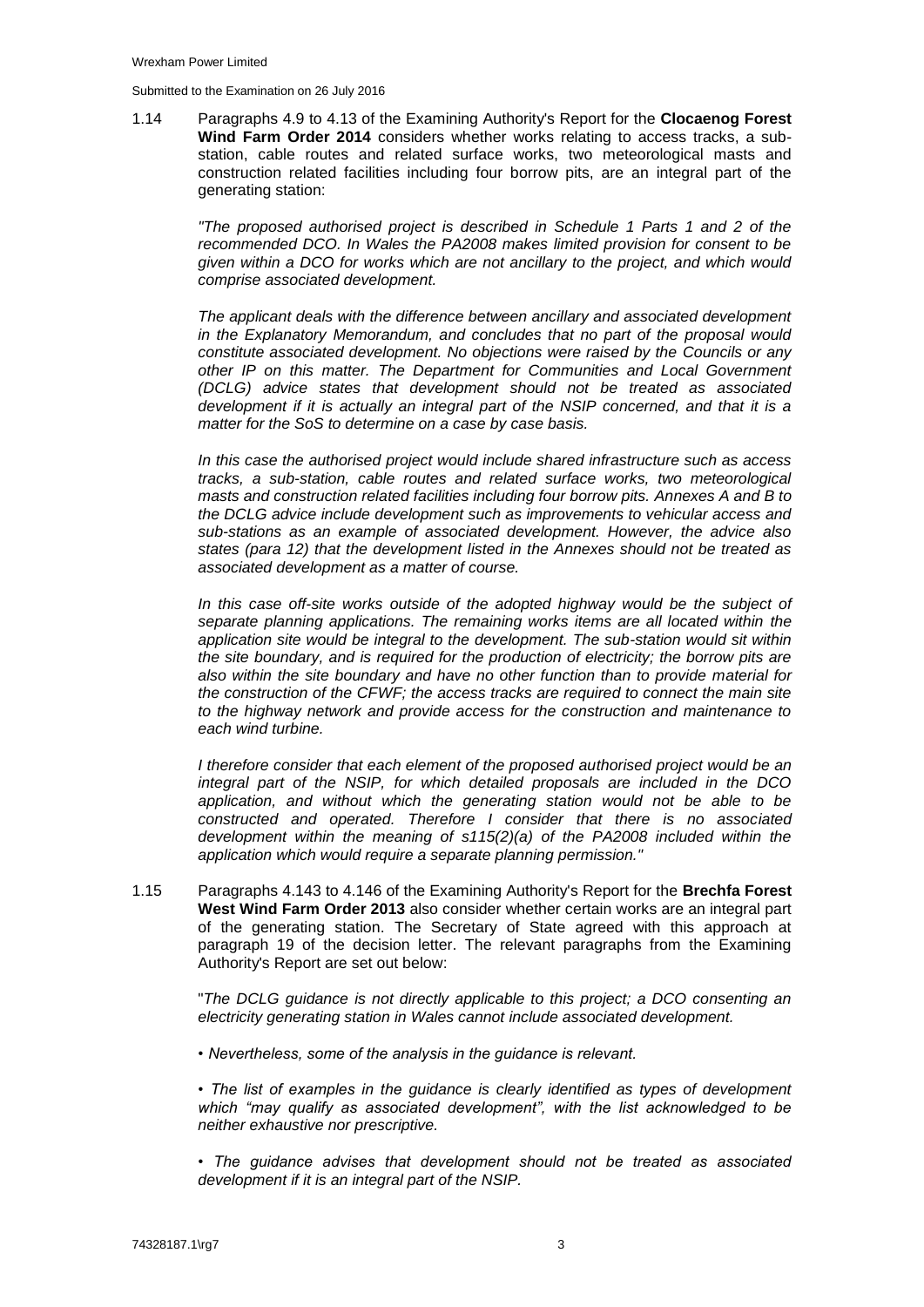*Given that this is an electricity generating station in Wales the key consideration is whether the individual elements of work can properly be seen as integral to the development of this project.*

*The applicant addressed this issue directly in the explanatory memorandum to the draft DCO, submitted as part of the initial application (APP4, paras 2.12 et seq). This argued that all works items for which consent is sought are integral to the development. I find the arguments convincing. In particular, I note the consideration of the definition of a generating station in the explanatory memorandum, and that none of the works identified have a purpose other than the construction and/or operation of the wind farm. The sub-station sits within the site boundary and is required for the production of electricity. The borrow pit is also within the site boundary, and has no wider function than providing material for the construction of the wind farm. The access track is required to connect the main site to the highway network for construction, maintenance and in due course removal.*

*I conclude that each of the elements identified in the draft DCO forms an integral part of the proposed development*."

1.16 Similarly, paragraphs 2.0.9 to 2.0.11 of the Examining Authority's Report for the **Mynydd y Gwynt Wind Farm Order 2015** consider whether certain works are an integral part of the generating station:

"*The project would include infrastructure such as an on-site substation, access tracks (some of which are pre-existing), cable routes, a temporary construction compound, meteorological mast, access road improvements and temporary blade storage areas. Annexes A and B to the Department for Communities and Local Government (DCLG) advice include substations and improvements to vehicular accesses as examples of associated development. The advice does, however, state that the development listed in the annexes should not be treated as associated development as a matter of course. Whether a specific element of a proposal is associated with an NSIP for the purposes of s115 of the PA2008 is a matter of fact and degree.*

*The Applicant is quite clear that all the proposed works taken together comprise the generating station which is the NSIP [D10-006]. PCC, in its response on this matter, refers to previous NSIP decisions in Wales, which I too have considered: in the Brechfa Forest West Wind Farm Order 2013 a substation and access tracks were included in the Order and the Clocaenog Forest Wind Farm Order 2014 works package also includes similar works to those now proposed [D10-008]. The substation and access tracks in the present case lie clearly within the body of the application site, as shown on the Works Plan [AD-003] and are integral to the project. No other party sought to comment on this issue.*

*I* consider that it is the project as a whole that comprises the electricity generating *station NSIP, rather than the individual WTGs. All elements of the proposed project would be integral and ancillary parts of the NSIP. None of them has a purpose other than the construction and/or operation of the wind farm and without them the generating station would not be able to be constructed and operate. As such, I consider that there is no associated development within the meaning of s115(2)(a) of the PA2008 included with the application."*

- 1.17 The Examining Authority was also satisfied that all works applied for in the **South Hook Combined Heat and Power Plant Order 2014** were integral to the project (paragraph 2.29).
- 1.18 In the **Port Talbot Steelworks Generating Station Order 2015** the Secretary of State agreed with the Examining Authority and concluded that all works applied for were an integral part of the generating station (paragraph 4.16). In this case, the 2.8km electrical connection and gas connection were considered to be integral to the generating station. However, it should be noted that this generating station was not for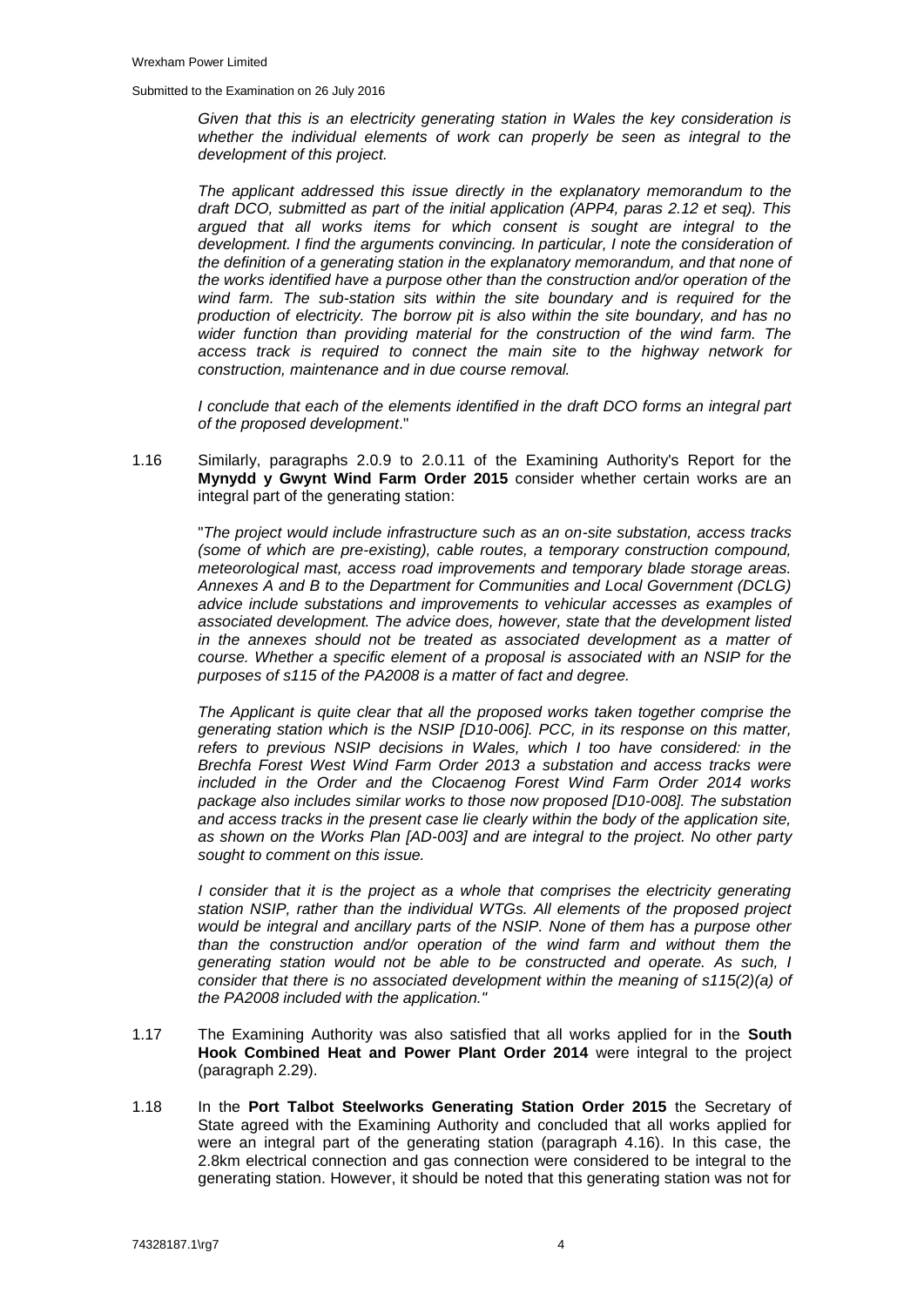the purposes of supplying the National Grid. Instead it was a self-generating power enhancement project for the existing steelmaking plant. All the works were to be located within land owned by the applicant for the existing steelworks site. There was also no significant additional pipe work required for the gas and other connections as the existing gas and water utilities for the site just needed to be extended. The Examining Authority was satisfied that "*both the gas connection (steelmaking process and natural gas) and electrical connection are integral to the proposed development as these connections are fully internal to the existing steelworks site within land wholly owned by the applicant and both are fundamental to the proposed development being able to burn the steelmaking gases to generate electricity for self-use within the steelworks with any surplus power not consumed internally being able to be exported to the national grid*" (paragraph 8.1.10).

- 1.19 The issue of whether certain works constituted associated development was considered in detail during the Examination of the **Tidal Bay (Swansea Lagoon) Order 2015**, with legal submissions being made by the Welsh Government. As a result, certain works were removed from the DCO during the course of the Examination. The Examining Authority's consultation draft DCO included the works it considered to be part of the NSIP. At paragraph 4.1.37 of the Examining Authority's Report it states that the consultation draft DCO included "*certain works as principal development and others as ancillary works, both within the DCO. The panel's judgement of what should be included was not limited to pure functionality. Other elements were included on the basis that they either contributed to ensuring that the scheme was integrated with its surroundings, secured appropriate mitigation or that they were integral elements of structures that formed essential parts of the generating station*."
- 1.20 The Applicant has taken into account the decisions referred to above and maintains its position that all the works listed in Schedule 1 of the draft Order should be looked at holistically in being required for the construction of a generating station.

## 2. **QUESTION 8, ANNEX H**

*An issue related to (7) above is that the draft DCO contains CA powers for a gas connection that is acknowledged by the applicant to be associated development. The physical works for the gas connection have been excluded from the draft DCO and are the subject of a separate application to Wrexham County Borough Council under the Town and Country Planning Act 1990 (as amended).* 

*The applicant and other interested parties are requested to consider and address whether the DCO can appropriately and lawfully provide for this element of CA, again with reference to other applications decided in Wales. Legal submissions from the applicant are requested on this point.*

- 2.1 For the reasons explained in answering question 7, the Applicant has submitted a separate planning application for the Gas Connection to the local planning authority, Wrexham County Borough Council, made under the Town and Country Planning Act 1990 (TCPA 1990).
- 2.2 Paragraph 122(2)(b) of the Planning Act 2008 states that a DCO may include provision authorising the compulsory acquisition of land that "*is required to facilitate or is incidental to*" the nationally significant infrastructure project.
- 2.3 Whilst the DCO Application does not apply for development consent in respect of the Gas Connection or the Electrical Connection, the draft Order does include, pursuant to section 122(2)(b) of the PA 2008, powers for the acquisition of the necessary land rights required for the Gas Connection.